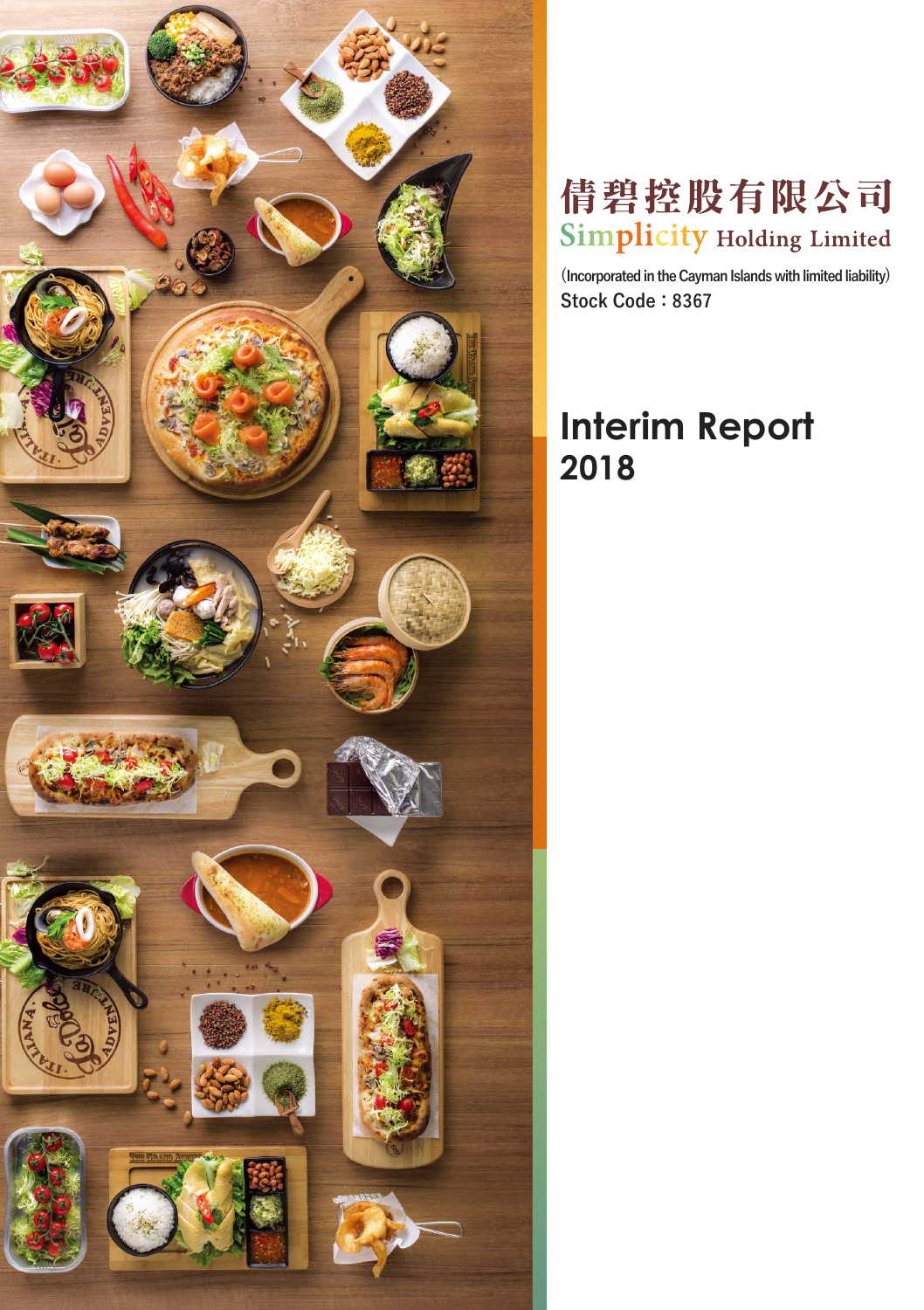### **CHARACTERISTICS OF GEM OF THE STOCK EXCHANGE OF HONG KONG LIMITED (THE "STOCK EXCHANGE")**

**GEM has been positioned as a market designed to accommodate small and midsized companies to which a higher investment risk may be attached than other companies listed on the Stock Exchange. Prospective investors should be aware of the potential risks of investing in such companies and should make the decision to invest only after due and careful consideration.** 

**Given that the companies listed on GEM are generally small and mid-sized companies, there is a risk that securities traded on GEM may be more susceptible to high market volatility than securities traded on the Main Board and no assurance is given that there will be a liquid market in the securities traded on GEM.**

Hong Kong Exchanges and Clearing Limited and the Stock Exchange take no responsibility for the contents of this report, make no representation as to its accuracy or completeness and expressly disclaim any liability whatsoever for any loss howsoever arising from or in reliance upon the whole or any part of the contents of this report.

This report, for which the directors (the "**Directors**") of Simplicity Holding Limited (the "**Company**" and together with its subsidiaries, the "**Group**" or "**We**") collectively and individually accept full responsibility, includes particulars given in compliance with the Rules Governing the Listing of Securities on GEM of the Stock Exchange (the "**GEM Listing Rules**") for the purpose of giving information with regard to the Company. The Directors, having made all reasonable enquiries, confirm that to the best of their knowledge and belief the information contained in this report is accurate and complete in all material respects and not misleading or deceptive, and there are no other matters the omission of which would make any statement herein or this report misleading.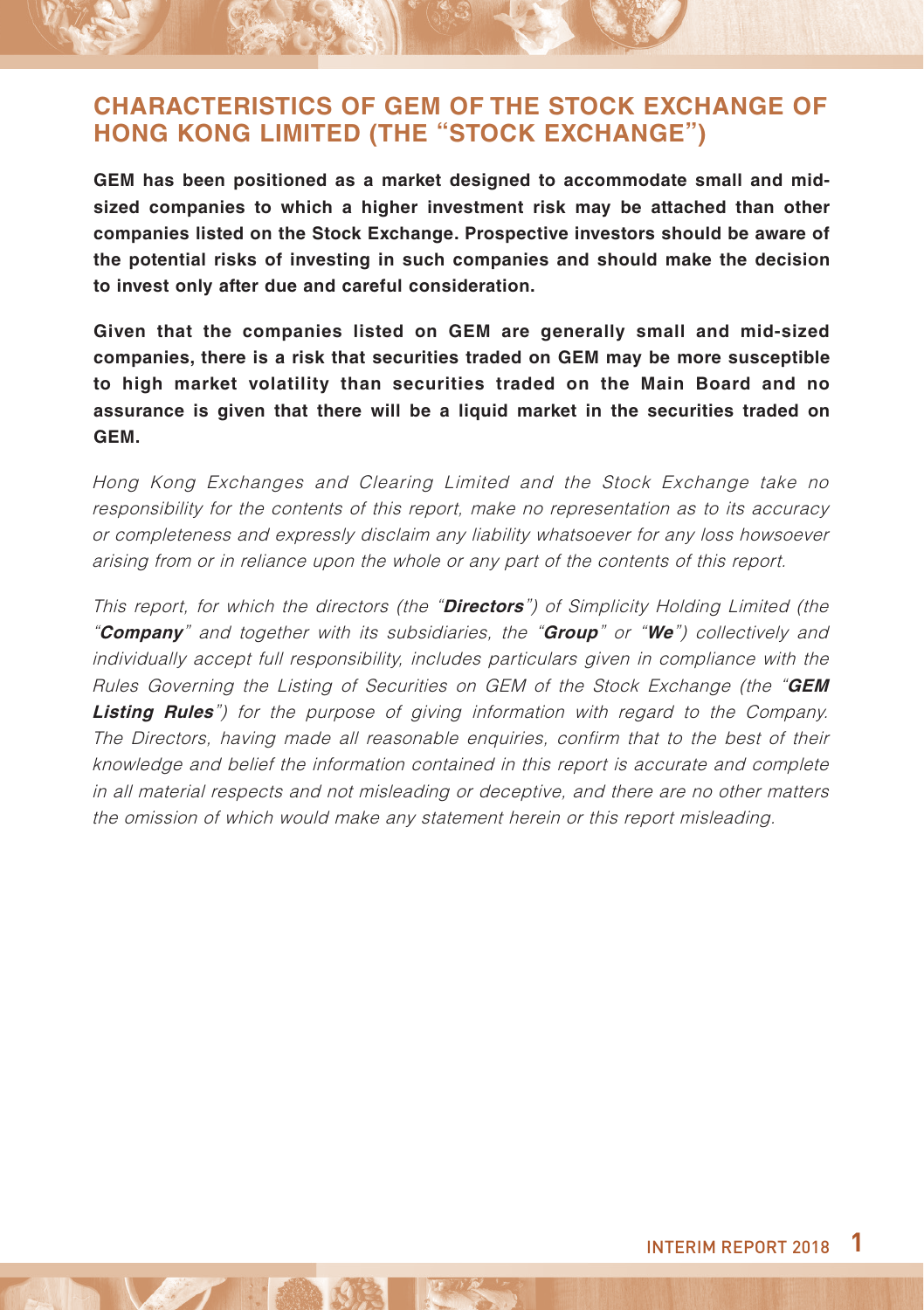## **CONTENTS**

| Corporate Information                                                                          | 3               |
|------------------------------------------------------------------------------------------------|-----------------|
| Unaudited Condensed Consolidated Statement of Profit or Loss and<br>Other Comprehensive Income | 5               |
| Unaudited Condensed Consolidated Statement of Financial Position                               | 6               |
| Unaudited Condensed Consolidated Statement of Changes in Equity                                | 8               |
| Unaudited Condensed Consolidated Statement of Cash Flows                                       | 9               |
| Notes to the Unaudited Condensed Consolidated Financial Statements                             | 10 <sup>1</sup> |
| Management Discussion and Analysis                                                             | 24              |
| Other Information                                                                              | 35              |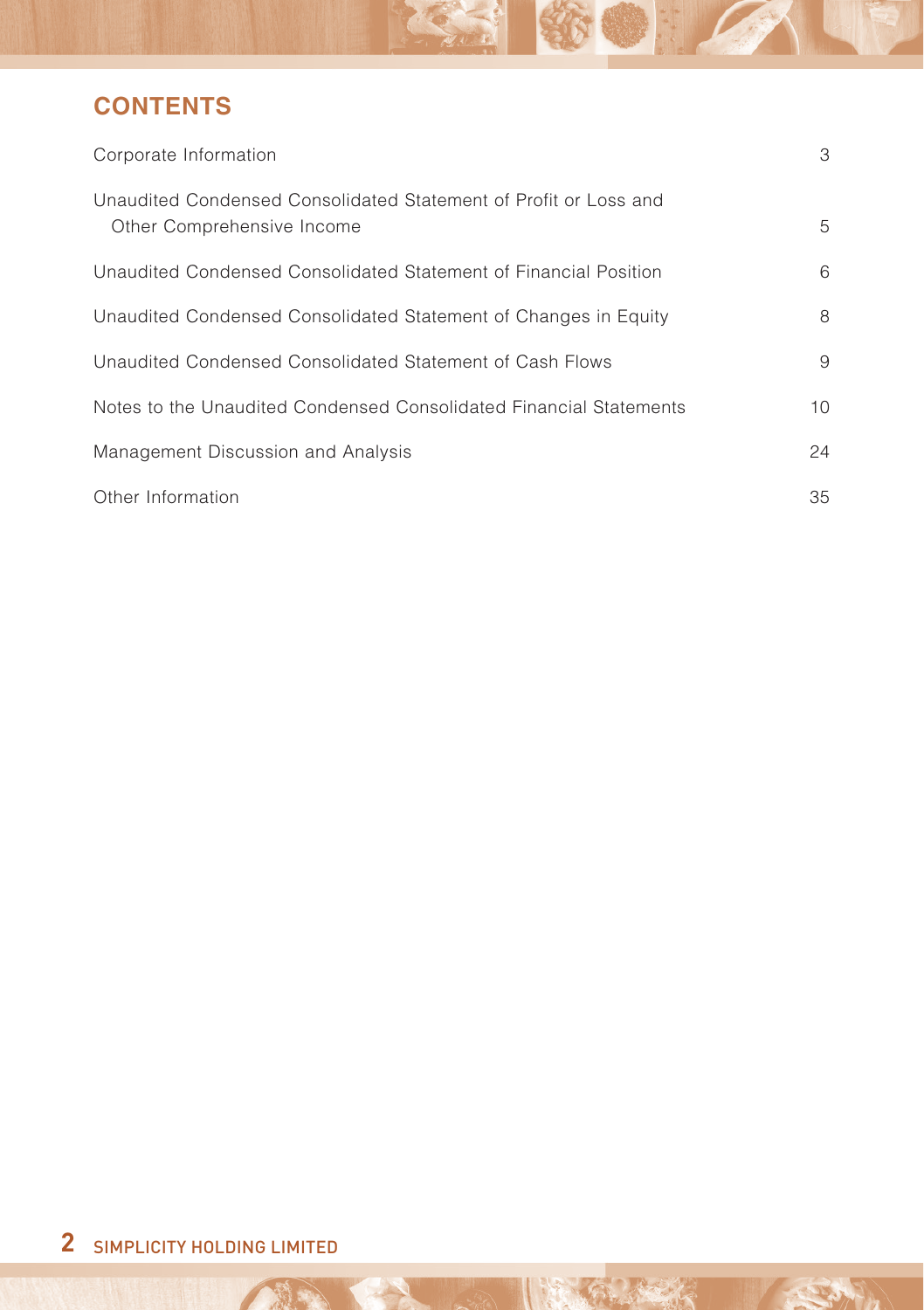## **CORPORATE INFORMATION**

| <b>Board of Directors</b>         | <b>Executive Directors</b><br>Ms. Wong Suet Hing (Chairlady)<br>Ms. Wong Sau Ting Peony<br>Mr. Wong Muk Fai Woody<br>Mr. Ma Sui Hong<br>Mr. Wong Chi Chiu Henry<br>Independent non-executive Directors<br>Ms. Ng Yau Kuen Carmen<br>Mrs. Cheung Lau Lai Yin Becky<br>Mr. Yu Ronald Patrick Lup Man |
|-----------------------------------|----------------------------------------------------------------------------------------------------------------------------------------------------------------------------------------------------------------------------------------------------------------------------------------------------|
| <b>Compliance Officer</b>         | Mr. Wong Chi Chiu Henry                                                                                                                                                                                                                                                                            |
| <b>Authorised Representatives</b> | Ms. Wong Sau Ting Peony<br>Mr. Wong Chi Chiu Henry                                                                                                                                                                                                                                                 |
| <b>Company Secretary</b>          | Mr. Wong Chi Chiu Henry                                                                                                                                                                                                                                                                            |
| <b>Audit Committee</b>            | Ms. Ng Yau Kuen Carmen (Chairlady)<br>Mrs. Cheung Lau Lai Yin Becky<br>Mr. Yu Ronald Patrick Lup Man                                                                                                                                                                                               |
| <b>Remuneration Committee</b>     | Mrs. Cheung Lau Lai Yin Becky (Chairlady)<br>Ms. Ng Yau Kuen Carmen<br>Mr. Yu Ronald Patrick Lup Man<br>Ms. Wong Suet Hing<br>Ms. Wong Sau Ting Peony                                                                                                                                              |
| <b>Nomination Committee</b>       | Mr. Yu Ronald Patrick Lup Man (Chairman)<br>Ms. Ng Yau Kuen Carmen<br>Mrs. Cheung Lau Lai Yin Becky<br>Ms. Wong Suet Hing<br>Ms. Wong Sau Ting Peony                                                                                                                                               |
| <b>Auditor</b>                    | Deloitte Touche Tohmatsu<br>Certified Public Accountants<br>35/F, One Pacific Place<br>88 Queensway<br>Hong Kong                                                                                                                                                                                   |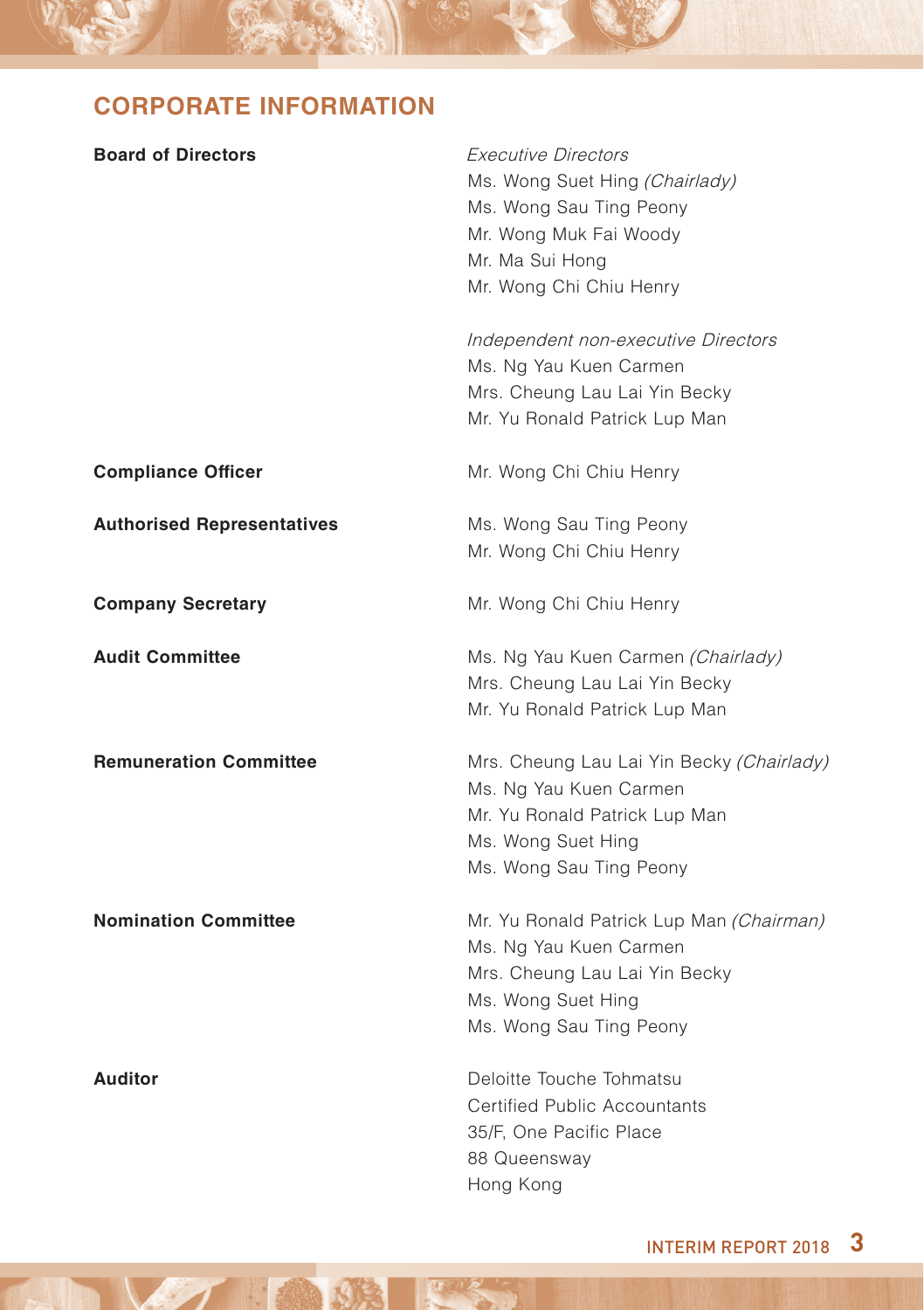| <b>Compliance Adviser</b>                                      | Vinco Capital Limited<br>Units 4909-4910, 49/F<br>The Center<br>99 Queen's Road<br>Central<br>Hong Kong                                 |
|----------------------------------------------------------------|-----------------------------------------------------------------------------------------------------------------------------------------|
| <b>Principal Bankers</b>                                       | Shanghai Commercial Bank Limited<br>Shanghai Commercial Bank Tower<br>12 Queen's Road Central<br>Hong Kong                              |
|                                                                | The Hongkong and Shanghai<br><b>Banking Corporation Limited</b><br>1 Queen's Road Central<br>Hong Kong                                  |
| <b>Registered Office</b>                                       | Cricket Square<br><b>Hutchins Drive</b><br>P.O. Box 2681<br><b>Grand Cayman</b><br>KY1-1111<br>Cayman Islands                           |
| Headquarters and principal place<br>of business in Hong Kong   | Unit 13, 8/F<br>Vanta Industrial Centre<br>21-33 Tai Lin Pai Road<br>Kwai Chung, New Territories<br>Hong Kong                           |
| <b>Principal Share Registrar and</b><br><b>Transfer Office</b> | Conyers Trust Company (Cayman) Limited<br>Cricket Square, Hutchins Drive<br>P.O. Box 2681<br>Grand Cayman<br>KY1-1111<br>Cayman Islands |
| Hong Kong Share Registrar and<br><b>Transfer Office</b>        | <b>Tricor Investor Services Limited</b><br>Level 22, Hopewell Centre<br>183 Queen's Road East<br>Hong Kong                              |
| <b>Company Website</b>                                         | www.simplicityholding.com                                                                                                               |
| <b>GEM Stock Code</b>                                          | 08367                                                                                                                                   |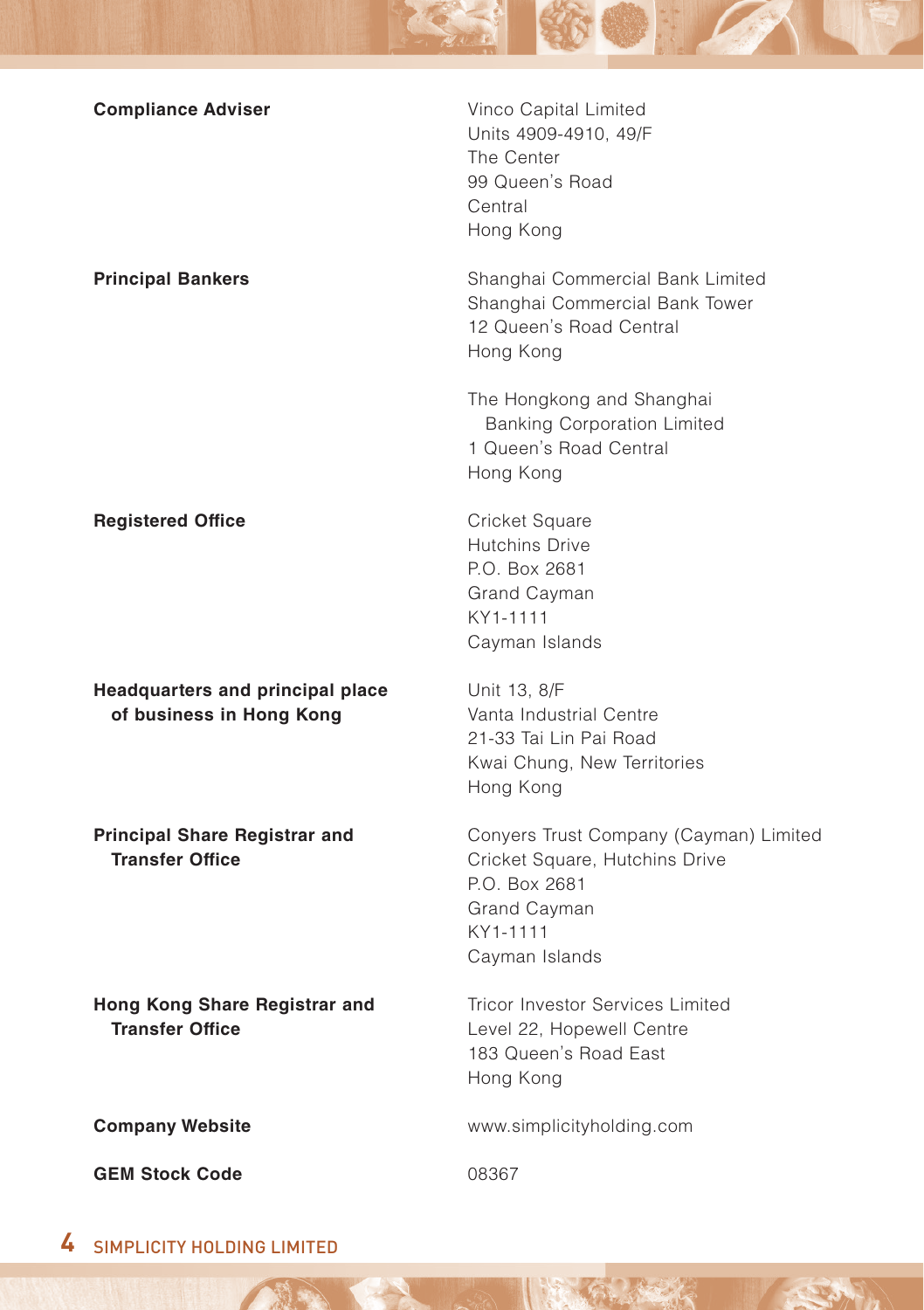## **UNAUDITED CONDENSED CONSOLIDATED STATEMENT OF PROFIT OR LOSS AND OTHER COMPREHENSIVE INCOME**

THREE MONTHS AND SIX MONTHS ENDED 30 SEPTEMBER 2018

|                              |              | <b>Unaudited</b>   |                 |                | <b>Unaudited</b> |  |  |
|------------------------------|--------------|--------------------|-----------------|----------------|------------------|--|--|
|                              |              | Three months ended |                 |                | Six months ended |  |  |
|                              |              | 30 September       |                 |                | 30 September     |  |  |
|                              |              | 2018               | 2017            | 2018           | 2017             |  |  |
|                              | <b>Notes</b> | <b>HKS'000</b>     | <b>HK\$'000</b> | <b>HKS'000</b> | HK\$'000         |  |  |
| Revenue                      | 5            | 38,289             | 35,629          | 73,163         | 71,695           |  |  |
| Other Income                 | 6            | 150                | 179             | 268            | 355              |  |  |
| Raw materials and            |              |                    |                 |                |                  |  |  |
| consumables used             |              | (11, 028)          | (9,589)         | (20, 785)      | (19, 317)        |  |  |
| Staff costs                  |              | (15, 134)          | (11,650)        | (28, 441)      | (24, 074)        |  |  |
| Depreciation                 |              | (2, 230)           | (1,800)         | (4, 182)       | (3,614)          |  |  |
| Rental and related expenses  |              | (7, 146)           | (5,736)         | (13, 517)      | (11, 444)        |  |  |
| Utilities expenses           |              | (2,014)            | (1,986)         | (3,779)        | (3,905)          |  |  |
| Listing expenses             |              |                    | (3,207)         |                | (7, 572)         |  |  |
| Other expenses               |              | (3, 188)           | (1, 341)        | (5,879)        | (3, 459)         |  |  |
| Finance costs                | 7            | (121)              | (93)            | (219)          | (157)            |  |  |
|                              |              |                    |                 |                |                  |  |  |
| (Loss) profit before tax     | 8            | (2, 422)           | 406             | (3, 371)       | (1, 492)         |  |  |
| Income tax expense           | 9            | (401)              | (465)           | (803)          | (786)            |  |  |
|                              |              |                    |                 |                |                  |  |  |
| Loss and total comprehensive |              |                    |                 |                |                  |  |  |
| expense for the period       |              | (2,823)            | (59)            | (4, 174)       | (2, 278)         |  |  |
|                              |              |                    |                 |                |                  |  |  |
| (Loss) profit and total      |              |                    |                 |                |                  |  |  |
| comprehensive (expense)      |              |                    |                 |                |                  |  |  |
| income for the period        |              |                    |                 |                |                  |  |  |
| attributable to:             |              |                    |                 |                |                  |  |  |
| - owners of the Company      |              | (2,961)            | (520)           | (4, 397)       | (3,037)          |  |  |
| - non-controlling interests  |              | 138                | 461             | 223            | 759              |  |  |
|                              |              |                    |                 |                |                  |  |  |
|                              |              | (2,823)            | (59)            | (4, 174)       | (2, 278)         |  |  |
|                              |              |                    |                 |                |                  |  |  |
| Loss per share               |              |                    |                 |                |                  |  |  |
| Basic (HK cents)             | 11           | (0.37)             | (0.09)          | (0.55)         | (0.53)           |  |  |
|                              |              |                    |                 |                |                  |  |  |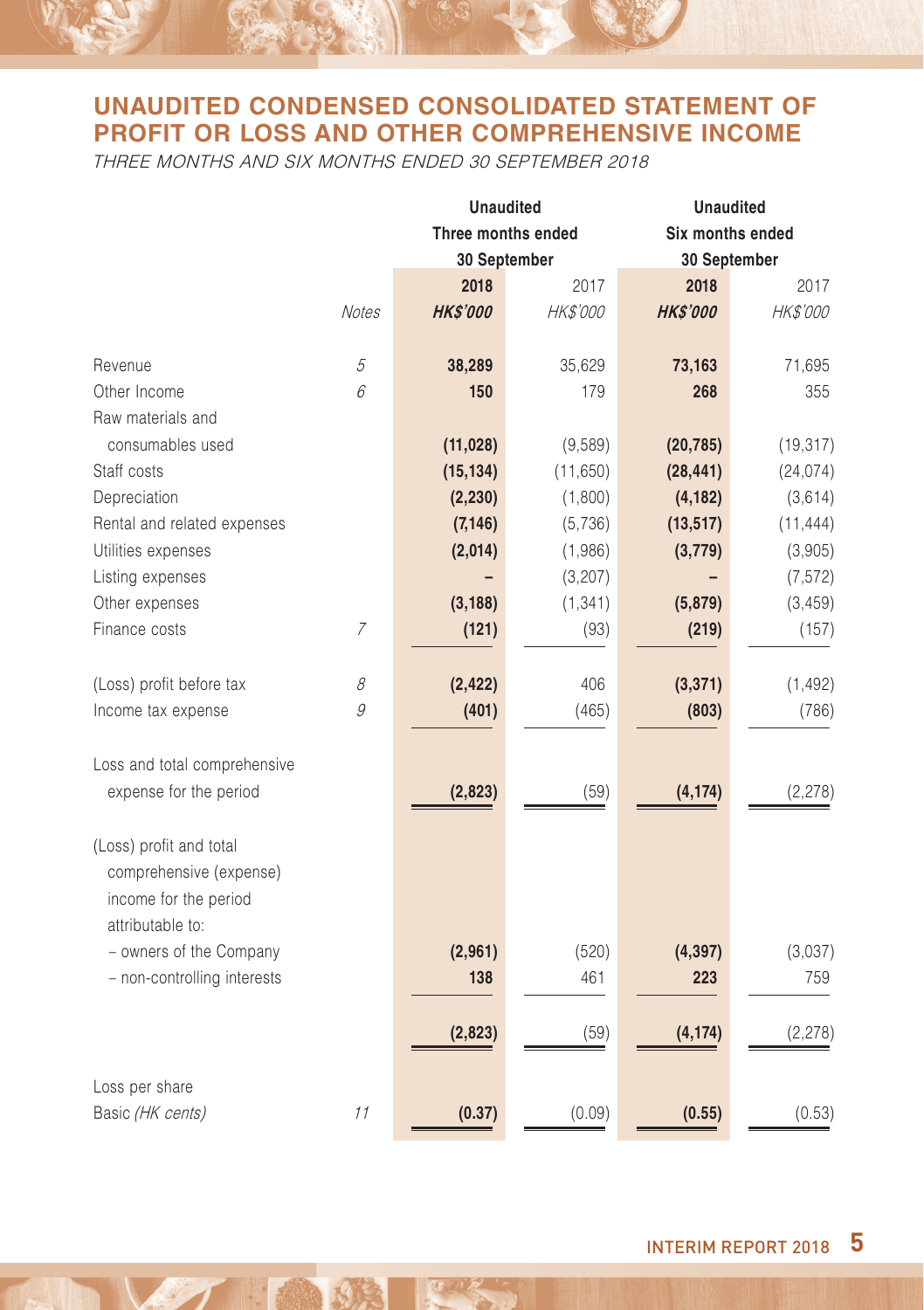## **UNAUDITED CONDENSED CONSOLIDATED STATEMENT OF FINANCIAL POSITION**

30 SEPTEMBER 2018

|                                              |              | <b>Unaudited</b><br>30 September | Audited<br>31 March |
|----------------------------------------------|--------------|----------------------------------|---------------------|
|                                              |              | 2018                             | 2018                |
|                                              | <b>Notes</b> | <b>HK\$'000</b>                  | HK\$'000            |
|                                              |              |                                  |                     |
| <b>Non-Current Assets</b>                    |              |                                  |                     |
| Property, plant and equipment                | 12           | 60,095                           | 51,256              |
| Intangible asset                             | 13           | 280                              | 314                 |
| Deferred tax assets                          |              | 1,238                            | 1,055               |
| Deposits                                     | 14           | 7,127                            | 4,938               |
|                                              |              |                                  |                     |
|                                              |              | 68,740                           | 57,563              |
|                                              |              |                                  |                     |
| <b>Current Assets</b>                        |              |                                  |                     |
| Inventories                                  |              | 1,024                            | 1,139               |
| Trade and other receivables, deposits and    |              |                                  |                     |
| prepayments                                  | 14           | 7,315                            | 6,663               |
| Amount due from related parties              |              |                                  | 1,100               |
| Tax recoverable                              |              | 790                              | 950                 |
| Bank balances and cash                       |              | 34,028                           | 49,225              |
|                                              |              |                                  |                     |
|                                              |              | 43,157                           | 59,077              |
| <b>Current Liabilities</b>                   |              |                                  |                     |
| Trade and other payables and accruals        | 15           | 13,880                           | 14,156              |
| Tax payable                                  |              | 1,089                            | 1,663               |
| Provisions                                   |              | 650                              | 650                 |
|                                              |              |                                  |                     |
|                                              |              | 15,619                           | 16,469              |
| <b>Net current assets</b>                    |              | 27,538                           | 42,608              |
|                                              |              |                                  |                     |
| <b>Total assets less current liabilities</b> |              | 96,278                           | 100,171             |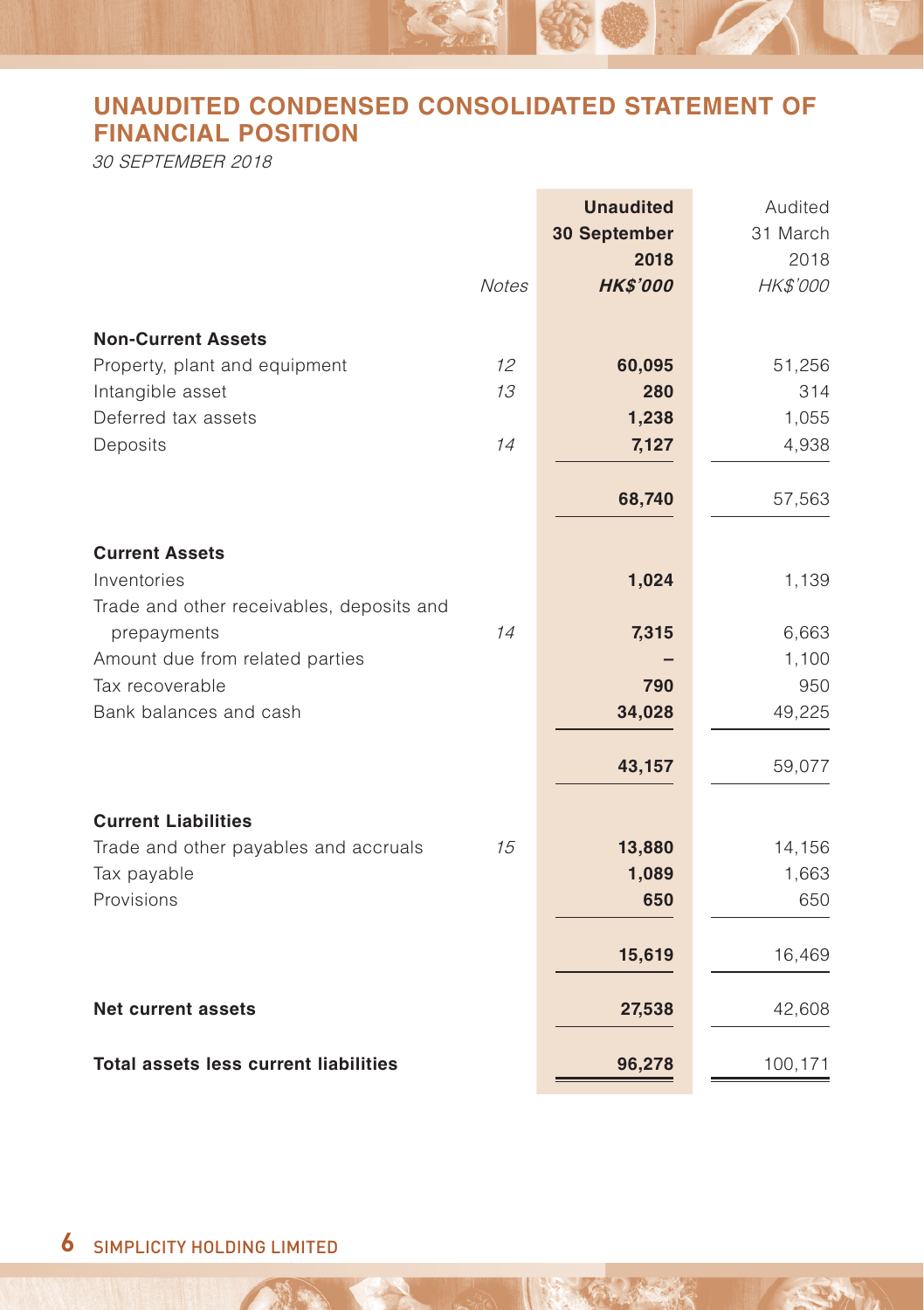## **UNAUDITED CONDENSED CONSOLIDATED STATEMENT OF FINANCIAL POSITION**

30 SEPTEMBER 2018

|                                  | <b>Unaudited</b>    | Audited  |
|----------------------------------|---------------------|----------|
|                                  | <b>30 September</b> | 31 March |
|                                  | 2018                | 2018     |
| <b>Notes</b>                     | <b>HK\$'000</b>     | HK\$'000 |
| <b>Non-current liabilities</b>   |                     |          |
| Provisions                       | 1,742               | 1,130    |
| Deferred tax liabilities         | 752                 | 470      |
| 16<br>Bank borrowings            | 15,000              | 15,000   |
|                                  | 17,494              | 16,600   |
| <b>Net assets</b>                | 78,784              | 83,571   |
| <b>Capital and reserves</b>      |                     |          |
| 17<br>Share Capital              | 8,000               | 8,000    |
| Reserves                         | 69,845              | 74,622   |
| Equity attributable to owners of |                     |          |
| the Company                      | 77,845              | 82,622   |
| <b>Non-controlling interests</b> | 939                 | 949      |
| <b>Total equity</b>              | 78,784              | 83,571   |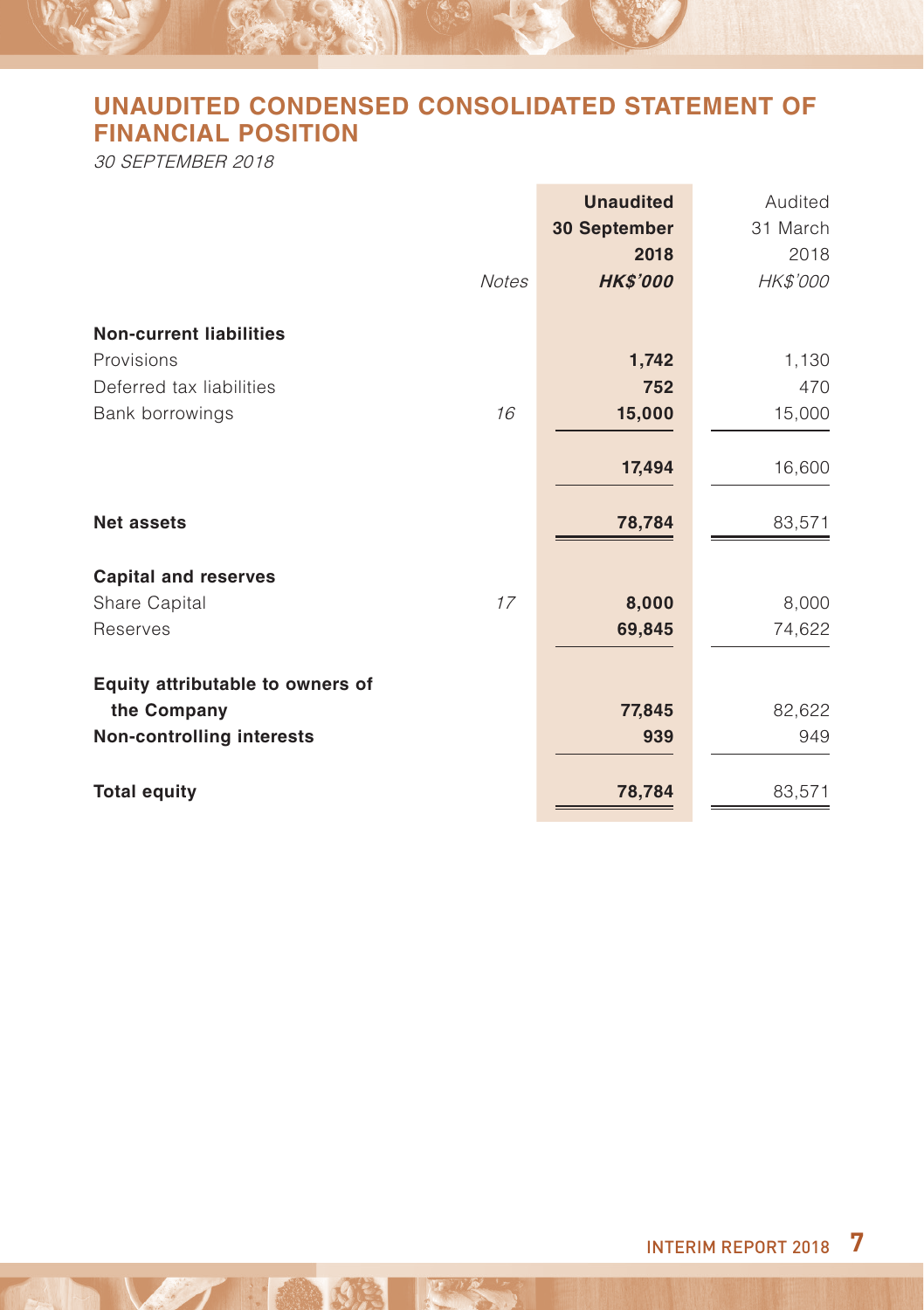## **UNAUDITED CONDENSED CONSOLIDATED STATEMENT OF CHANGES IN EQUITY**

SIX MONTHS ENDED 30 SEPTEMBER 2018

|                                                                          | Attributable to owners of the Company |                 |                 |                   |                 | Non-            |                 |
|--------------------------------------------------------------------------|---------------------------------------|-----------------|-----------------|-------------------|-----------------|-----------------|-----------------|
|                                                                          | Share                                 | Share           |                 | Other Accumulated |                 | controlling     | Total           |
|                                                                          | capital                               | premium         | reserves        | profits           | Total           | interests       | equity          |
|                                                                          | <i>HK\$'000</i>                       | <i>HK\$'000</i> | <b>HK\$'000</b> | <b>HK\$'000</b>   | <b>HK\$'000</b> | <b>HK\$'000</b> | <i>HK\$'000</i> |
| As at 31 March 2017 (Audited)<br>(Loss) profit and total comprehensive   | 8                                     | 3,000           | 24,819          | 13,605            | 41,432          | 2,161           | 43,593          |
| (expense) income for the period                                          |                                       |                 |                 | (3,037)           | (3.037)         | 759             | (2, 278)        |
| Issue of shares of the Company                                           |                                       | 5,000           |                 |                   | 5,000           |                 | 5,000           |
| As at 30 September 2017 (Unaudited)                                      | 8                                     | 8,000           | 24,819          | 10,568            | 43,395          | 2,920           | 46,315          |
| As at 31 March 2018 (Audited)<br>(Loss) profit and total comprehensive   | 8,000                                 | 81,662          | (8, 482)        | 1,442             | 82,622          | 949             | 83,571          |
| (expense) income for the period<br>Acquisition of additional interest of |                                       |                 |                 | (4, 397)          | (4, 397)        | 223             | (4, 174)        |
| a subsidiary                                                             |                                       |                 | (68)            |                   | (68)            | (233)           | (301)           |
| Acquisition of interest of a subsidiary                                  |                                       |                 | (312)           |                   | (312)           |                 | (312)           |
| As at 30 September 2018 (Unaudited)                                      | 8,000                                 | 81,662          | (8,862)         | (2,955)           | 77,845          | 939             | 78,784          |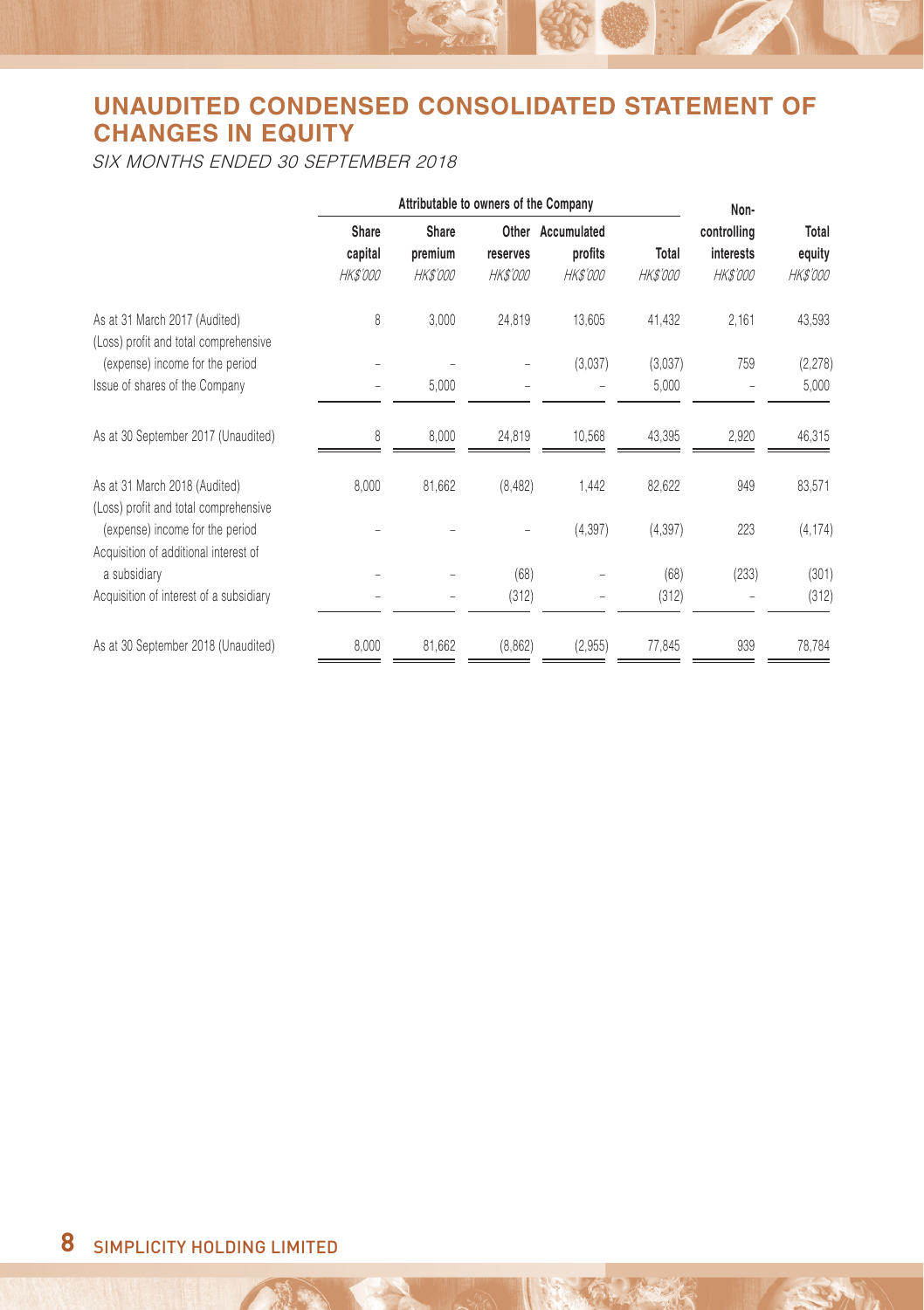## **UNAUDITED CONDENSED CONSOLIDATED STATEMENT OF CASH FLOWS**

SIX MONTHS ENDED 30 SEPTEMBER 2018

|                                                                       | <b>Unaudited</b>              |          |  |
|-----------------------------------------------------------------------|-------------------------------|----------|--|
|                                                                       | Six months ended 30 September |          |  |
|                                                                       | 2018                          | 2017     |  |
|                                                                       | <b>HK\$'000</b>               | HK\$'000 |  |
| <b>NET CASH (USED IN) FROM OPERATING</b>                              |                               |          |  |
| <b>ACTIVITIES</b>                                                     | (5, 249)                      | 2,454    |  |
| <b>INVESTING ACTIVITIES</b>                                           |                               |          |  |
| Interest received                                                     | 152                           |          |  |
| Purchases of property, plant and equipment                            | (10,600)                      | (2,026)  |  |
| Advances to related parties                                           |                               | (1,536)  |  |
| Repayments from related parties                                       | 1,100                         |          |  |
| <b>NET CASH USED IN INVESTING ACTIVITIES</b>                          | (9, 348)                      | (3, 562) |  |
| <b>FINANCING ACTIVITIES</b>                                           |                               |          |  |
| New bank borrowings raised                                            |                               | 15,000   |  |
| Repayments of bank borrowings                                         |                               | (13,057) |  |
| Repayments to related parties                                         |                               | (1, 354) |  |
| Repayments to non-controlling shareholders of<br>subsidiaries         |                               | (230)    |  |
| Issue of shares of the Company                                        |                               | 5,000    |  |
| Acquisition of additional interest of a subsidiary                    | (300)                         |          |  |
| Acquisition of interest of a subsidiary                               | (300)                         |          |  |
| <b>NET CASH (USED IN) FROM</b>                                        |                               |          |  |
| <b>FINANCING ACTIVITIES</b>                                           | (600)                         | 5,359    |  |
| <b>NET (DECREASE) INCREASE IN CASH AND</b>                            |                               |          |  |
| <b>CASH EQUIVALENTS</b>                                               | (15, 197)                     | 4,251    |  |
| <b>CASH AND CASH EQUIVALENTS AT</b><br><b>BEGINNING OF THE PERIOD</b> | 49,225                        | 4,347    |  |
| <b>CASH AND CASH EQUIVALENTS AT END OF</b>                            |                               |          |  |
| <b>THE PERIOD</b>                                                     | 34,028                        | 8,598    |  |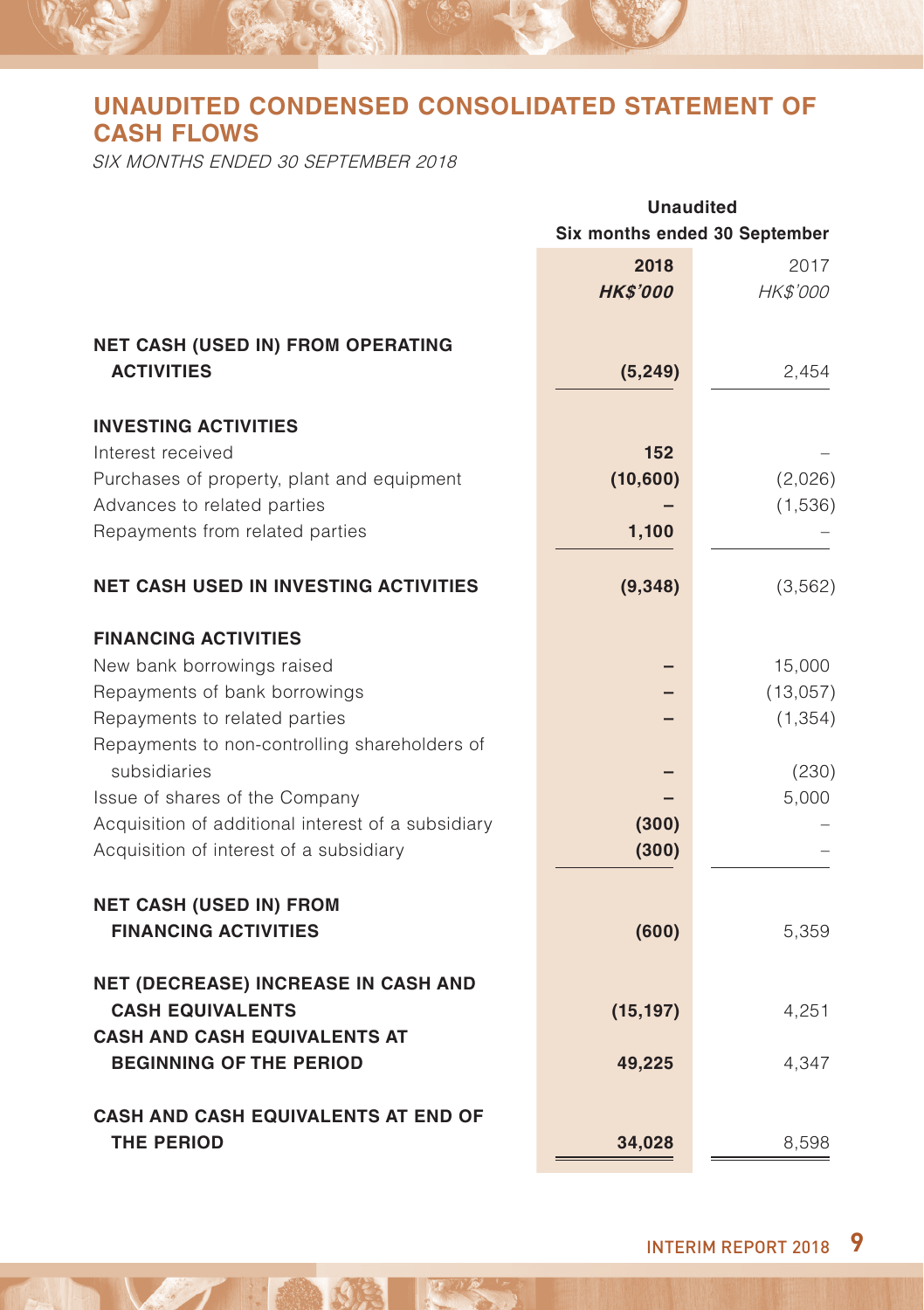### **1. GENERAL INFORMATION**

The Company was incorporated and registered as an exempted company with limited liability in the Cayman Islands under the Companies Law Chapter 22 of the Cayman Islands on 27 January 2017 and its shares were listed on GEM of the Stock Exchange (the "**Listing**") on 26 February 2018 (the "**Listing Date**"). The addresses of the registered office of the Company is Cricket Square, Hutchins Drive, P.O. Box 2681, Grand Cayman, KY1-1111, Cayman Islands. The principal place of business of the Company is located at Unit 13, 8/ F, Vanta Industrial Centre, 21-33 Tai Lin Pai Road, Kwai Chung, New Territories, Hong Kong. Its immediate holding company is Marvel Jumbo Limited ("**MJL**"), a private limited company incorporated in the British Virgin Islands ("**BVI**") with limited liability. MJL is 31% owned by Ms. Wong Suet Hing ("**Ms. SH Wong**"), 31% owned by Ms. Chow Lai Fan ("**Ms. LF Chow**"), sister-in-law of Ms. SH Wong, 18.7% owned by Ms. Wong Sau Ting Peony ("**Ms. ST Wong**"), daughter of Ms. SH Wong, 15% owned by Ms. Wong Suet Ching ("**Ms. SC Wong**"), sister of Ms. SH Wong, and 4.3% owned by Mr. Ma Sui Hong ("**Mr. SH Ma**"), the son of Ms. Wong Shuet Ying ("**Ms. SY Wong**"), sister of Ms. SH Wong.

The Company is an investment holding company and its subsidiaries are principally engaged in restaurant operations in Hong Kong.

#### **2. BASIS OF PRESENTATION**

Before the reorganisation of the Group in preparation for the Listing (the "**Reorganisation**"), all the companies comprising the Group were controlled by Foodies Group Limited ("**FGL**"), Access Gear Investment Limited ("**AGIL**"), Jumbo Spirit Group Limited ("**JSGL**") and Golden Legend Investment Limited ("**GLIL**"). GLIL is a company incorporated in the BVI and not forming part of the Group. FGL, AGIL, JSGL and GLIL were 95.7% owned by (i) Ms. SH Wong; (ii) Ms. ST Wong; (iii) Ms. SC Wong; and (iv) Ms. LF Chow (collectively known as "**Controlling Shareholders**"). They are acting in concert and owned the family business through their interests held in the companies now comprising the Group.

Remaining 4.3% interests of FGL, AGIL, JSGL and GLIL is owned by Ms. SY Wong. From December 2016 to February 2017, Ms. SY Wong transferred her equity interest of these entities to Mr. SH Ma. Both Ms. SY Wong and Mr. SH Ma are considered as non-controlling shareholders of the companies now comprising the Group before the completion of Reorganisation. Pursuant to the Reorganisation, the Company has become the holding company of the companies now comprising the Group on 29 January 2018.

Accordingly, for the purpose of preparing the unaudited condensed consolidated financial statements of the Group, the Company has been considered as the holding company of the companies now comprising the Group throughout the six months ended 30 September 2018 presented. The Group comprising the Company and its subsidiaries resulting from the Reorganisation is regarded as a continuing entity, accordingly, the unaudited condensed consolidated financial statements have been prepared as if the Company had always been the holding company of the Group.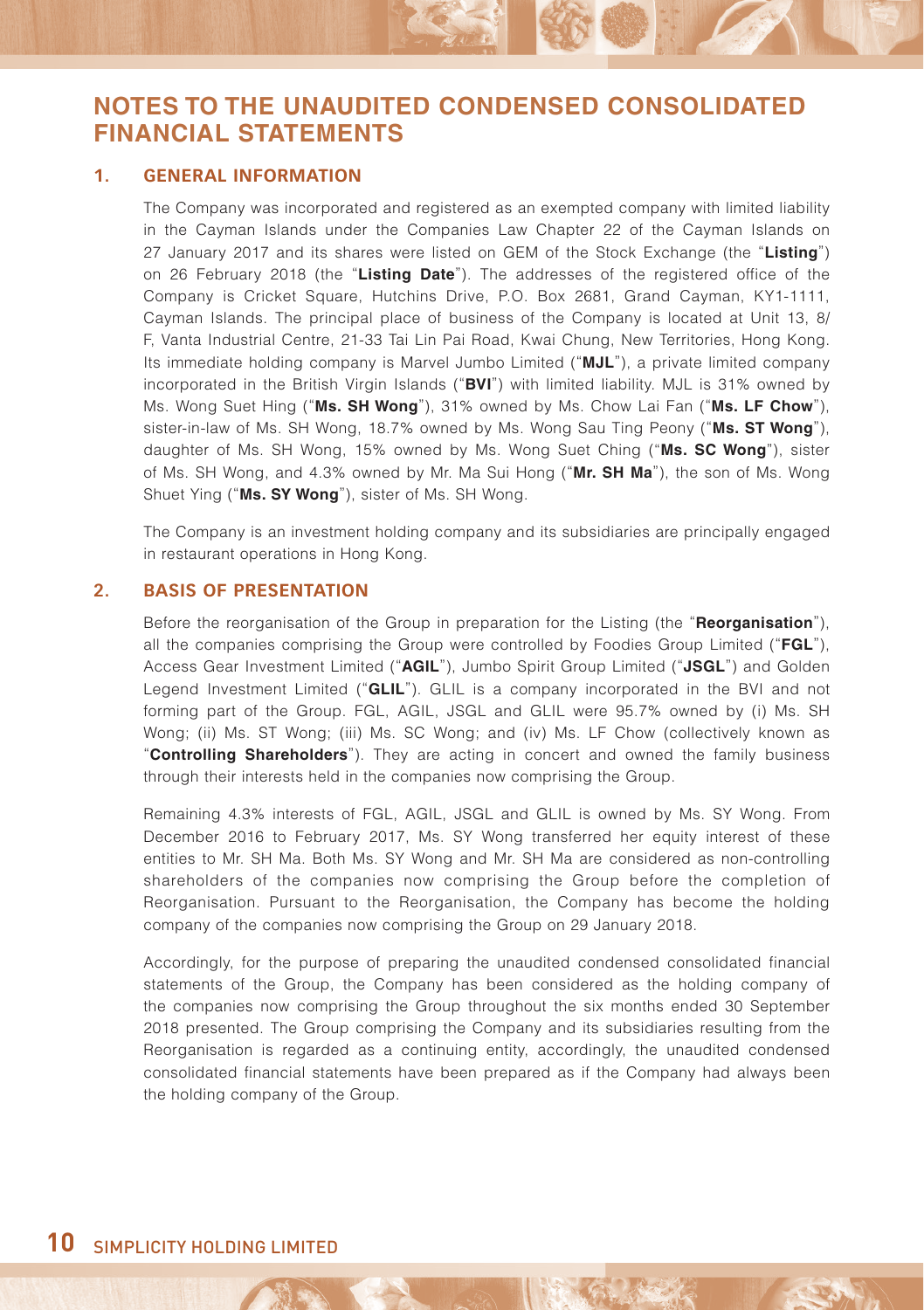#### **2. BASIS OF PRESENTATION** (Continued)

The unaudited condensed consolidated financial statements have been prepared under the principles of merger accounting in accordance with the Accounting Guideline 5 "Merger Accounting for Common Control Combinations" issued by the HKICPA for the six months ended 30 September 2017 and 2018. The unaudited condensed consolidated statements of profit or loss and other comprehensive income, the unaudited condensed consolidated statements of changes in equity and the unaudited condensed consolidated statements of cash flows for the period presented, which include the results, changes in equity and cash flows of the companies comprising the Group as if the current group structure had been in existence throughout the period.

This unaudited condensed consolidated financial statements are presented in Hong Kong Dollars ("**HK\$**"), which is also the functional currency of the Company.

#### **3. APPLICATION OF NEW AND REVISED HONG KONG FINANCIAL REPORTING STANDARDS ("HKFRSs")**

The unaudited condensed consolidated financial statements have been prepared in accordance with all applicable Hong Kong Financial Reporting Standards ("**HKFRSs**") and the disclosure requirements of the Hong Kong Companies Ordinance Cap. 622. The unaudited condensed consolidated financial statements have been prepared under the historical cost convention.

The preparation of unaudited condensed consolidated financial statements in conformity with HKFRSs requires the use of certain critical accounting estimates. It also requires management to exercise its judgment in the process of applying the Group's accounting policies.

(a) The following new amended standards have been adopted by the Group for the first time for the financial period beginning on or after 1 January 2018:

| Amendments to HKFRS 2 | Classification and Measurement of                                                 |
|-----------------------|-----------------------------------------------------------------------------------|
|                       | Share-based Payment Transactions                                                  |
| Amendments to HKFRS 4 | Applying HKFRS 9 Financial Instruments with<br><b>HKERS 4 Insurance Contracts</b> |
| HKFRS 9               | <b>Financial Instruments</b>                                                      |
| HKFRS 15              | Revenue from Contracts with Customers and                                         |
|                       | the Related Amendments                                                            |
| Amendments to HKAS 40 | Transfers of Investment Property                                                  |
| HK(IFRIC)-Int 22      | Foreign Currency Transactions and Advance<br>Consideration                        |
| Amendments to HKAS 28 | As part of the Annual Improvements to<br><b>HKFRSs 2014-2016 Cycle</b>            |

The adoption of the above HKFRSs, except for HKFRS 9 and HKFRS 15, did not have any significant financial impacts on the unaudited condensed consolidated financial statements.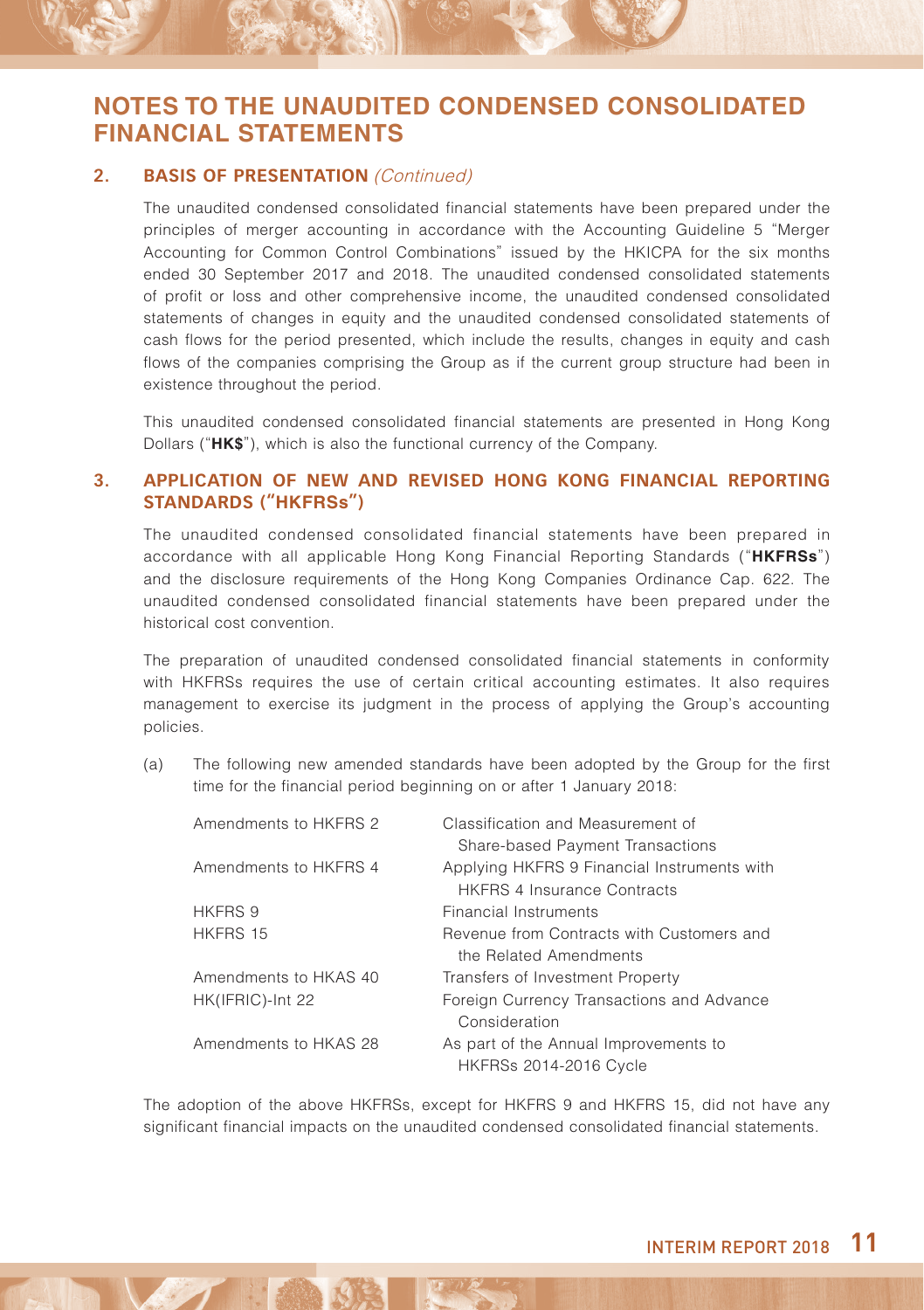### **3. APPLICATION OF NEW AND REVISED HONG KONG FINANCIAL REPORTING STANDARDS ("HKFRSs")** (Continued)

#### **HKFRS 9 "Financial Instruments"**

Key requirements of HKFRS 9 which are relevant to the Group are:

- all recognised financial assets that are within the scope of HKFRS 9 are required to be subsequently measured at amortised cost or fair value. Specifically, debt investments that are held within a business model whose objective is to collect the contractual cash flows, and that have contractual cash flows that are solely payments of principal and interest on the principal outstanding are generally measured at amortised cost at the end of subsequent accounting periods.
- in relation to the impairment of financial assets, HKFRS 9 requires an expected credit loss model, as opposed to an incurred credit loss model under HKAS 39 "Financial Instruments: Recognition and Measurement".

Based on the Group's financial instruments and risk management policies as at 30 September 2018, the Directors of the Company anticipate the following potential impact on initial application of HKFRS 9:

#### **Classification and measurement**

All financial assets and financial liabilities will continue to be measured on the same bases as are currently measured under HKAS 39.

#### **Impairment**

In general, the Directors of the Company anticipate that the application of the expected credit loss model of HKFRS 9 will result in earlier provision of credit losses which are not yet incurred in relation to the Group's financial assets measured at amortised cost and other items that subject to the impairment provisions upon application of HKFRS 9 by the Group.

Based on the assessment performed by the Directors of the Company, the application of the expected credit loss model of HKFRS 9 will not have material impact on the opening accumulated profits of the Group at 1 April 2018.

#### **HKFRS 15 "Revenue from Contracts with Customers"**

The core principle of HKFRS 15 is that an entity should recognise revenue to depict the transfer of promised goods or services to customers in an amount that reflects the consideration to which the entity expects to be entitled in exchange for those goods or services.

Under HKFRS 15, an entity recognises revenue when (or as) a performance obligation is satisfied, i.e. when "control" of the goods or services underlying the particular performance obligation is transferred to the customer. Far more prescriptive guidance has been added in HKFRS 15 to deal with specific scenarios. Furthermore, extensive disclosures are required by HKFRS 15.

The Directors of the Company anticipate that the application of HKFRS 15 in the current period may result in more disclosures, however, the Directors of the Company do not anticipate that the application of HKFRS 15 will have a material impact on the timing and amounts of revenue recognised in these unaudited condensed financial statements.

### **12** SIMPLICITY HOLDING LIMITED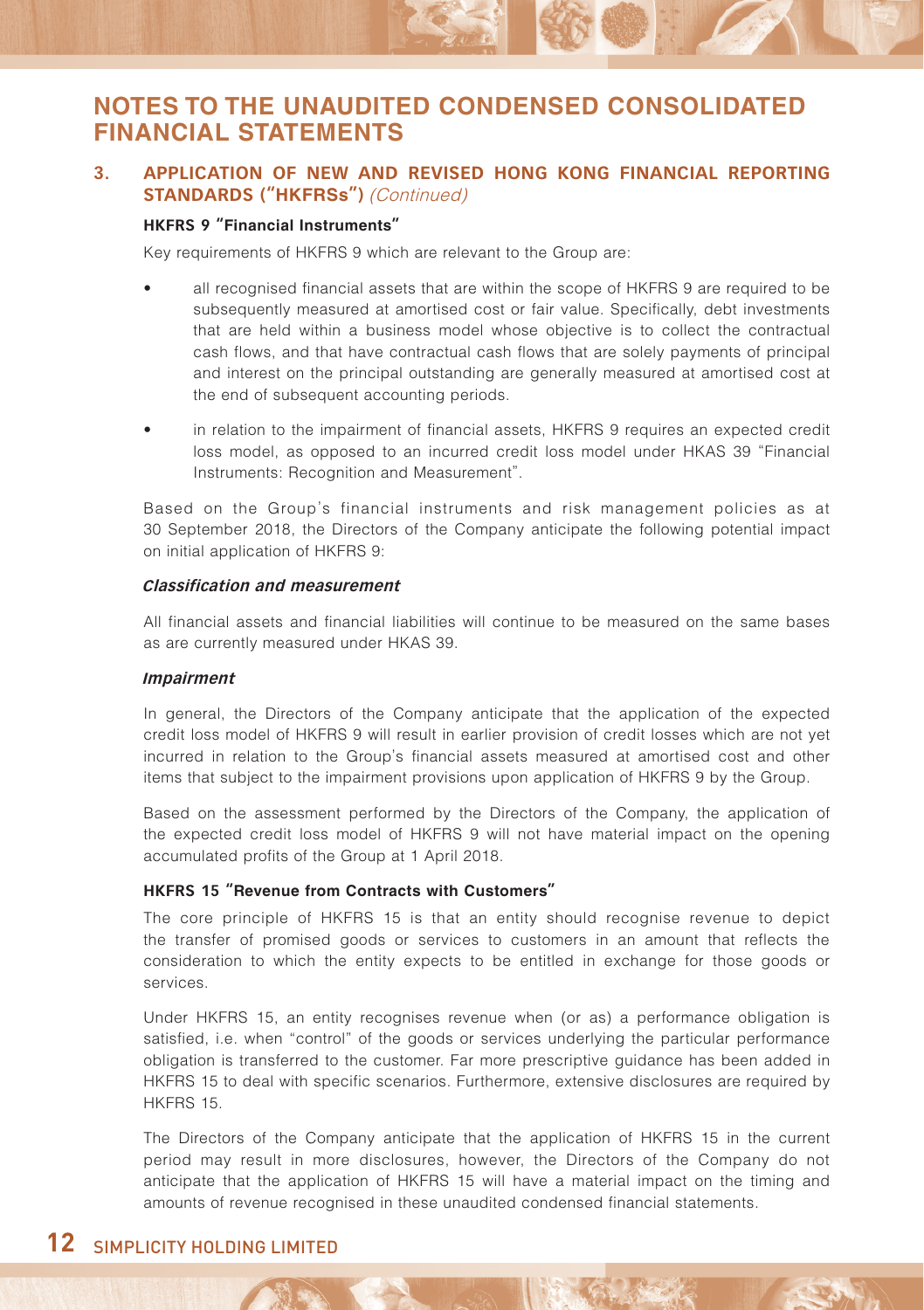#### **4. ESTIMATES**

The preparation of interim unaudited condensed consolidated financial statements requires management to make judgements, estimates and assumptions that affect the application of accounting policies and the reported amounts of assets and liabilities, income and expense. Actual results may differ from these estimates.

In preparing the interim unaudited condensed consolidated financial statements, the significant judgements made by management in applying the Group's accounting policies and the key sources of estimation uncertainty were the same as those that applied to the consolidated financial statements for the year ended 31 March 2018.

#### **5. REVENUE AND SEGMENT INFORMATION**

Revenue represents the fair value of amounts received or receivable for goods sold and services rendered by the Group during the period.

Information reported to the management of the Group, being the chief operating decision maker ("**CODM**"), for the purposes of resource allocation and assessment of segment performance focuses on styles of cuisine serving by the Group's restaurants to the customers.

Specifically, the Group's reportable segments under HKFRS 8 "Operating Segments" are as follows:

- 1. Chinese cuisine Operations of Chinese cuisine restaurants under the brand of "Marsino"
- 2. Western cuisine Operations of Western cuisine restaurants under the brand of "La Dolce"
- 3. Thai cuisine Operations of Thai cuisine restaurants under the brand of "Grand Avenue"
- 4. Japanese cuisine Operations of Japanese cuisine restaurants under the brand of "Beefst"
- 5. Malaysian cuisine Operations of Malaysian cuisine restaurants under the brand of "HaHa Prawn Mee" and "Baba Nyonya"

No operating segments have been aggregated in arriving at the reportable segments of the Group.

The following is an analysis of the Group's revenue, results, assets and liabilities by operating and reportable segments: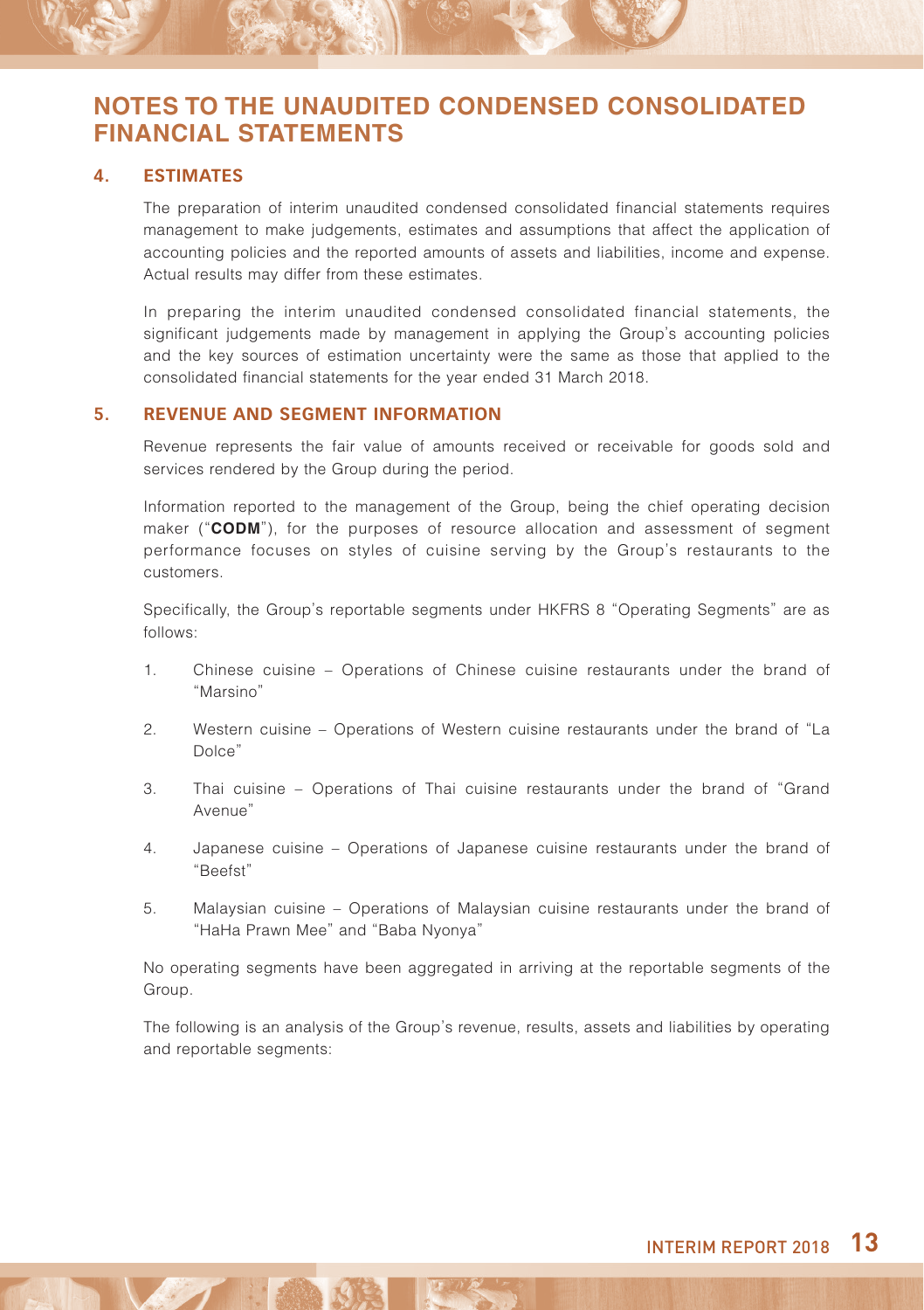### **5.** REVENUE AND SEGMENT INFORMATION (Continued)

#### **Segment revenue and results**

#### **Six months ended 30 September 2018**

|                                                              | <b>Chinese</b><br>cuisine<br><b>HKS'000</b><br>(Unaudited) | Western<br>cuisine<br><b>HKS'000</b><br>(Unaudited) | Thai<br>cuisine<br><b>HKS'000</b><br>(Unaudited) | Japanese<br>cuisine<br><b>HKS'000</b><br>(Unaudited) | <b>Malaysian</b><br>cuisine<br><b>HKS'000</b><br>(Unaudited) | <b>Total</b><br><b>HKS'000</b><br>(Unaudited) |
|--------------------------------------------------------------|------------------------------------------------------------|-----------------------------------------------------|--------------------------------------------------|------------------------------------------------------|--------------------------------------------------------------|-----------------------------------------------|
| Segment revenue recognised<br>over time                      | 21,882                                                     | 10,168                                              | 33,188                                           | 3,764                                                | 4,161                                                        | 73,163                                        |
| Segment profit (loss)                                        | 2,895                                                      | 778                                                 | 5,132                                            | (447)                                                | (1, 425)                                                     | 6,933                                         |
| Other income<br>Finance costs<br>Unallocated corporate costs |                                                            |                                                     |                                                  |                                                      |                                                              | 268<br>(219)<br>(10, 353)                     |
| Loss before tax                                              |                                                            |                                                     |                                                  |                                                      |                                                              | (3, 371)                                      |

#### Six months ended 30 September 2017

|                                                                                  | Chinese<br>cuisine<br><b>HK\$'000</b><br>(Unaudited) | Western<br>cuisine<br><b>HK\$'000</b><br>(Unaudited) | Thai<br>cuisine<br><b>HK\$'000</b><br>(Unaudited) | Japanese<br>cuisine<br><b>HK\$'000</b><br>(Unaudited) | Malaysian<br>cuisine<br><b>HK\$'000</b><br>(Unaudited) | Total<br><b>HK\$'000</b><br>(Unaudited) |
|----------------------------------------------------------------------------------|------------------------------------------------------|------------------------------------------------------|---------------------------------------------------|-------------------------------------------------------|--------------------------------------------------------|-----------------------------------------|
| Segment revenue recognised<br>over time                                          | 30,394                                               | 18,169                                               | 23,132                                            |                                                       |                                                        | 71,695                                  |
| Segment profit                                                                   | 5,767                                                | 2,633                                                | 3,785                                             |                                                       |                                                        | 12,185                                  |
| Other income<br>Listing expenses<br>Finance costs<br>Unallocated corporate costs |                                                      |                                                      |                                                   |                                                       |                                                        | 355<br>(7, 572)<br>(157)<br>(6, 303)    |
| Loss before tax                                                                  |                                                      |                                                      |                                                   |                                                       |                                                        | (1, 492)                                |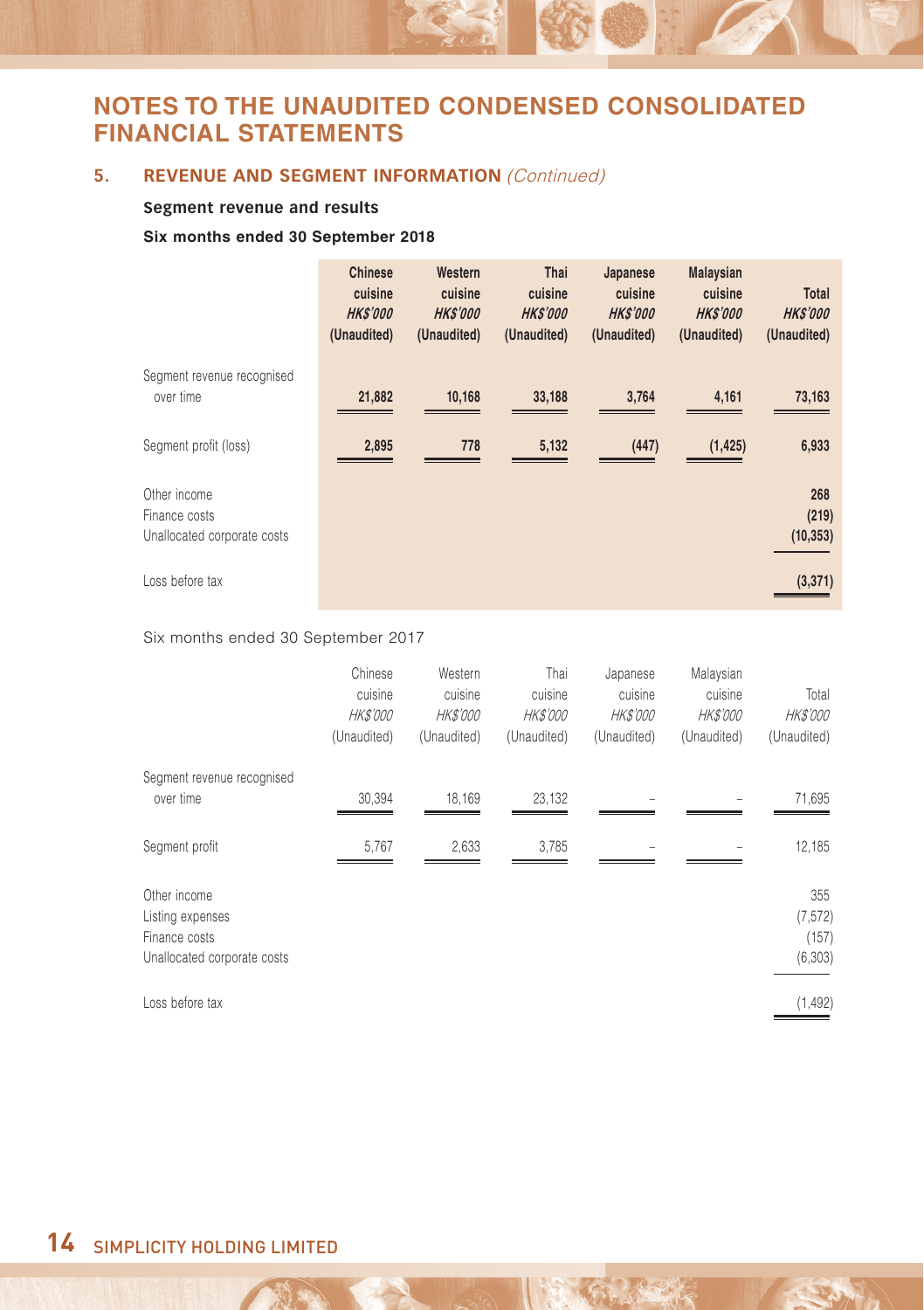### **5.** REVENUE AND SEGMENT INFORMATION (Continued)

#### **Segment assets and liabilities**

### **At 30 September 2018**

|                                                                                                                                                                                                                                            | <b>Chinese</b><br>cuisine<br><b>HKS'000</b><br>(Unaudited) | Western<br>cuisine<br><b>HKS'000</b><br>(Unaudited) | Thai<br>cuisine<br><b>HKS'000</b><br>(Unaudited) | Japanese<br>cuisine<br><b>HKS'000</b><br>(Unaudited) | <b>Malaysian</b><br>cuisine<br><b>HKS'000</b><br>(Unaudited) | <b>Total</b><br><b>HKS'000</b><br>(Unaudited)                      |
|--------------------------------------------------------------------------------------------------------------------------------------------------------------------------------------------------------------------------------------------|------------------------------------------------------------|-----------------------------------------------------|--------------------------------------------------|------------------------------------------------------|--------------------------------------------------------------|--------------------------------------------------------------------|
| Segment assets                                                                                                                                                                                                                             | 7,655                                                      | 2,744                                               | 12,494                                           | 4,472                                                | 10,177                                                       | 37,542                                                             |
| Unallocated property,<br>plant and equipment<br>Intangible asset<br>Deferred tax assets<br>Unallocated inventories<br>Unallocated other receivables<br>and prepayments<br>Tax recoverable<br>Bank balances and cash<br>Consolidated assets |                                                            |                                                     |                                                  |                                                      |                                                              | 35,718<br>280<br>1,238<br>629<br>1,672<br>790<br>34,028<br>111,897 |
| Segment liabilities                                                                                                                                                                                                                        | 2,611                                                      | 1,309                                               | 3,857                                            | 1,720                                                | 3,095                                                        | 12,592                                                             |
| Unallocated trade and other<br>payables and accruals<br>Bank borrowings<br>Tax payable<br>Deferred tax liabilities<br>Consolidated liabilities                                                                                             |                                                            |                                                     |                                                  |                                                      |                                                              | 3,680<br>15,000<br>1,089<br>752<br>33,113                          |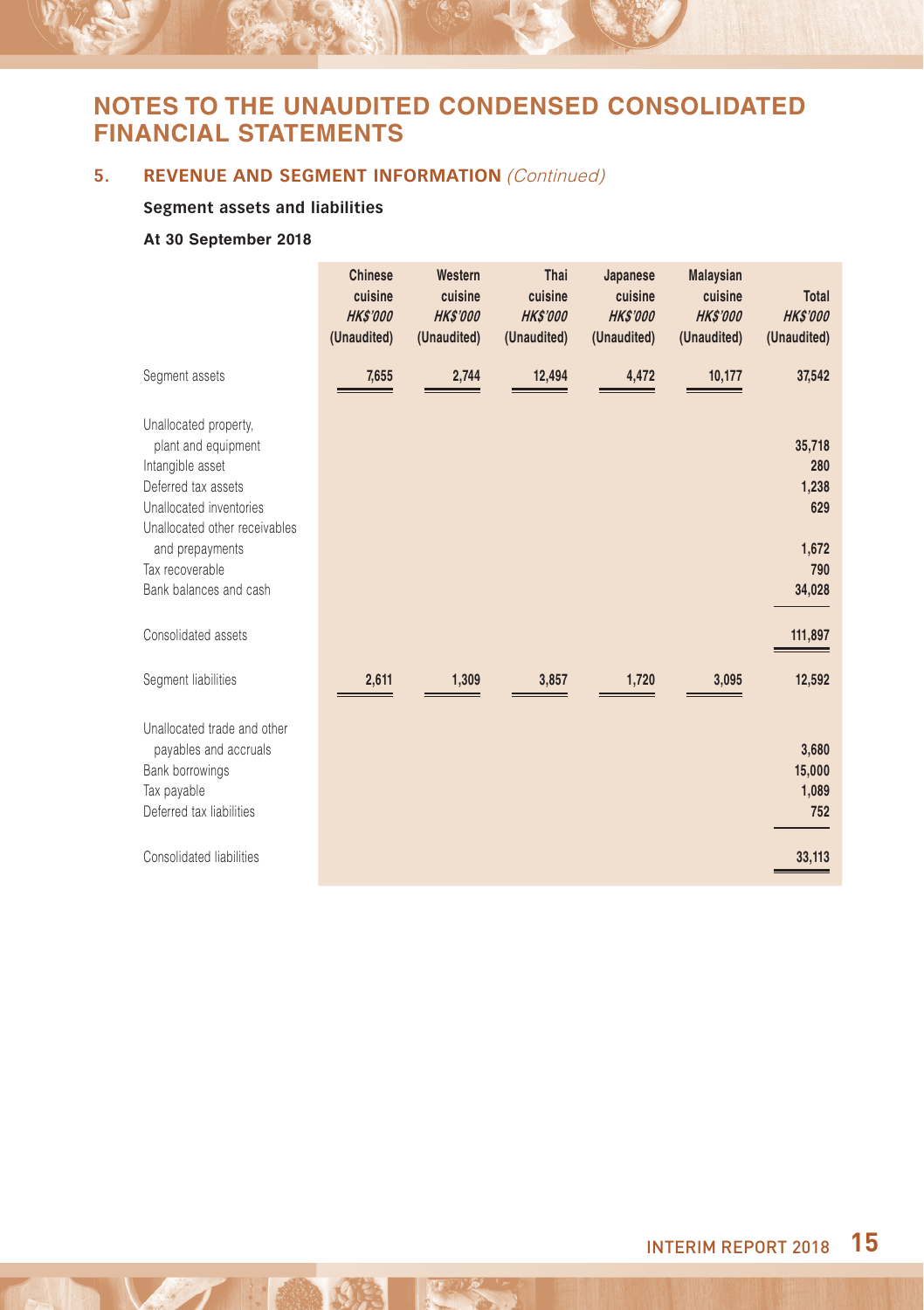### **5.** REVENUE AND SEGMENT INFORMATION (Continued)

#### **Segment assets and liabilities** (Continued)

At 31 March 2018

|                                                                                                                                                                                                                                                                               | Chinese<br>cuisine<br><b>HK\$'000</b><br>(audited) | Western<br>cuisine<br><b>HK\$'000</b><br>(audited) | Thai<br>cuisine<br><b>HK\$'000</b><br>(audited) | Japanese<br>cuisine<br><b>HK\$'000</b><br>(audited) | Malaysian<br>cuisine<br><b>HK\$'000</b><br>(audited) | Total<br>HK\$'000<br>(audited)                                              |
|-------------------------------------------------------------------------------------------------------------------------------------------------------------------------------------------------------------------------------------------------------------------------------|----------------------------------------------------|----------------------------------------------------|-------------------------------------------------|-----------------------------------------------------|------------------------------------------------------|-----------------------------------------------------------------------------|
| Segment assets                                                                                                                                                                                                                                                                | 7,505                                              | 3,436                                              | 13,739                                          |                                                     |                                                      | 24,680                                                                      |
| Unallocated property,<br>plant and equipment<br>Intangible asset<br>Deferred tax assets<br>Unallocated inventories<br>Unallocated other receivables<br>and prepayments<br>Amount due from related parties<br>Tax recoverable<br>Bank balances and cash<br>Consolidated assets |                                                    |                                                    |                                                 |                                                     |                                                      | 36,910<br>314<br>1,055<br>826<br>1,580<br>1,100<br>950<br>49,225<br>116,640 |
|                                                                                                                                                                                                                                                                               |                                                    |                                                    |                                                 |                                                     |                                                      |                                                                             |
| Segment liabilities                                                                                                                                                                                                                                                           | 2,929                                              | 1,621                                              | 4,147                                           |                                                     |                                                      | 8,697                                                                       |
| Unallocated trade and other<br>payables and accruals<br>Bank borrowings<br>Tax payable<br>Deferred tax liabilities                                                                                                                                                            |                                                    |                                                    |                                                 |                                                     |                                                      | 7,239<br>15,000<br>1,663<br>470                                             |
| Consolidated liabilities                                                                                                                                                                                                                                                      |                                                    |                                                    |                                                 |                                                     |                                                      | 33,069                                                                      |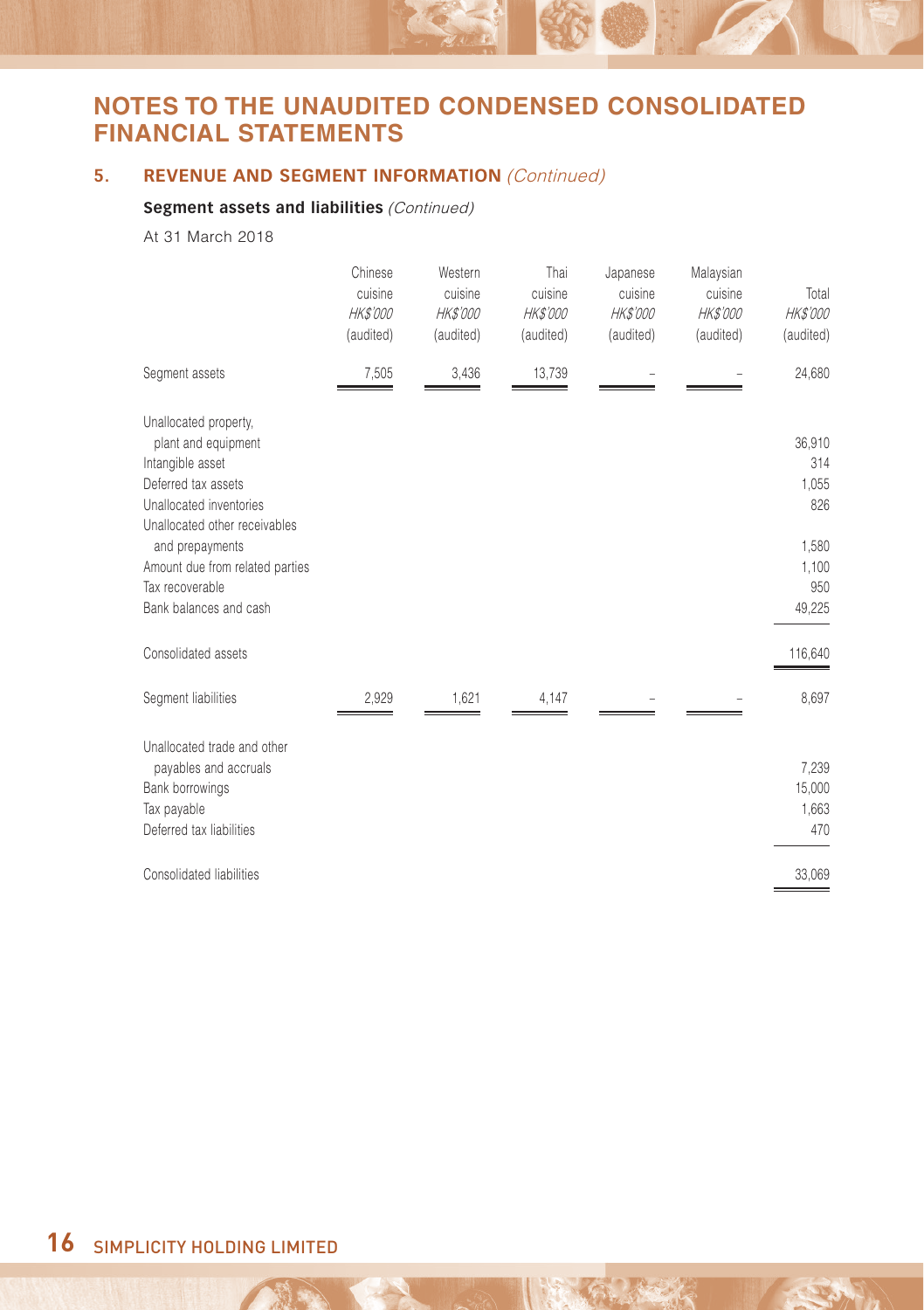### **6. OTHER INCOME**

|                           | <b>Unaudited</b><br>Three months ended<br>30 September |                 | <b>Unaudited</b><br>Six months ended<br>30 September |                 |
|---------------------------|--------------------------------------------------------|-----------------|------------------------------------------------------|-----------------|
|                           | 2018                                                   | 2017            | 2018                                                 | 2017            |
|                           | <b>HK\$'000</b>                                        | <b>HK\$'000</b> | <b>HK\$'000</b>                                      | <b>HK\$'000</b> |
| Other income              |                                                        |                 |                                                      |                 |
| Service management income |                                                        | 114             |                                                      | 228             |
| Promotion income          | 33                                                     | 42              | 62                                                   | 83              |
| Bank interest income      | 89                                                     |                 | 152                                                  |                 |
| Others                    | 28                                                     | 23              | 54                                                   | 44              |
|                           |                                                        |                 |                                                      |                 |
|                           | 150                                                    | 179             | 268                                                  | 355             |

### **7. FINANCE COSTS**

|                              | <b>Unaudited</b><br>Three months ended<br>30 September |                  | Six months ended<br>30 September | <b>Unaudited</b>        |
|------------------------------|--------------------------------------------------------|------------------|----------------------------------|-------------------------|
|                              | 2018<br><b>HKS'000</b>                                 | 2017<br>HK\$'000 | 2018<br><b>HKS'000</b>           | 2017<br><b>HK\$'000</b> |
| Interests on bank borrowings | 121                                                    | 93               | 219                              | 157                     |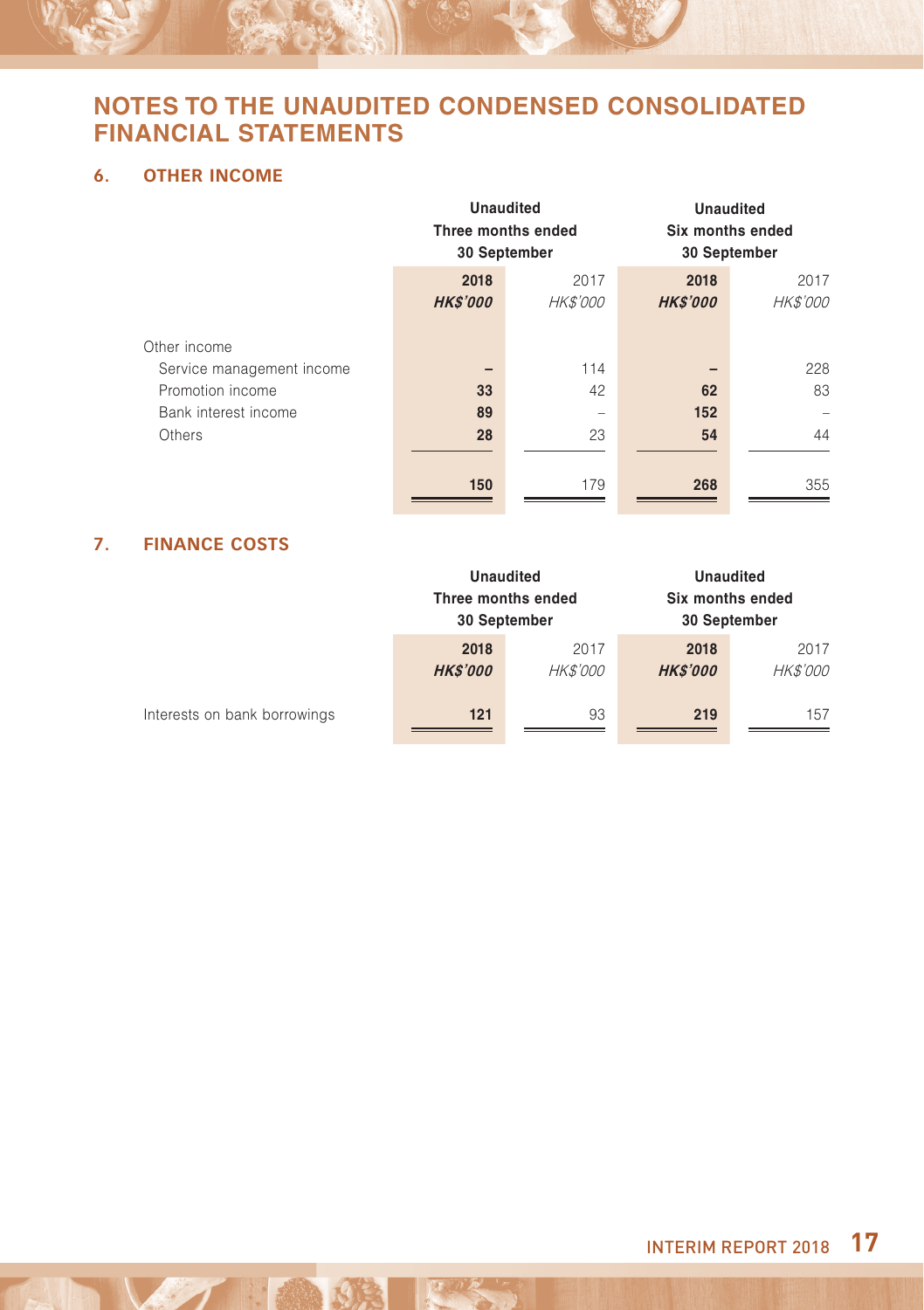### **8. (LOSS) PROFIT BEFORE TAX**

|                |                 | <b>Unaudited</b><br>Six months ended            |              |  |
|----------------|-----------------|-------------------------------------------------|--------------|--|
|                |                 |                                                 | 30 September |  |
| 2018           | 2017            | 2018                                            | 2017         |  |
| <b>HKS'000</b> | <b>HK\$'000</b> | <b>HK\$'000</b>                                 | HK\$'000     |  |
|                |                 |                                                 |              |  |
|                |                 |                                                 |              |  |
|                |                 |                                                 |              |  |
|                |                 |                                                 |              |  |
| 14,477         | 11,168          | 27,222                                          | 23,044       |  |
|                |                 |                                                 |              |  |
| 657            | 482             | 1,219                                           | 1,030        |  |
| 285            | 95              | 703                                             | 340          |  |
|                |                 |                                                 |              |  |
| 16             |                 | 34                                              |              |  |
|                |                 |                                                 |              |  |
|                |                 |                                                 |              |  |
| 5,638          | 4,284           | 10,931                                          | 8,550        |  |
| 136            | 458             | 294                                             | 951          |  |
|                |                 | Unaudited<br>Three months ended<br>30 September |              |  |

Note: The operating lease rentals for certain restaurants are determinated as the higher of a fixed rental or a predeterminated percentage on revenue of respective restaurants pursuant to the terms and conditions that are set out in the respective rental agreements.

### **9. INCOME TAX EXPENSE**

Hong Kong profits tax has been provided at the rate of 16.5% (2017: 16.5%) on the estimated assessable profit for the six months ended 30 September 2018.

#### **10. DIVIDENDS**

The board of Directors (the "**Board**") does not recommend any payment of dividend in respect of the six months ended 30 September 2018 (2017: Nil).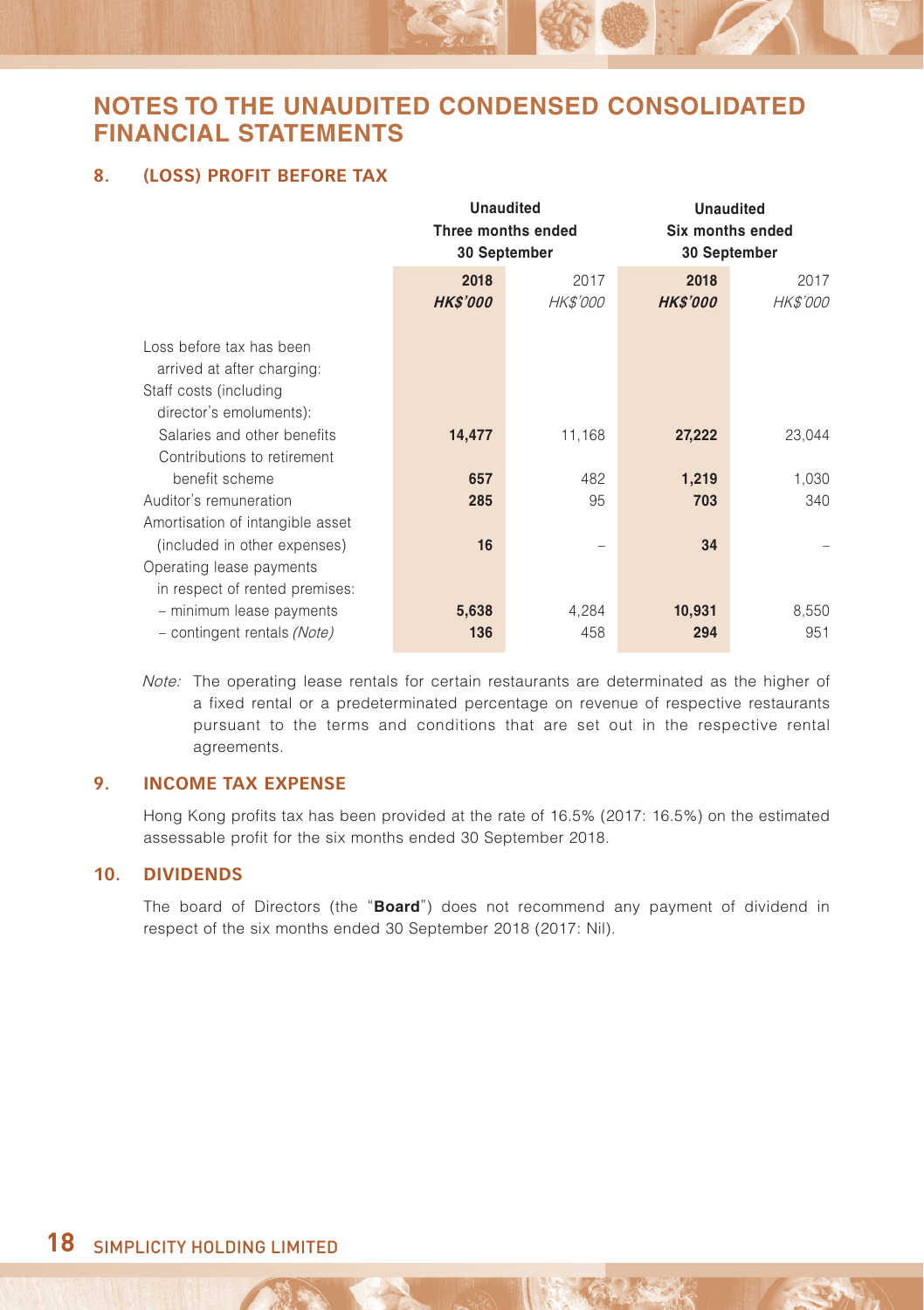#### **11. LOSS PER SHARE**

The calculation of the basic loss per share (2017: basis loss per share) attributable to owners of the Company is based on the following data:

#### **Losses**

|                                                                                                         | <b>Unaudited</b><br>Three months ended<br>30 September |              | <b>Unaudited</b><br>Six months ended<br>30 September |              |  |
|---------------------------------------------------------------------------------------------------------|--------------------------------------------------------|--------------|------------------------------------------------------|--------------|--|
|                                                                                                         | 2018                                                   | 2017         | 2018                                                 | 2017         |  |
|                                                                                                         | <b>HK\$'000</b>                                        | HK\$'000     | <b>HK\$'000</b>                                      | HK\$'000     |  |
| Loss for the period attributable<br>to owners of the Company for the<br>purpose of basic loss per share | (2,961)                                                | (520)        | (4, 397)                                             | (3,037)      |  |
| <b>Number of shares</b>                                                                                 |                                                        |              |                                                      |              |  |
|                                                                                                         | 30 September                                           | 30 September | 30 September                                         | 30 September |  |
|                                                                                                         | 2018<br>'000                                           | 2017<br>'000 | 2018<br>000'                                         | 2017<br>'000 |  |
|                                                                                                         |                                                        |              |                                                      |              |  |

| Weighted average number of         |         |         |         |         |
|------------------------------------|---------|---------|---------|---------|
| ordinary shares for the purpose of |         |         |         |         |
| basic loss per share               | 800,000 | 576.781 | 800,000 | 572.683 |

The number of ordinary shares for the purpose of calculating basic loss per share has been determined on the assumption that the Reorganisation and the capitalisation issue of 599,980,000 ordinary shares of the Company on 26 February 2018 as if it had been effective on 1 April 2016.

No diluted loss per share for the periods was presented as there were no potential ordinary shares in issue during the periods.

#### **12. PROPERTY, PLANT AND EQUIPMENT**

During the six months ended 30 September 2018, the Group acquired property, plant and equipment of approximately HK\$13.0 million (30 September 2017: HK\$2.9 million).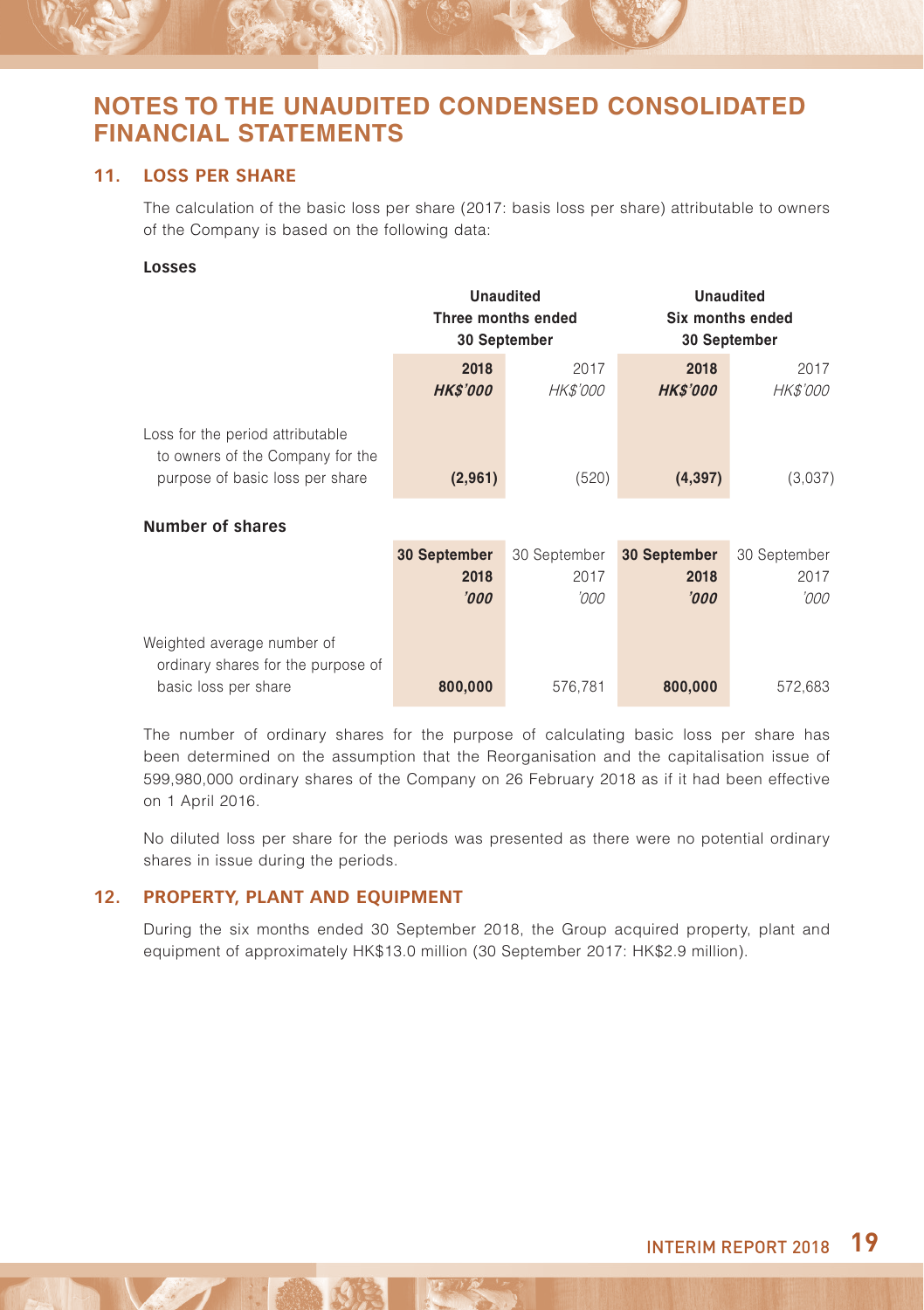### **13. INTANGIBLE ASSETS**

|                                                | <b>Franchise</b><br>HK\$'000 |
|------------------------------------------------|------------------------------|
| At 31 March 2018 (audited)                     |                              |
| Cost                                           | 342                          |
| Accumulated amortisation                       | (28)                         |
| Net book amount                                | 314                          |
| Six months ended 30 September 2018 (unaudited) |                              |
| Opening net book amount                        | 314                          |
| Additions                                      |                              |
| Amortisation charges                           | (34)                         |
| Net book amount                                | 280                          |
| At 30 September 2018 (unaudited)               |                              |
| Cost                                           | 342                          |
| Accumulated amortisation and impairment        | (62)                         |
| Net book amount                                | 280                          |

The above intangible asset represents franchise acquired from third parties with finite useful lives. Such intangible assets is amortised on a straight-line basis over five years according to the terms of the franchise agreement.

#### **14. TRADE AND OTHER RECEIVABLES, DEPOSITS AND PREPAYMENTS**

|                                              | <b>Unaudited</b><br>30 September<br>2018<br><b>HKS'000</b> | Audited<br>31 March<br>2018<br>HK\$'000 |
|----------------------------------------------|------------------------------------------------------------|-----------------------------------------|
| Trade receivables from restaurant operations | 729                                                        | 953                                     |
| Rental deposits                              | 6,289                                                      | 5,383                                   |
| Other deposits                               | 3,342                                                      | 2,885                                   |
| Prepayments and other receivables            | 4,082                                                      | 2,380                                   |
| Total                                        | 14.442                                                     | 11,601                                  |
| Analysed for reporting purposes as:          | 7,127                                                      | 4,938                                   |
| Non-current assets                           | 7,315                                                      | 6,663                                   |
| Current assets                               | 14,442                                                     | 11,601                                  |

There was no credit period granted to individual customers for the restaurant operations. The Group's trading terms with its customers are mainly by cash, octopus card and credit card settlement. The settlement terms of octopus card and credit card companies are usually within 7 days after the service rendered date. All trade receivables from restaurant operations are aged within 7 days.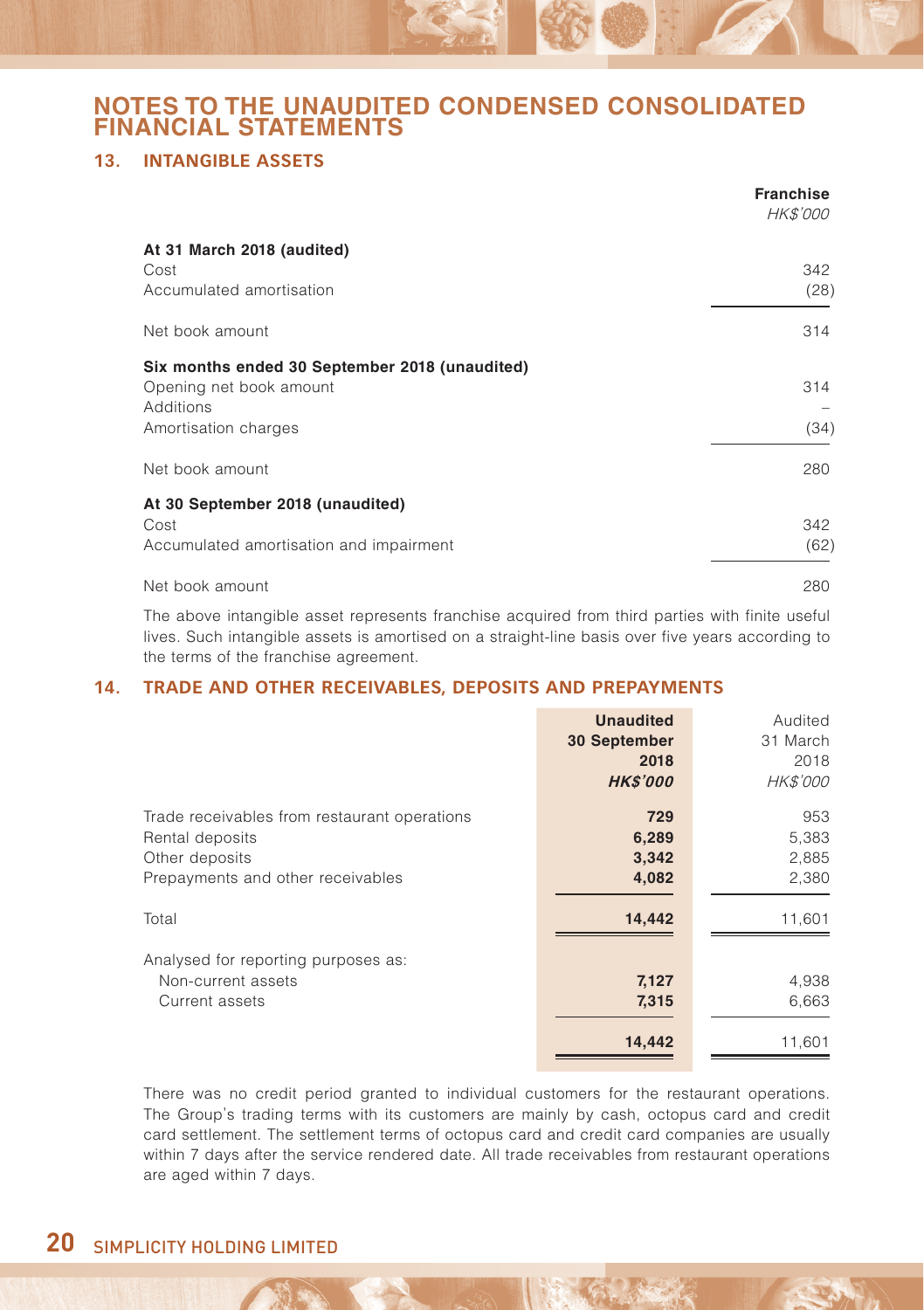### **15. TRADE AND OTHER PAYABLES AND ACCRUALS**

|                                            | <b>Unaudited</b> | Audited         |
|--------------------------------------------|------------------|-----------------|
|                                            | 30 September     | 31 March        |
|                                            | 2018             | 2018            |
|                                            | <b>HK\$'000</b>  | <b>HK\$'000</b> |
| Trade payables                             | 3,440            | 2,907           |
| Salaries payables                          | 5,474            | 4,513           |
| Payable for acquisition of property.       |                  |                 |
| plant and equipment                        | 1,809            | 48              |
| Accruals and other payables                | 3,141            | 2,981           |
| Accrued listing expenses/shares issue cost | 16               | 3.707           |
|                                            |                  |                 |
|                                            | 13,880           | 14.156          |

The credit period granted to the Group by suppliers normally ranges from 0 to 30 days. All trade payables are aged within 30 days at the end of the reporting period.

#### **16. BANK BORROWINGS**

|                                                                                                                      | <b>Unaudited</b> | Audited         |
|----------------------------------------------------------------------------------------------------------------------|------------------|-----------------|
|                                                                                                                      | 30 September     | 31 March        |
|                                                                                                                      | 2018             | 2018            |
|                                                                                                                      | <b>HKS'000</b>   | <b>HK\$'000</b> |
| Carrying amount that does not contain<br>repayment on demand clause repayable<br>based on scheduled repayment terms: |                  |                 |
| - More than one year but not exceeding<br>five years                                                                 | 15.000           | 15.000          |

The bank borrowings are at floating rate which carry interest at HK\$ Best Lending Rate minus a spread.

The effective interest rate on the Group's bank borrowings was 2.92% (31 March 2018: 2.17%) per annum as at 30 September 2018.

At 30 September 2018, bank borrowings of HK\$15,000,000 were secured by leasehold land and building owned by the Group with the carrying amount of HK\$33,400,000 and corporate guarantee provided by the group companies.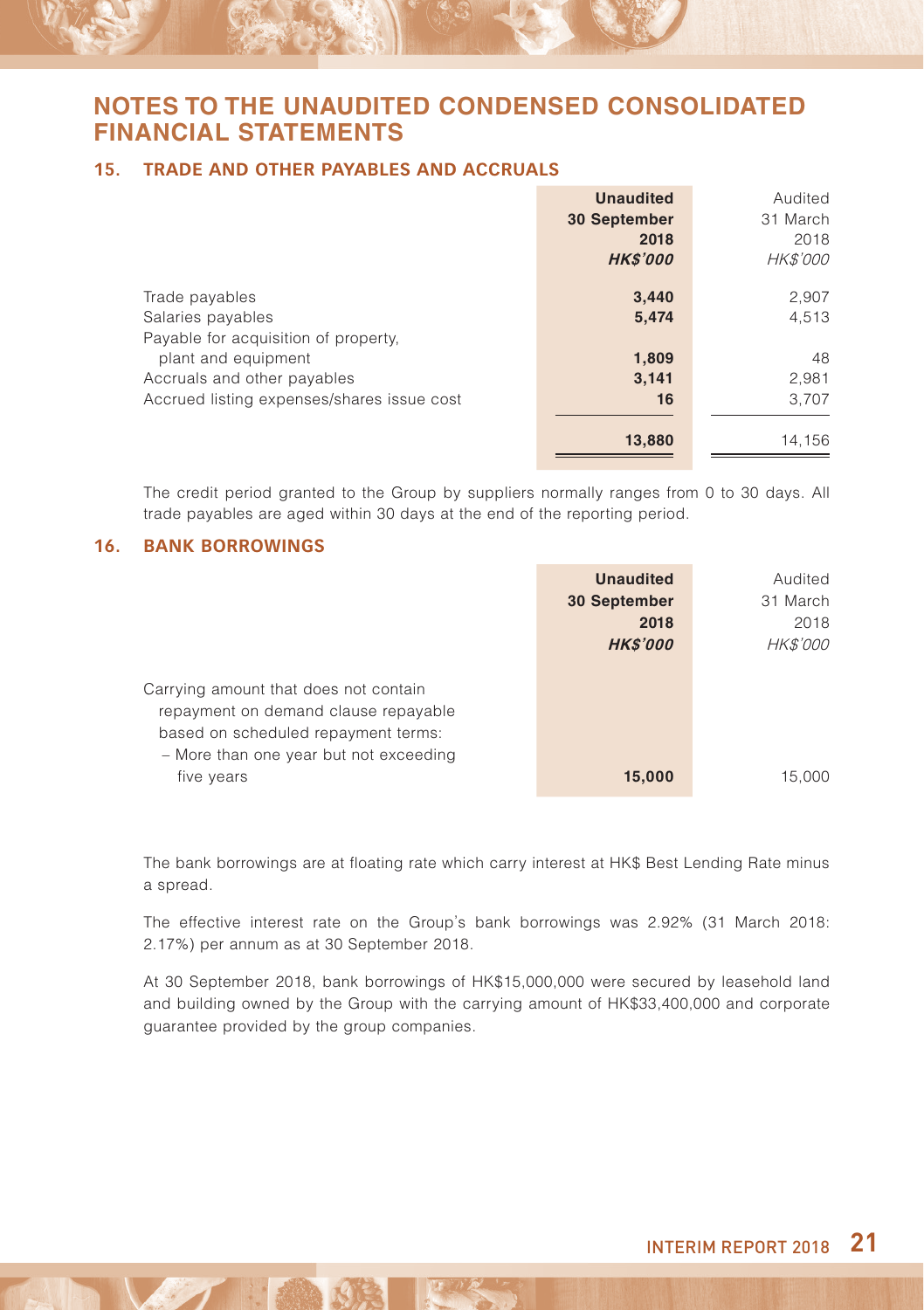### **17. SHARE CAPITAL**

|                                                       | Number of<br>shares | Share<br>Capital<br><b>HK\$'000</b> |
|-------------------------------------------------------|---------------------|-------------------------------------|
| Ordinary shares of HK\$0.01 each                      |                     |                                     |
| Authorised:                                           |                     |                                     |
| At 27 January 2017 (date of incorporation) and        |                     |                                     |
| 31 March 2017 (Note (a))                              | 38,000,000          | 380                                 |
| Share subdivision (Note (e))                          | 3,762,000,000       |                                     |
| Share consolidation (Note (f))                        | (3,762,000,000)     |                                     |
| Increased on 29 January 2018 (Note (b))               | 1,962,000,000       | 19,620                              |
| At 31 March 2018 and 30 September 2018                | 2,000,000,000       | 20,000                              |
| Issued and fully paid:                                |                     |                                     |
| At 27 January 2017 (date of incorporation) (Note (a)) | 1                   |                                     |
| Issue of shares on 15 March 2017 (Note (c))           | 8,999               |                                     |
| Issue of shares on 21 March 2017 (Note (d))           | 750                 |                                     |
| At 31 March 2017                                      | 9,750               |                                     |
| Issue of shares on 21 April 2017 (Note (d))           | 1,250               |                                     |
| Share subdivision (Note (e))                          | 1,089,000           |                                     |
| Share consolidation (Note (f))                        | (1,089,000)         |                                     |
| Issue of shares on 29 January 2018 (Note (q))         | 9,000               |                                     |
| Issue of shares pursuant to the capitalisation        |                     |                                     |
| issue (Note (h))                                      | 599,980,000         | 6,000                               |
| Issue of shares under the share offer (Note (i))      | 200,000,000         | 2,000                               |
| At 31 March 2018 and 30 September 2018                | 800,000,000         | 8,000                               |

Notes:

- (a) The Company was incorporated on 27 January 2017 in the Cayman Islands with an authorised share capital of HK\$380,000 divided into 38,000,000 shares of HK\$0.01 each.
- (b) On 29 January 2018, the authorised share capital of the Company was increased from HK\$380,000 divided into 38,000,000 shares to HK\$20,000,000 divided into 2,000,000,000 shares by the creation of 1,962,000,000 additional ordinary shares.
- (c) On 15 March 2017, 8,612 and 387 shares of the Company were alloted and issued to the Controlling Shareholders and Mr. SH Ma, respectively.
- (d) On 21 March 2017 and 21 April 2017, 750 shares and 1,250 shares of the Company were alloted and issued at cash consideration of HK\$3,000,000 and HK\$5,000,000 to the Pre-IPO Investor.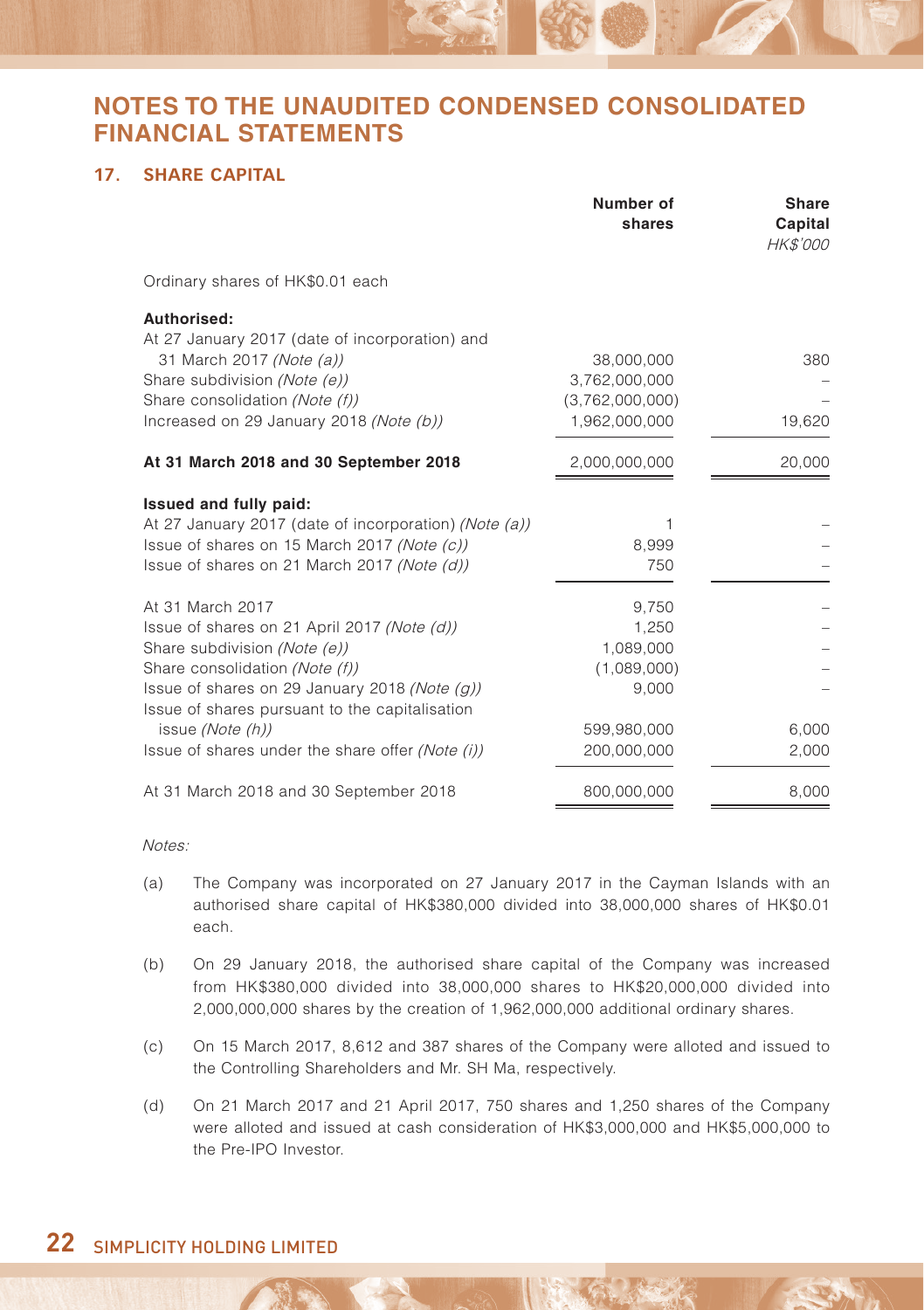#### 17. **SHARE CAPITAL** (Continued)

#### Notes: (Continued)

- (e) Pursuant to the written resolutions of shareholders of the Company passed on 13 July 2017, each issued and unissued share of HK\$0.01 each was subdivided into 100 shares of HK\$0.0001 each such that the authorised share capital as at 13 July 2017 was HK\$380,000 divided into 3,800,000,000 shares of HK\$0.0001 each, in which 1,100,000 shares of HK\$0.0001 each were in issue.
- (f) Pursuant to the written resolutions of shareholders of the Company passed on 25 July 2017, every 100 issued and unissued shares of the Company of HK\$0.0001 each were consolidated into one share of HK\$0.01 each such that the authorised share capital as at 25 July 2017 was HK\$380,000 divided into 38,000,000 shares of HK\$0.01 each, in which 11,000 shares of HK\$0.01 each were in issue.
- (g) On 29 January 2018, 9,000 shares of the Company were issued to the Controlling Shareholders and Mr. SH Ma to acquire the entire equity interests in FGL.
- (h) On 26 February 2018, the Company capitalised the amount of HK\$5,999,800 standing to the credit of the share premium account of the Company and applied the amount towards paying up in full at par 599,980,000 shares for allotment and issue to the shareholders.
- (i) On 26 February 2018, the Company issued 200,000,000 shares of HK\$0.01 each at HK\$0.275 per share upon the completion of its share offer. On the same date, the Company's shares were listed on GEM of the Stock Exchange.

All ordinary shares issued rank pari passu with the existing issued shares in all aspects.

#### **18. OPERATING LEASES**

#### **The Group as lessee**

At the end of the reporting period, the Group had commitments for future minimum lease payments under non-cancellable operating leases which fall due as follows:

|                                       | <b>Unaudited</b> | Audited  |
|---------------------------------------|------------------|----------|
|                                       | 30 September     | 31 March |
|                                       | 2018             | 2018     |
|                                       | <b>HK\$'000</b>  | HK\$'000 |
| Within one year                       | 18,620           | 16,090   |
| In the second to fifth year inclusive | 16,928           | 7,238    |
| After five years                      | 1,283            |          |
|                                       |                  |          |
|                                       | 36,831           | 23,328   |
|                                       |                  |          |

The above operating lease payments represent rental payable by the Group for restaurants.

Leases are negotiated and rentals are for terms of three to six years. Certain leases include contingent rentals calculated with reference to turnover of the restaurants plus monthly fixed rental. Other leases are fixed for terms of three to six years.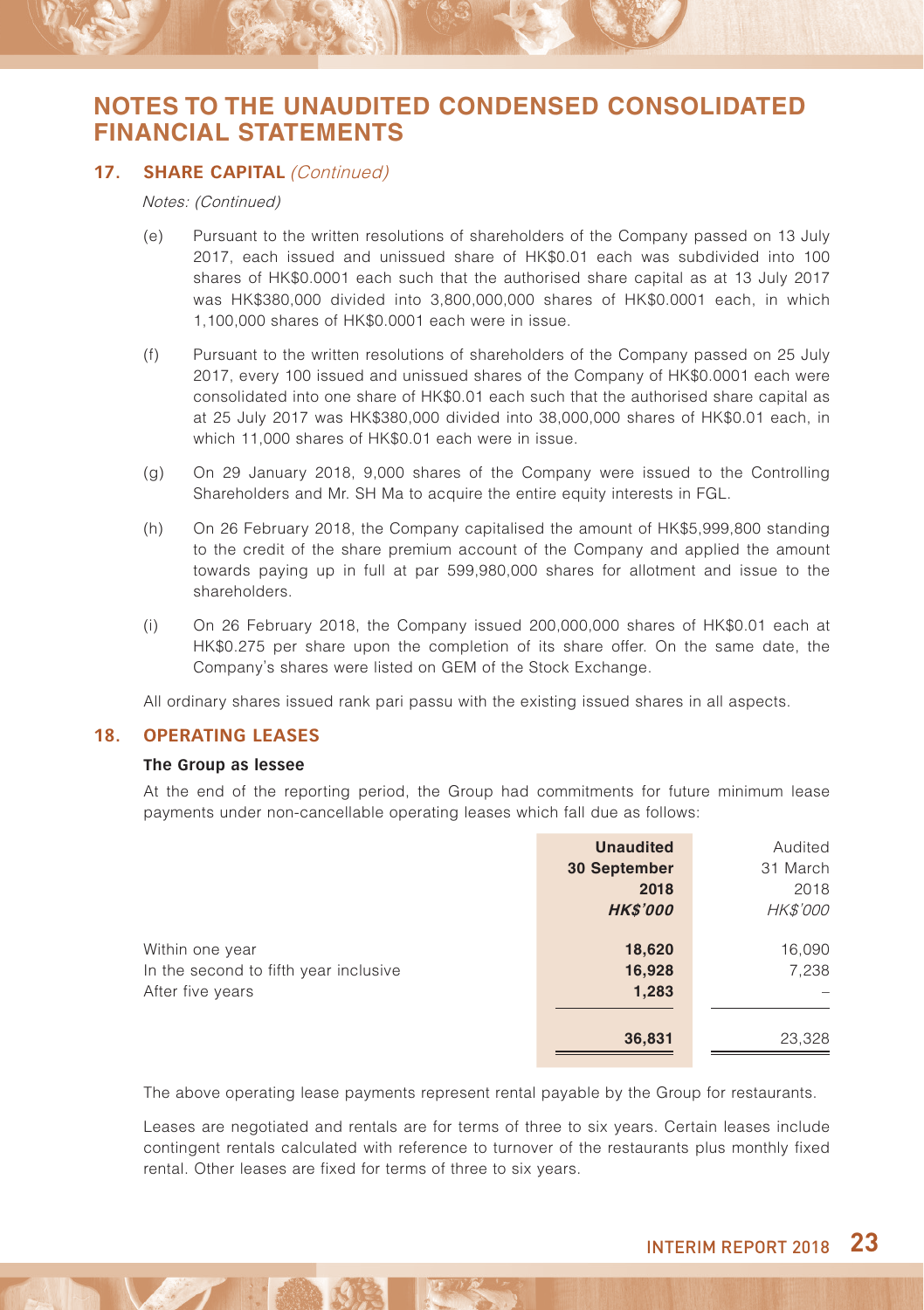### **INDUSTRY OVERVIEW**

Food and beverage industry has its own unique characteristics and generally speaking it is a high churn industry characterised by high staff turnover. Due to low barriers to entry, many restaurant operators enter and exit the market from time to time. Each new player brings with their new food concepts and processes. Some were imported overseas in the form of franchises, some were adapted from overseas concepts and some were developed locally. This helps to bring vibrancy to the industry. In the meantime, we are also facing fierce competition from rising food costs, rental expenses and utilities expenses. Labour shortage is always one of the challenges we are facing with and we believe this situation will continue in near future.

In order for a company to grow, maximizing its strength and overcoming its weaknesses is critical. To remain competitive, it is necessary to provide good quality products and services efficiently and at an affordable price. Cost control is therefore critical to the success of the business. On the other hand, customers are more budget conscious and higher demand of the food varieties. The life span of products/services and concepts are getting shorter and thus there is a need to continuously develop new concepts to meet changing demand. The Group believes that innovation is a key element in our business model and we have to keep polishing our brands to increase revenue growth.

### **BUSINESS OVERVIEW**

We are a casual dining full service restaurant operator under 6 brands, namely "Marsino", "La Dolce", "Grand Avenue", "Beefst", "HaHa Prawn Mee" and "Baba Nyonya". "Marsino" is a Chinese noodle specialist, "La Dolce" offers western cuisine, "Grand Avenue" offers Thai cuisine, "Beefst" offers Japanese ramen while "HaHa Prawn Mee" and "Baba Nyonya" offers Malaysian cuisine. Each of "Marsino", "La Dolce", "Grand Avenue", "HaHa Prawn Mee" and "Baba Nyonya" are founded and operated by our Group, while "Beefst" is a franchise brand and we obtained the franchise right from the franchisor in Japan in November 2017.

As at the date of this report, we operated 4 "Marsino" restaurants, 2 "La Dolce" restaurants, 4 "Grand Avenue" restaurants, 2 "Beefst" restaurants, 2 "HaHa Prawn Mee" restaurants and 1 "Baba Nyonya" restaurant and all of our restaurants are situated across Kowloon and the New Territories in Hong Kong.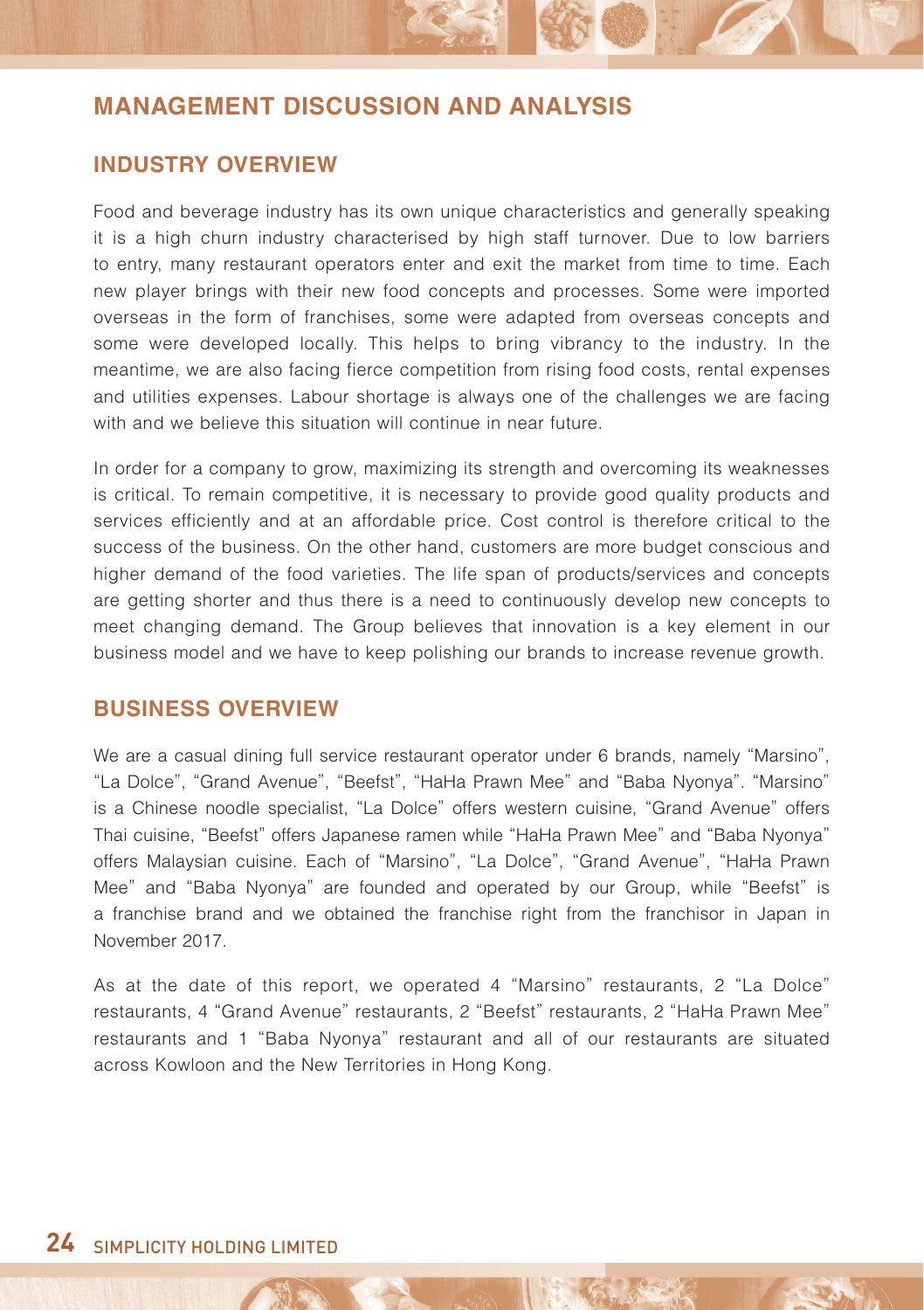"Marsino" had recorded revenue of approximately HK\$21.9 million during the six months ended 30 September 2018, which is equivalent to 29.9% of our total revenue. As compared to the last corresponding period, "Marsino" has experienced a decrease in revenue by 28.0%.

"La Dolce" had recorded revenue of approximately HK\$10.2 million during the six months ended 30 September 2018, which is equivalent to 13.9% of our total revenue. As compared to the last corresponding period, "La Dolce" has experienced a decrease in revenue by 44.0%.

"Grand Avenue" had recorded revenue of approximately HK\$33.2 million during the six months ended 30 September 2018, which is equivalent to 45.4% of our total revenue. As compared to the last corresponding period, "Grand Avenue" has experienced an increase in revenue by 43.5%.

"Beefst" had recorded revenue of approximately HK\$3.8 million during the six months ended 30 September 2018, which is equivalent to 5.1% of our total revenue. As "Beefst" was newly started in May 2018, there was no corresponding period in 2017.

"HaHa Prawn Mee" had recorded revenue of approximately HK\$3.5 million during the six months ended 30 September 2018, which is equivalent to 4.9% of our total revenue. As "HaHa Prawn Mee" was newly started in May 2018, there was no corresponding period in 2018.

"Baba Nyonya" had recorded revenue of approximately HK\$0.6 million during the six months ended 30 September 2018, which is equivalent to 0.8% of our total revenue. As "Baba Nyonya" was newly started in August 2018, there was no corresponding period in 2018.

In addition to the above restaurants, our group also owns and operates a central kitchen which supplies raw materials and consumables to our restaurants. We established our central kitchen as early as in 2007, and then we moved to the existing premises due to expansion. Our management believes that our central kitchen can continuously improve the efficiency of our operation.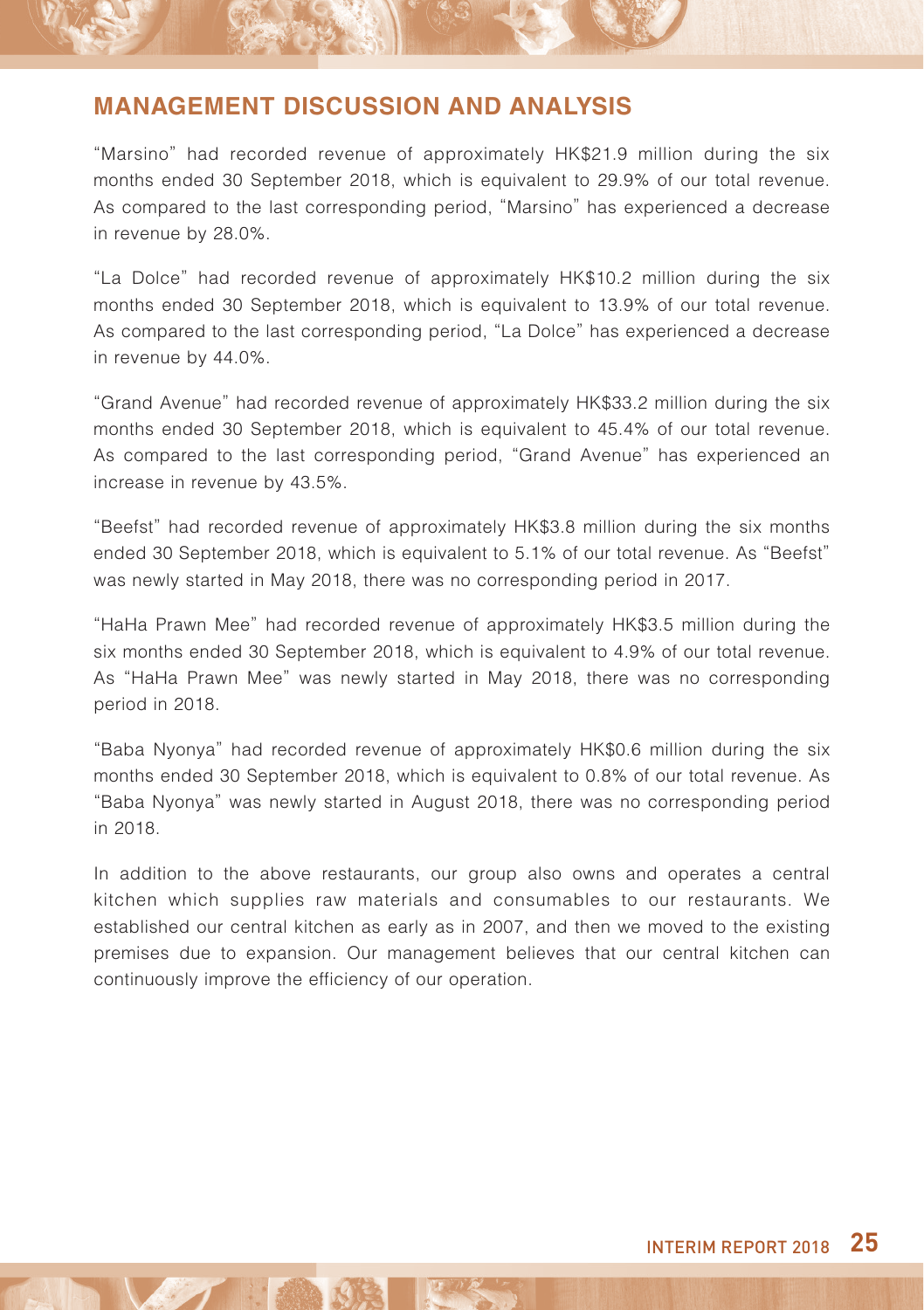### **FUTURE PROSPECTS**

The food and beverage sector is characterised by low entry barrier, high risk, high business cost primarily in rental, labour and materials and churn of concepts. Our success is heavily dependent on the food quality, cost of operating restaurants and economic conditions of Hong Kong.

Our Group's key risk exposures and uncertainties are summarised as follows:

- 1) As we lease all of the properties for our restaurant operations, our operating lease obligations expose us to potential risks, such as increasing our vulnerability to adverse economic conditions, as we may not be able to terminate such leases even if we are operating at a loss. As a result, our financial condition and results of operations may be adversely affected.
- 2) We require various approvals and licences to operate our business, and the loss of, or failure to, obtain or renew any or all of these approvals and licences, could materially and adversely affect our business.
- 3) Labour shortages or increases in labour costs will increase our Group's operating costs and reduce our profitability. Furthermore, minimum wage requirements in Hong Kong may further increase and impact our staff costs in the future.
- 4) If there are any adverse incidents associated with the quality of our food and services provided or if our hygiene standards do not meet the relevant statutory requirements, our restaurant business could be adversely affected.
- 5) The availability of raw materials and consumables, such as the type, variety and quality, and their prices, can fluctuate and be volatile and are subject to factors beyond our control, including seasonal fluctuations, climate conditions, natural disasters, general economic conditions, global demand, governmental regulations, exchange rates and availability, each of which may affect our cost of food and beverages or cause a disruption in our supply.

For further details on the risks and uncertainties faced by our Group, please refer to the section headed "Risk Factors" of the prospectus of the Company dated 6 February 2018 (the "**Prospectus**").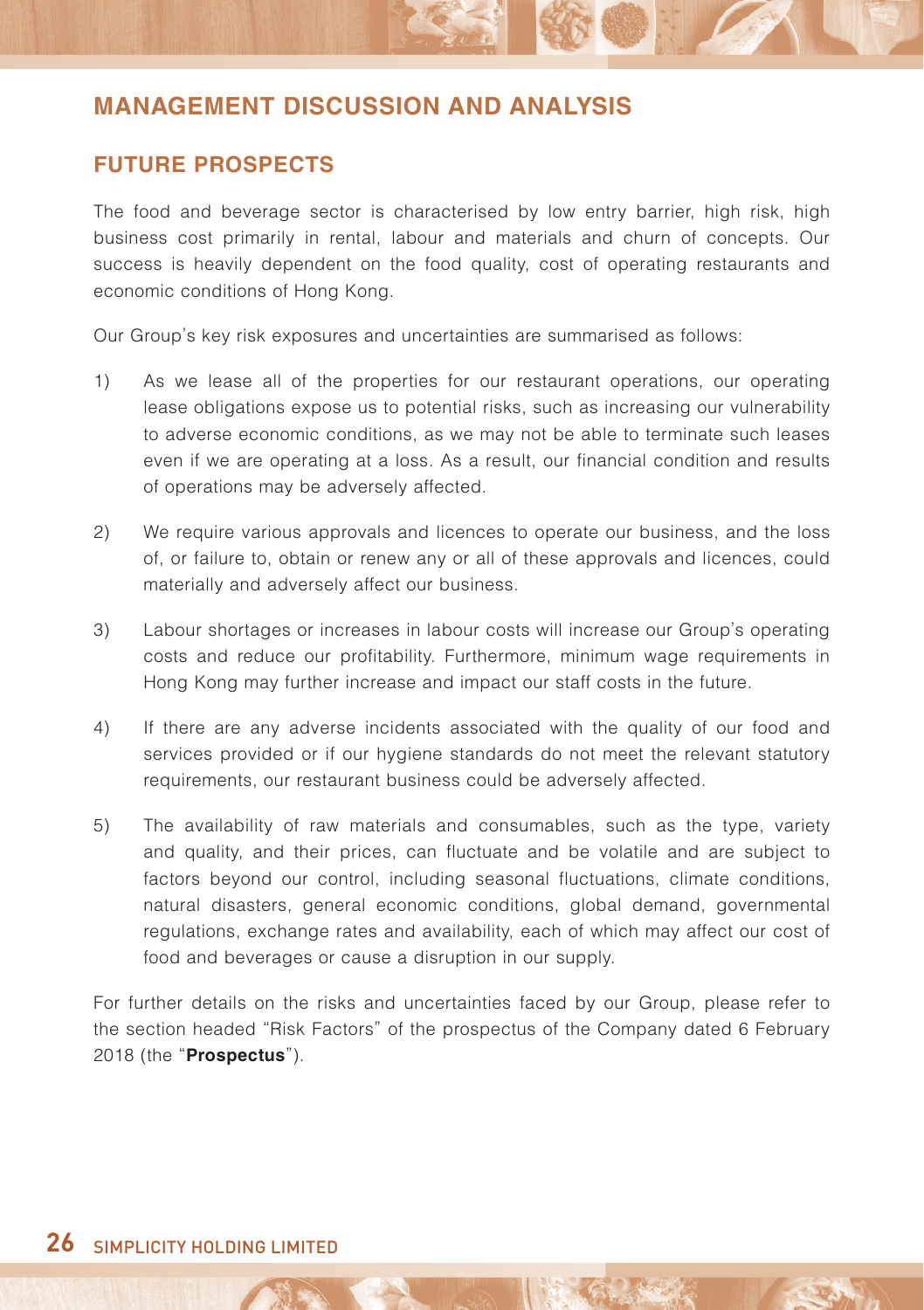In order to manage the Group's risks and to improve the overall business of the Group, we will focus on the following business strategies:

- 1. Expand the network of our existing brands We have signed a new tenancy agreement with the landlord and secured a location in a shopping mall at Chai Wan and expecting to open a new rebranded "Marsino" in November 2018. In addition to that, we have received various tenancy offers from different landlords from time to time and we will make an assessment on each location to determine whether we should take the offers. We believe that by leveraging our core competencies to further expand the network of our existing brands which could generate additional profits to us with relatively lower risk taken as compared to the risk of developing a new brand.
- 2. Rebranding To give a refreshing perception to the customers and articulating our differentiation against competitors, it is necessary to rebrand our existing brands by providing new looks, new logos and new concepts to them. Rebranding can rejuvenate our brands so that it can appeal to younger customers. As people tends to like new concepts and new styles, rebranding not only can retain our existing customers (because most of our popular items will remain in our food menu) but also can attract more new customers as we will introduce a variety of new food and drink items in our food menu. The first rebranded "Marsino" is expected to open in Chai Wan in November 2018 and we will continue to explore opportunities to pursue for this rebranding strategy.
- 3. Develop new brand The Group believes that by adopting multi-brand strategy could broaden our customer base. Diversifying our branding strategy could seduce different customers who have different preferences on the cuisine. The Group has successfully launched two new brands, namely "HaHa Prawn Mee" and "Baba Nyonya" in May 2018 and August 2018 respectively. Both are serving Malaysian cuisine but the price ranges are varied, the former one has a higher price range and serving more expensive food ingredients such as lobsters and crabs, whereas the latter one has a lower price range without serving pricy food ingredients.
- 4. Expand our franchise brand "Beefst" is a franchise brand and we obtained the franchise right from the franchisor in Japan since November 2017. Since then our group has opened two "Beefst" restaurants at Ma On Shan in May 2018 and at Mongkok in July 2018 respectively. And we are looking for suitable locations to open a few more "Beefst" restaurants in the future. "Beefst" is specialising roast beef oiled ramen noodles which is quite different from the traditional Japanese soup noodles which already has lots of competition in Hong Kong so that we believe "Beefst" has potential business growth given that not too many similar competitors exist in the market now.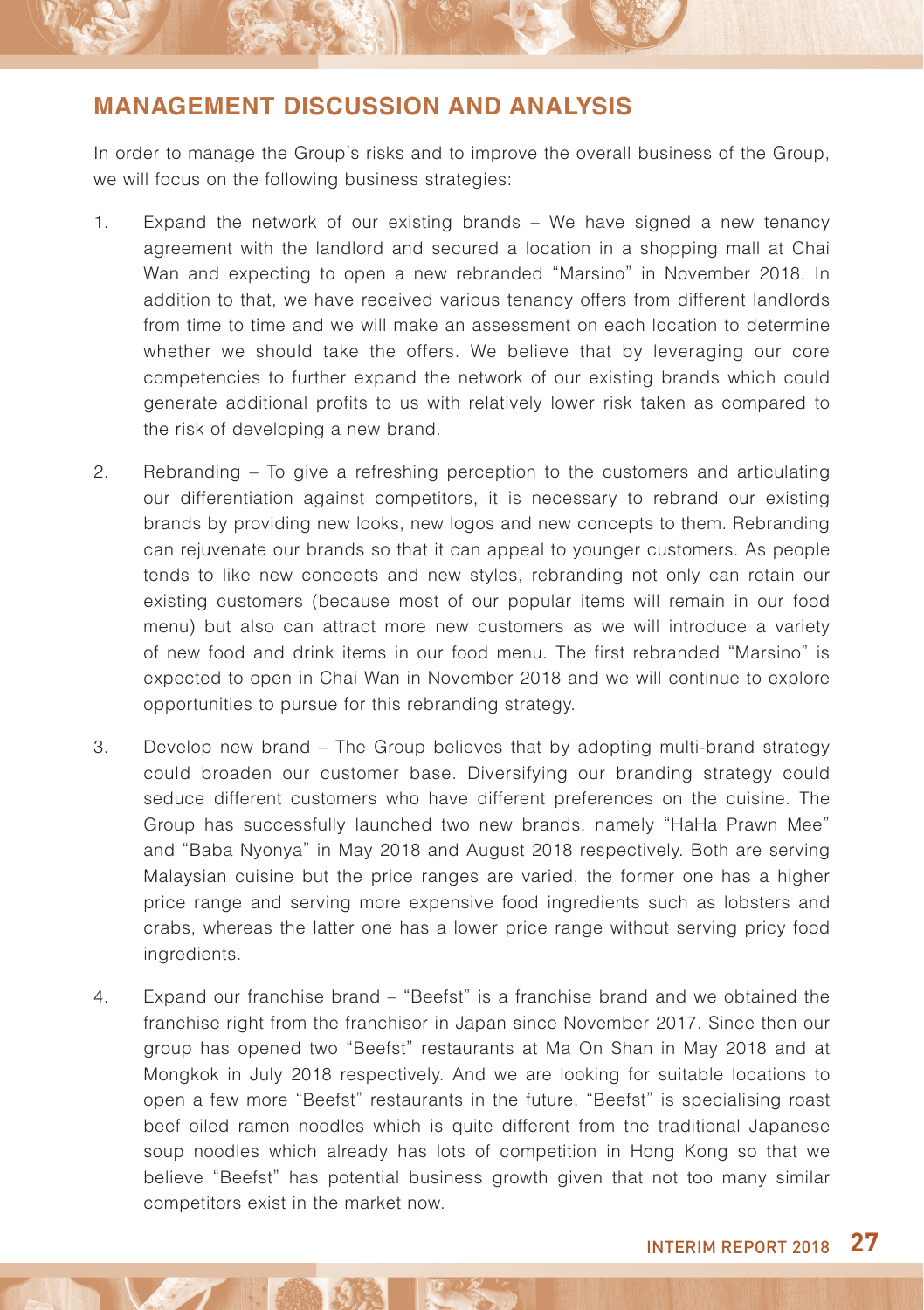- 5. A new HR system has been put in place recently and we are now performing the system test. Once our Group is satisfied with the test results then the system will go live. This HR system comes with a feature to allow the end users to use their mobile phones to apply different types of leave and their supervisors can instantly approve or reject the leave applications through this mobile app. By adopting this new HR system, we could shorten the approval duration for leave application and reduce the volume of the paperwork to save the leave application records. We believe that this new HR system could help HR employees to improve their productivity and the results of their efforts.
- 6. Implement ERP system We are sourcing new ERP system which will integrate finance, sales, procurement and inventory management functions. We expect this new ERP system can provide a mobile application which allow users to access to information regardless of where they are. Our restaurant staffs can use this mobile ERP to place purchase orders to our procurement team and then they will consolidate all purchase orders and issue them to the suppliers. The data entered into ERP system will be stored in our server permanently so that other users could access to it and they can also generate different types of report that they want it.
- 7. Developing a CRM system we believe a good CRM system could help us to manage customer information, improve customer relationships, monitor their customer behaviour such as spending patterns and eating habits, facilitate online ordering, manage customer feedback and surveys and etc. By leveraging on the CRM database, it is easier to do upselling, run loyalty program, email marketing and social media marketing.
- 8. Expand our central kitchen to increase our storage facilities and house new food processing equipment and fixtures to enhance the processing capacity of semiprocessed food products supplied to our restaurants as we believe that our central kitchen at its current scale would not be able to support our planned new restaurants.

Our ongoing expansion and enhancement plans will improve our market share while we will continue to refine our business strategy to cope with the continuing challenges. We will also proactively seek potential business opportunities that will broaden our sources of revenue and enhance value to the shareholders.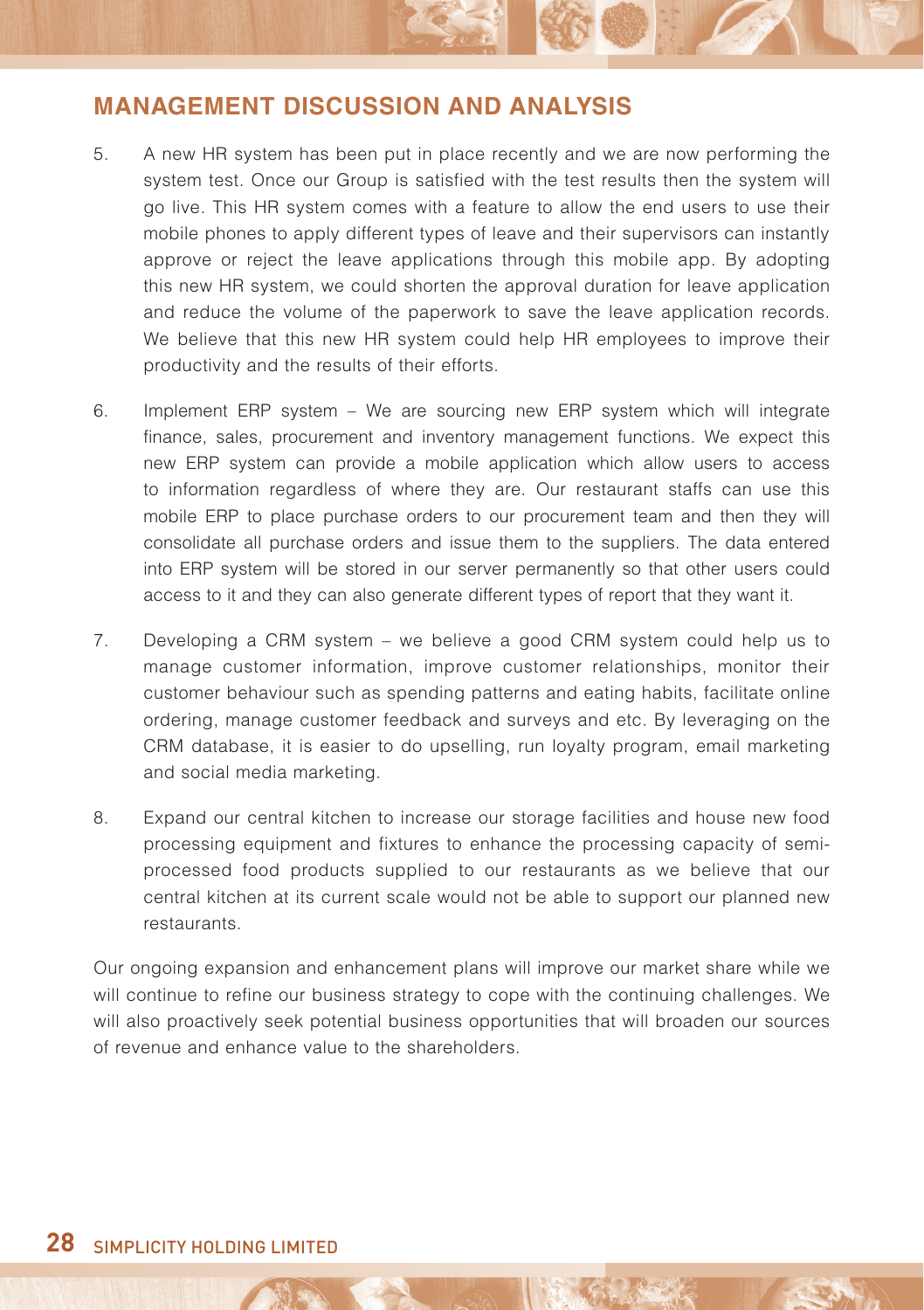### **FINANCIAL REVIEW**

#### **Revenue**

For the six months ended 30 September 2018, the Group recorded revenue of approximately HK\$73.2 million (six months ended 30 September 2017: approximately HK\$71.7 million), representing an increase 2.0% compared with the same period of the previous financial year. The increase in revenue was primarily attributed to the commencement of the businesses of five new restaurants, in which two of them were opened at Ma On Shan ("Beefst", "HaHa Prawn Mee"), and the other three were opened at Mongkok ("Beefst", "HaHa Prawn Mee" and "Baba Nyonya").

### **Raw materials and consumables used**

The raw materials and consumables used mainly represents the costs of food ingredients and beverages for the operation of the Group's restaurants and central kitchen. The major food ingredients purchased by the Group include, but are not limited to, meat, seafood, frozen food, vegetables and beverages. Raw materials and consumables used is one of the major components of the Group's operating expenses which amounted to approximately HK\$19.3 million and HK\$20.8 million for each of the six months ended 30 September 2017 and 2018, respectively, representing approximately 26.9% and 28.4% of the Group's total revenue for the corresponding periods. Such increase was mainly due to the increase in the cost of food ingredients as well as we need to reserve more food ingredients for the preparation of the opening of our five new restaurants. To reduce the food cost, we will continue to monitor and control our food cost and will implement key measures to control the food preparation process in order to reduce the material loss. In addition, the continued use of the Group's central kitchen will help to reduce the cost associated with food processing.

### **Staff costs**

Staff costs was approximately HK\$28.4 million for the six months ended 30 September 2018, representing an increase of approximately 18.1% as compared to approximately HK\$24.1 million for the six months ended 30 September 2017. Such increase was mainly due to increase in headcount to cope with opening of new restaurants during the period.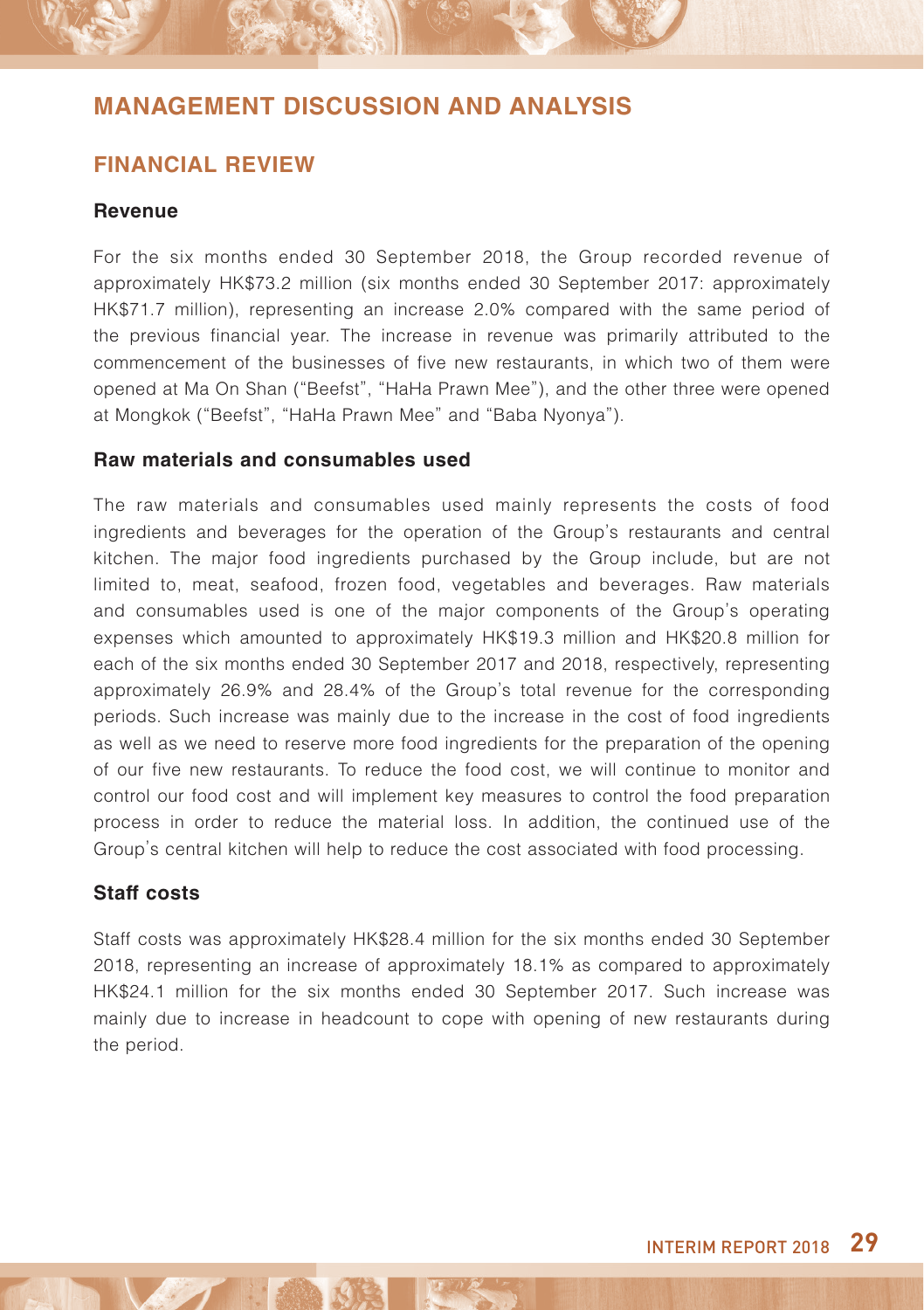### **Other expenses**

The Group's other expenses increased by approximately 70.0% from approximately HK\$3.5 million for the six months ended 30 September 2017 to approximately HK\$5.9 million for the six months ended 30 September 2018. Such increase was mainly due to the increase in legal and professional fees incurred after the Listing for the services of compliance adviser and share registrars, fees to expand the storage capacity of the central kitchen, audit fees, royalty expenses paid to the franchisor in Japan for using their franchise right to operate "Beefst" restaurants in Hong Kong and other operating expenses associated with the opening of the five new restaurants during the period.

#### **Listing expenses**

There was no listing expense incurred during the period as compared to approximately HK\$7.6 million for the six months ended 30 September 2017.

#### **Loss attributable to owners of the Company**

For the six months ended 30 September 2018, the Group recorded a loss attributable to owners of the Company of approximately HK\$4.4 million, as compared to loss of approximately HK\$3.0 million for the six months ended 30 September 2017. The loss for the six months ended 30 September 2018 was mainly attributable to the increase in food costs, staff costs, rental and related expenses and other operating expenses.

### **Dividend**

The Board does not recommend any payment of dividend for the six months ended 30 September 2018 (2017: Nil).

### **COMPARISON OF BUSINESS OBJECTIVES AND STRATEGIES WITH ACTUAL BUSINESS PROGRESS**

An analysis comparing the business plan as set out in the Prospectus with the Group's actual business progress for the period from 26 February 2018 (being the Listing Date) to 30 September 2018 is set out below: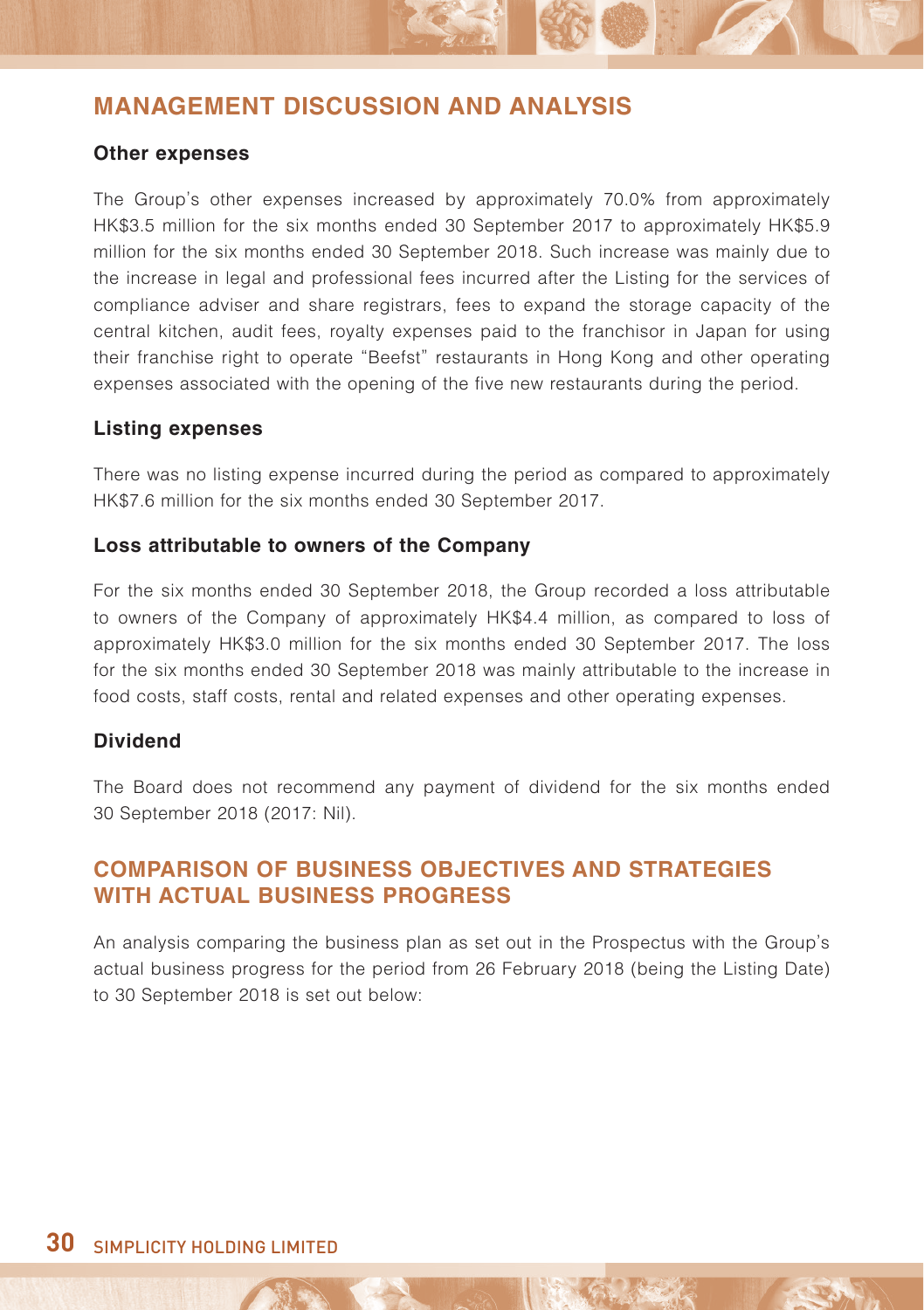### **Business strategies as stated in the Prospectus**

### **Implementation plan up to 30 September 2018 as stated in the Prospectus**

- Expansion of restaurant network – Opening of one new Grand Avenue restaurant
	- Opening of two new Japanese ramen restaurants

– Expanding our central kitchen storage facilities

- **Actual business progress up to the date of this report**
- We are looking for a suitable location
- Two Japanese ramen restaurants under the brand name "Beefst" were opened at Ma On Shan in May 2018 and at Mongkok in July 2018
- We have partially expanded the central kitchen by purchasing new equipment and renting additional spaces for storage facilities
- Expanding the capacity of our central kitchen to support our business expansion plans
- Upgrading our computer system
- Integrating our existing POS systems, installing a new human resources management system and purchasing new computer accessories, software and necessary licences
- Implementing marketing and promotional initiatives
- For continuous promotional and branding activities
- Integration of POS systems and installation of a new human resources management system is in the process. We have also purchased some new computer accessories, software and necessary licences
- Certain marketing and promotional activities have been implemented including social media marketing to introduce our new restaurants and new dishes through various media channels, as well as the design on the new logo, cutlery and packaging materials to promote the rebranding of "Marsino"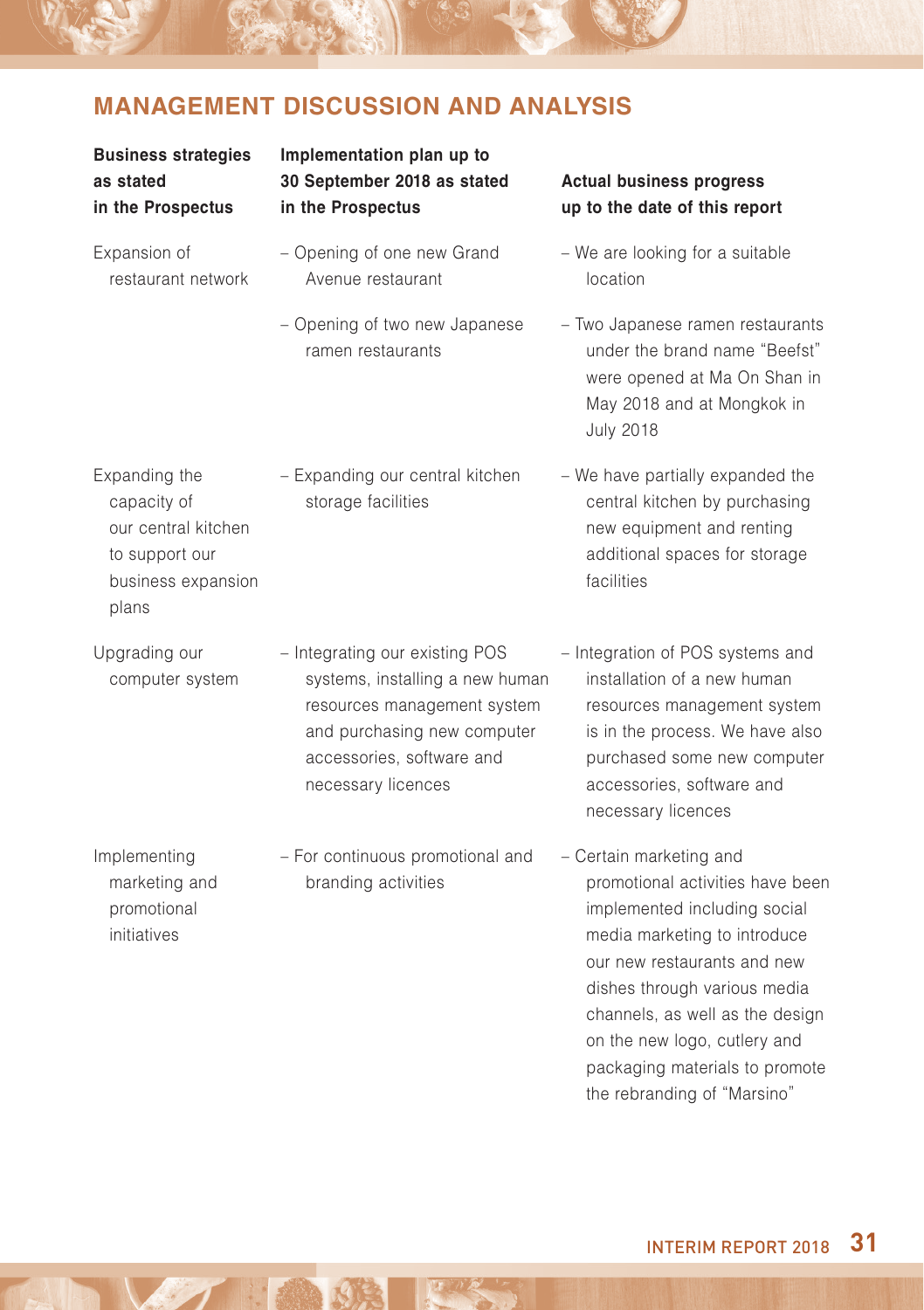### **USE OF PROCEEDS FROM THE IPO**

A total of 200,000,000 new shares with nominal value of HK\$0.01 each of the Company were issued at HK\$0.275 per share for a total of approximately HK\$55.0 million (the "**IPO**"). The net proceeds raised by the Company from the IPO were approximately HK\$32.6 million (the "**IPO Proceeds**") and the use of IPO Proceeds from the Listing Date to 30 September 2018 is set forth below:

|                             | Planned use of               | <b>Utilised</b><br><b>IPO Proceeds</b><br>up to | <b>Unutilised</b><br><b>IPO Proceeds</b><br>up to |
|-----------------------------|------------------------------|-------------------------------------------------|---------------------------------------------------|
|                             | <b>IPO Proceeds</b><br>up to |                                                 |                                                   |
|                             |                              |                                                 |                                                   |
|                             | 30 September                 | 30 September                                    | 30 September                                      |
|                             | 2018                         | 2018                                            | 2018                                              |
|                             | <b>HK\$'000</b>              | <b>HK\$'000</b>                                 | <b>HK\$'000</b>                                   |
| Opening of one new Grand    |                              |                                                 |                                                   |
| Avenue restaurant           | 4,400                        |                                                 | 4,400                                             |
| Opening of two new Japanese |                              |                                                 |                                                   |
| ramen restaurants           | 8,750                        | 8,750                                           |                                                   |
| Expanding central kitchen   |                              |                                                 |                                                   |
| storage facilities          | 3,500                        | 879                                             | 2,621                                             |
| Upgrading computer system   | 1,300                        | 872                                             | 428                                               |
| Implement marketing and     |                              |                                                 |                                                   |
| promotional activities      | 500                          | 314                                             | 186                                               |
| General working capital     | 500                          | 500                                             |                                                   |
|                             | 18,950                       | 11,315                                          | 7,635                                             |

The business objectives as stated in the Prospectus were based on the best estimation of the future market conditions made by the Group at the time of preparing the Prospectus. The use of proceeds was applied in accordance with the actual development of the market.

As at 30 September 2018, approximately HK\$11.3 million out of the net proceeds from the Listing had been used. The unused net proceeds were deposited in licenced banks in Hong Kong.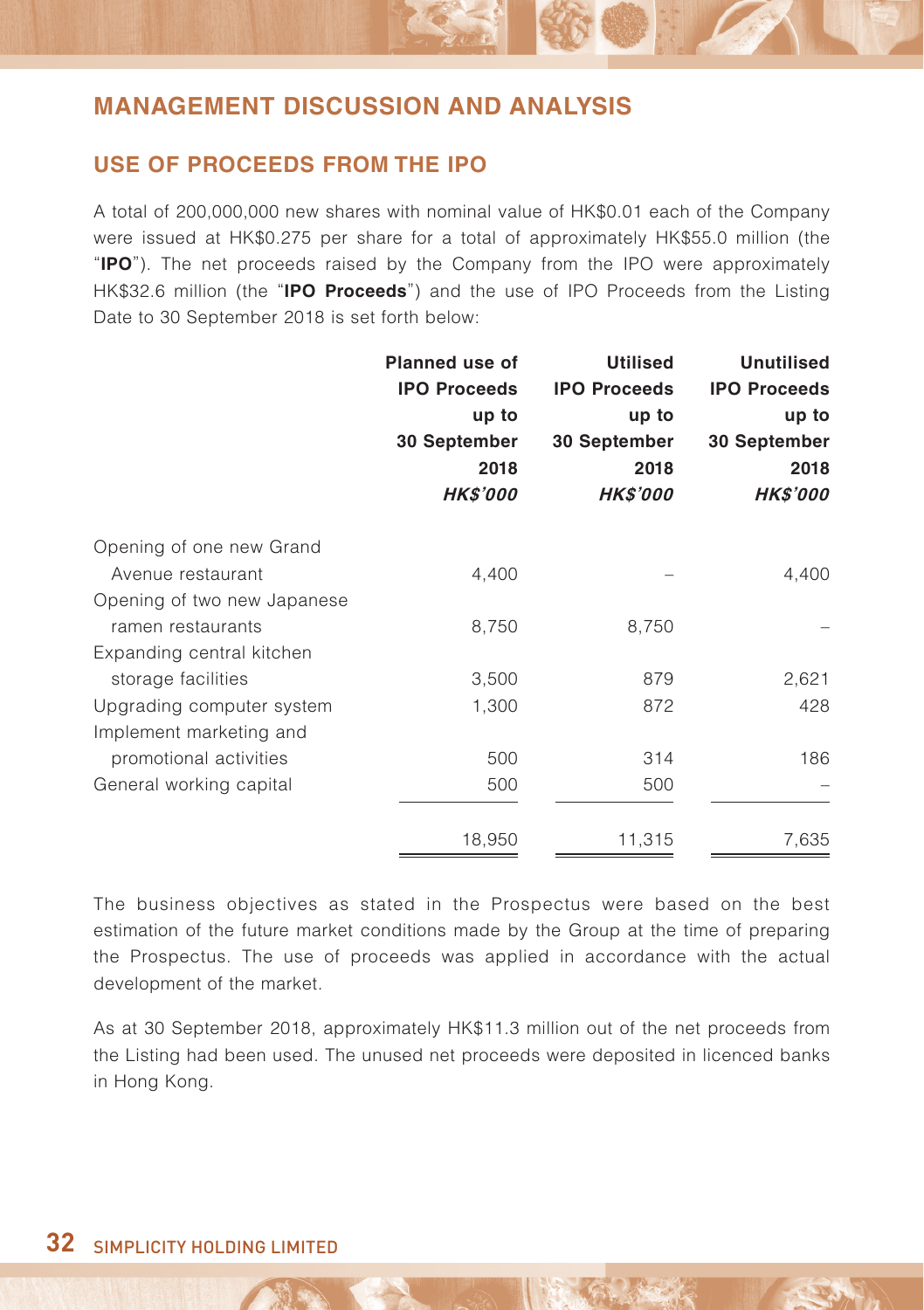It was expected that the Group would use approximately HK\$4.4 million of the net proceeds to open a new Grand Avenue restaurant during the period. Although the Group had made attempts to identify suitable locations, but unfortunately it could not find any appropriate locations where we think fit.

The Group intends to apply the net proceeds in the manner as stated in the Prospectus. However, the Directors will constantly evaluate the Group's business objectives and may change or modify the Group's plans against the changing market condition to attain sustainable business growth of the Group.

### **CAPITAL STRUCTURE**

There is no change in capital structure of the Group from 31 March 2018 to 30 September 2018.

### **FINANCIAL RESOURCES AND LIQUIDITY**

As at 30 September 2018, current assets amounted to approximately HK\$43.2 million (as at 31 March 2018: approximately HK\$59.1 million), of which approximately HK\$34.0 million (as at 31 March 2018: approximately HK\$49.2 million) was bank balances and cash, approximately HK\$7.3 million (as at 31 March 2018: approximately HK\$6.7 million) was trade and other receivables, deposits and prepayments. The decrease in bank balances and cash was mainly due to the investment costs on opening the new restaurants. The Group's current liabilities amounted to approximately HK\$15.6 million (as at 31 March 2018: approximately HK\$16.5 million) which primarily consisted of trade and other payables and accrued charges in the amount of approximately HK\$13.9 million (as at 31 March 2018: approximately HK\$14.2 million). Current ratio (calculated based on the total current assets divided by total current liabilities) and quick ratio (calculated based on the total current assets less inventories divided by total current liabilities) were 2.8 and 2.7 respectively (as at 31 March 2018: 3.6 and 3.5 respectively). Gearing ratio is calculated based on the borrowings representing the sum of interest-bearing bank borrowings and amounts due to related parties and noncontrolling shareholders of subsidiaries which are non-trade nature divided by total equity at the end of the year and multiplied by 100%. Gearing ratio was 19.0% (as at 31 March 2018: 17.9%).

### **FOREIGN CURRENCY EXPOSURE**

Significant transactions of the Group are denominated in Hong Kong dollars and the Group is not exposed to significant foreign exchange exposure.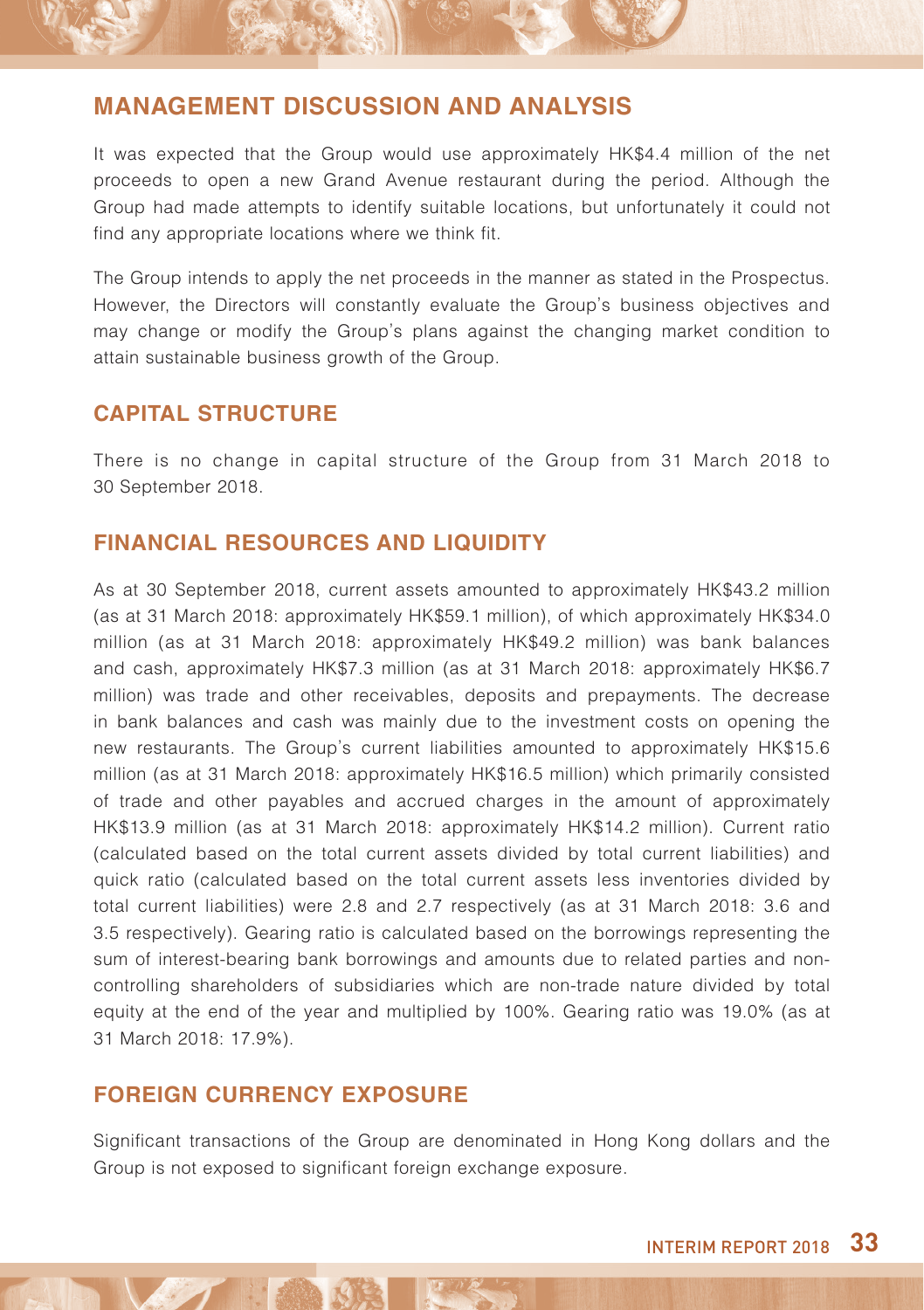### **CAPITAL COMMITMENTS**

As at 30 September 2018, the Group's outstanding capital commitments were approximately HK\$1.8 million which were mainly made up of contracted/authorised commitments in respect of the acquisition of fixed assets raised from the newly opened restaurants during the period.

### **CONTINGENT LIABILITIES**

As at 30 September 2018, the Group did not have any material contingent liabilities.

### **BORROWING**

As at 30 September 2018, the total borrowing of the Group, all of which were denominated in Hong Kong dollar, amounted to approximately HK\$15.0 million (31 March 2018: approximately HK\$15.0 million). The Group's bank borrowings were primarily used in financing the working capital requirement of its operations.

### **CHARGE ON GROUP ASSETS**

At 30 September 2018, bank borrowings of HK\$15,000,000 were secured by leasehold land and building owned by the Group with the carrying amount of approximately HK\$33,400,000.

At 31 March 2018, bank borrowings of HK\$15,000,000 were secured by the leasehold land and building owned by the Group with the carrying amount of approximately HK\$34,285,000.

### **SIGNIFICANT INVESTMENTS HELD, MATERIAL ACQUISITIONS AND DISPOSALS OF SUBSIDIARIES AND AFFILIATED COMPANIES, AND PLANS FOR MATERIAL INVESTMENTS OR CAPITAL ASSETS**

There was no significant investment held, material acquisition and disposal of subsidiaries and affiliated companies by the Company during the six months ended 30 September 2018. There is no other plan for material investments or capital assets as at 30 September 2018.

### **EMPLOYEES AND REMUNERATION POLICIES**

As at 30 September 2018, the Group had 246 full-time and 122 part-time employees (as at 31 March 2018: 254 full-time and 186 part-time employees). Remuneration is determined with reference to market terms and in accordance with the performance, qualification and experience of each individual employee. Discretionary bonuses, based on each individual's performance, are paid to employees as recognition and in reward for their contributions.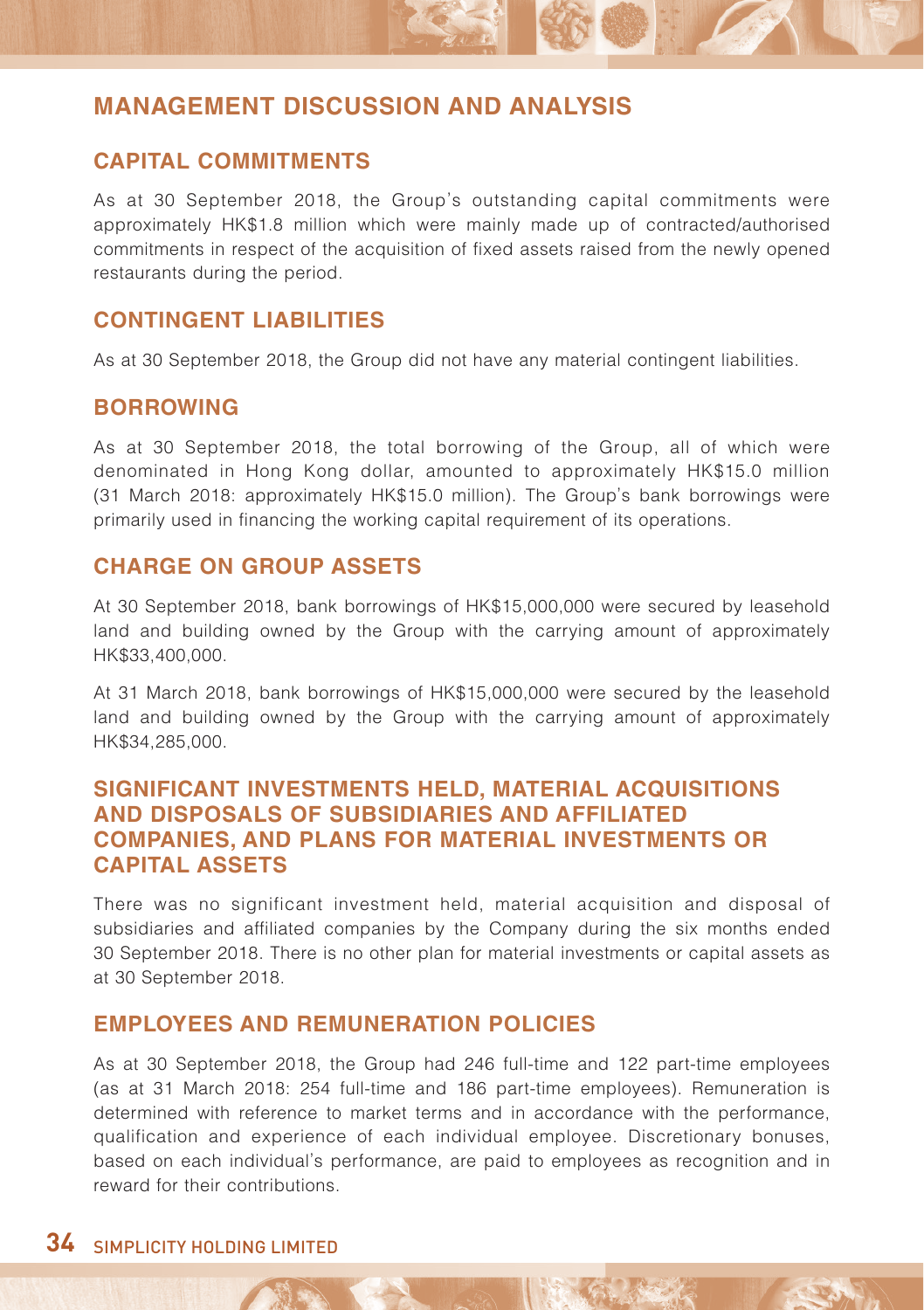### **PURCHASE, SALE OR REDEMPTION OF THE COMPANY'S LISTED SECURITIES**

During the six months ended 30 September 2018 and up to the date of this report, there has been no purchase, sale or redemption of any Company's listed securities by the Company or any of its subsidiaries.

### **INTERESTS AND SHORT POSITIONS OF DIRECTORS IN THE SHARES, UNDERLYING SHARES AND DEBENTURES OF THE COMPANY AND ITS ASSOCIATED CORPORATIONS**

As at the date of this report, the interests or short positions of the Directors in the shares, underlying shares and debentures of the Company or any of its associated corporations (within the meaning of Part XV of the SFO), which were required to be notified to the Company and the Stock Exchange pursuant to Divisions 7 and 8 of Part XV of the SFO (including interests or short positions which they are taken or deemed to have under such provisions of the SFO), or which were required, pursuant to Section 352 of the SFO, to be entered in the register referred to therein, or which were required, pursuant to Rules 5.46 to 5.67 of the GEM Listing Rules relating to securities transactions by directors to be notified to the Company and the Stock Exchange, were as follows:

### **Long positions in the ordinary shares of the Company**

| <b>Name of Directors</b>                  | Capacity/nature of interest                    | Number of<br>shares held | Approximate<br>percentage of<br>shareholding |
|-------------------------------------------|------------------------------------------------|--------------------------|----------------------------------------------|
| Ms. SH Wong                               | interest in controlled<br>corporation (Note 1) | 540.000.000              | 20.9%                                        |
| Ms. ST Wong                               | interest in controlled<br>corporation (Note 2) | 540.000.000              | 12.6%                                        |
| Mr. Wong Muk Fai Woody<br>("Mr. MF Wong") | interest of spouse <i>(Note 3)</i>             | 540.000.000              | 20.9%                                        |
| Mr. SH Ma                                 | interest in controlled<br>corporation (Note 4) | 540.000.000              | 2.9%                                         |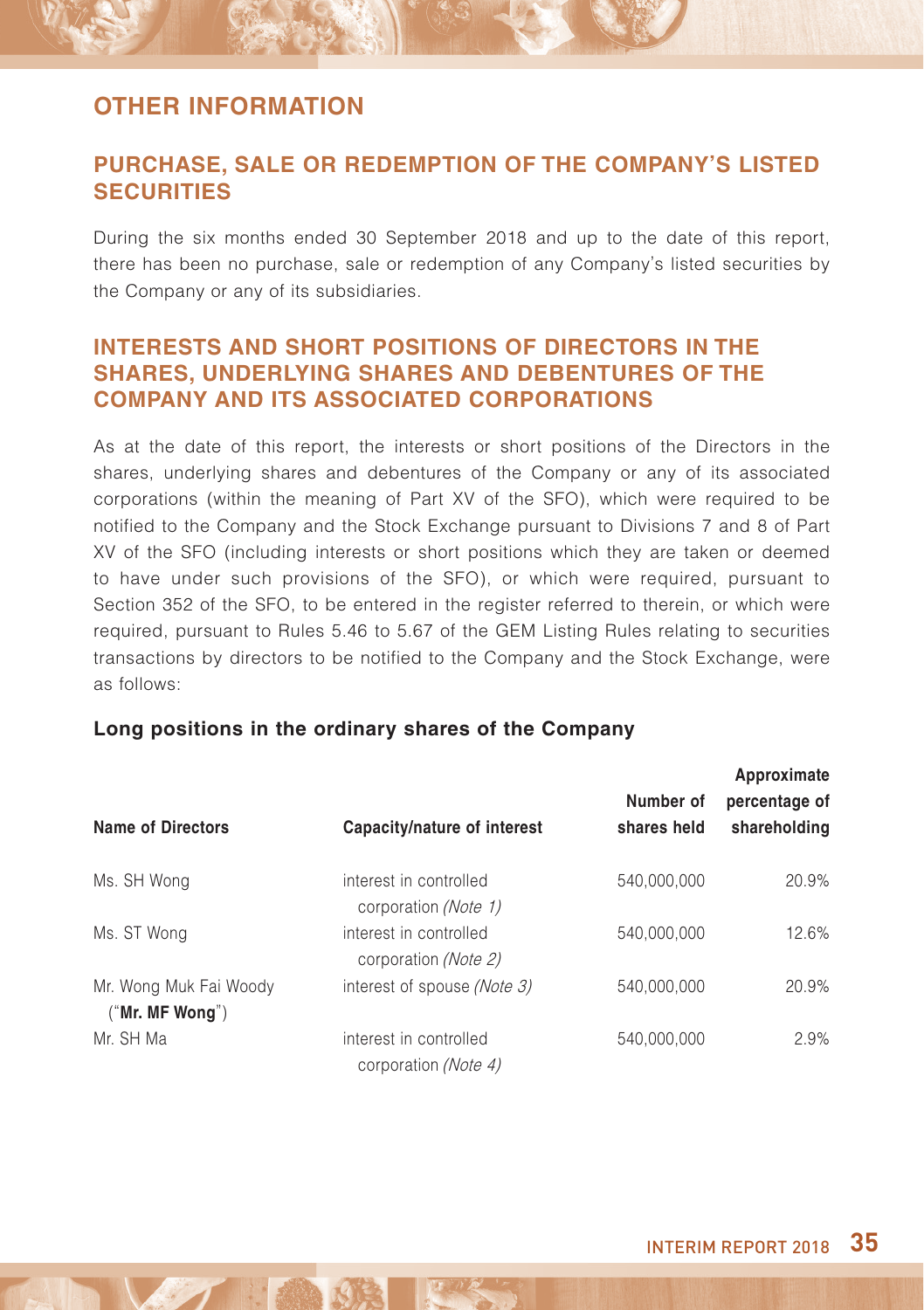$M \triangle$ 

- 1. Ms. SH Wong beneficially owns 31% equity interest in MJL. Therefore, Ms. SH Wong is deemed to be interested in 540,000,000 shares held by MJL.
- 2. Ms. ST Wong beneficially owns 18.7% equity interest in MJL. Therefore, Ms. ST Wong is deemed to be interested in 540,000,000 shares held by MJL.
- 3. Mr. MF Wong is the spouse of Ms. LF Chow, who beneficially owns 31% equity interest in MJL. Therefore, Mr. MF Wong is deemed to be interested in 540,000,000 shares held by MJL.
- 4. Mr. SH Ma beneficially owns 4.3% equity interest in MJL. Therefore, Ms. SH Ma is deemed to be interested in 540,000,000 shares held by MJL.

Save as disclosed above, as at 30 September 2018, none of the Directors had any interests or short positions in the shares, underlying shares and debentures of the Company or any of its associated corporations (within the meaning of Part XV of the SFO), which would have to be notified to the Company and the Stock Exchange pursuant to Divisions 7 and 8 of Part XV of the SFO (including interests or short positions which they were taken or deemed to have under such provisions of the SFO), or which were recorded in the register required to be kept by the Company pursuant to Section 352 of the SFO, or which were required, pursuant to Rules 5.46 to 5.67 of the GEM Listing Rules, to be notified to the Company and the Stock Exchange.

### **INTERESTS AND SHORT POSITIONS OF SUBSTANTIAL SHAREHOLDERS AND OTHER PERSONS IN THE SHARES, UNDERLYING SHARES AND DEBENTURES OF THE COMPANY AND ITS ASSOCIATED CORPORATIONS**

As at 30 September 2018, so far as it is known to the Directors, the following persons, other than the Directors or chief executive of the Company, had interests or short positions in the shares and underlying shares of the Company which were required to be notified to the Company under Divisions 2 and 3 of Part XV of the SFO, or which was required pursuant to Section 336 of the SFO to be recorded in the register of the Company or, who was interested, directly or indirectly, in 10% or more of the nominal value of any class of share capital carrying rights to vote in all circumstances at general meetings of any member of the Group: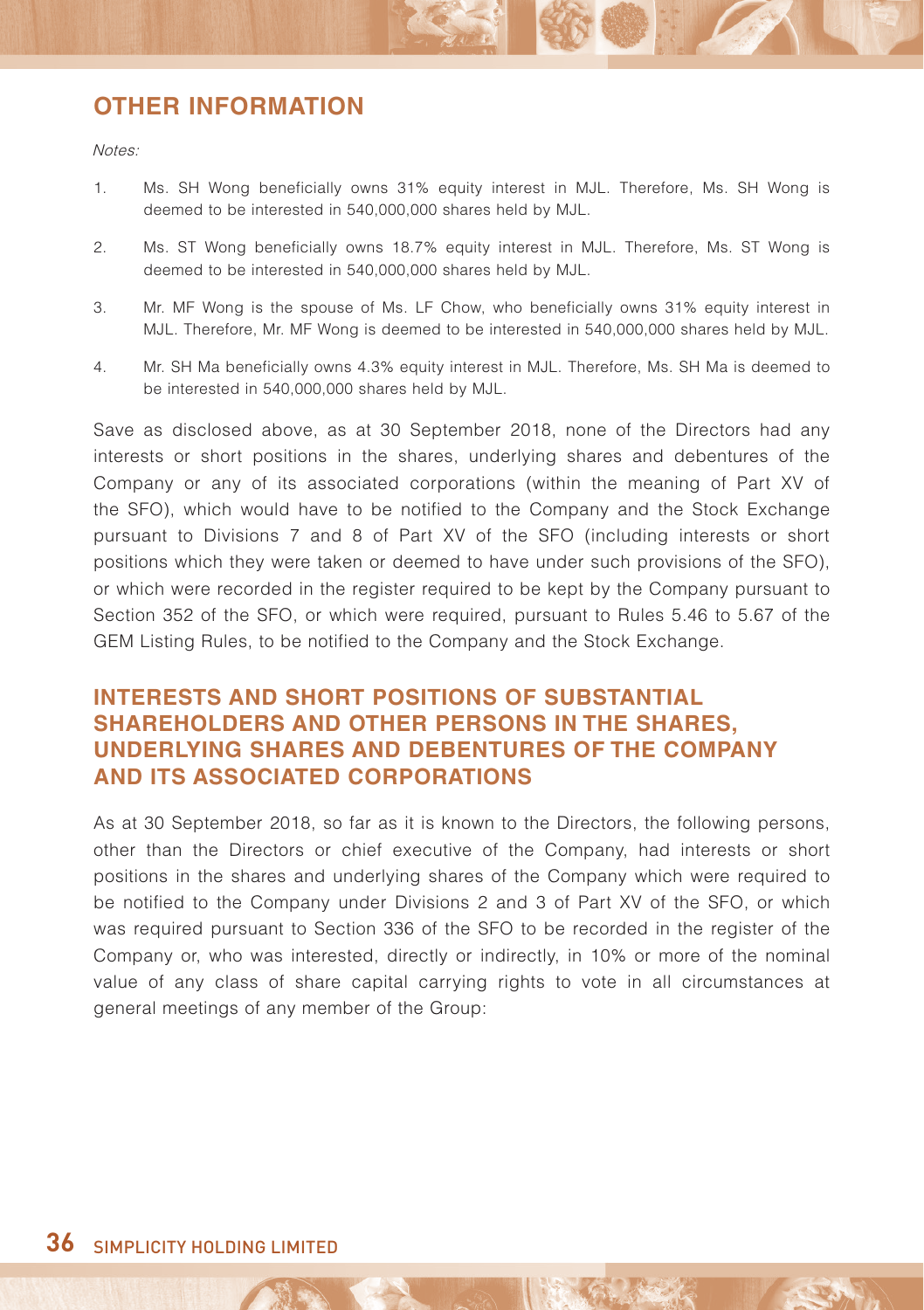### **Long positions in the ordinary shares of the Company**

|                                     |                                                | Number of<br><b>Shares</b> | Approximately<br>percentage of |
|-------------------------------------|------------------------------------------------|----------------------------|--------------------------------|
| Name of Shareholder                 | Nature of interest                             | (Note 1)                   | shareholding                   |
| MJL                                 | Beneficial interest (Note 1)                   | 540,000,000                | 67.50%                         |
| Charm Dragon Investments<br>Limited | Beneficial interest                            | 60,000,000                 | 7.50%                          |
| Mr. Cheung Wai Yin Wilson           | Interest in controlled<br>corporation (Note 2) | 60,000,000                 | 7.50%                          |
| Ms. Lam Ka Wai                      | Interest of spouse (Note 2)                    | 60.000.000                 | 7.50%                          |

Notes:

- (1) MJL is owned as to (i) 31.0% by Ms. SH Wong; (ii) 31.0% by Ms. LF Chow; (iii) 18.7% by Ms. ST Wong; (iv) 15.0% by Ms. SC Wong; and (v) 4.3% by Mr. SH Ma.
- (2) Charm Dragon Investments Limited is 100% owned by Mr. Cheung Wai Yin Wilson, as such, he is deemed under the SFO to be interested in all the shares in which Charm Dragon Investments Limited is interested. By virtue of being the spouse of Mr. Cheung Wai Yin Wilson, Ms. Lam Ka Wai is deemed to be interested in all the shares in which Mr. Cheung Wai Yin Wilson is interested pursuant to SFO.

Save as disclosed above, as at 30 September 2018, the Directors were not aware of any interests or short positions owned by any persons (other than the Directors of the Company) in the shares or underlying shares of the Company which were required to be disclosed under Divisions 2 and 3 of Part XV of the SFO or which were required to be recorded in the register of the Company under Section 336 of the SFO.

### **DIRECTORS' INTERESTS IN TRANSACTIONS, ARRANGEMENTS OR CONTRACTS**

No director or a connected entity of a director had a material interest, either directly or indirectly, in any transactions, arrangements or contracts of significance to the business of the Group to which the Company or any of its subsidiaries was a party during the period.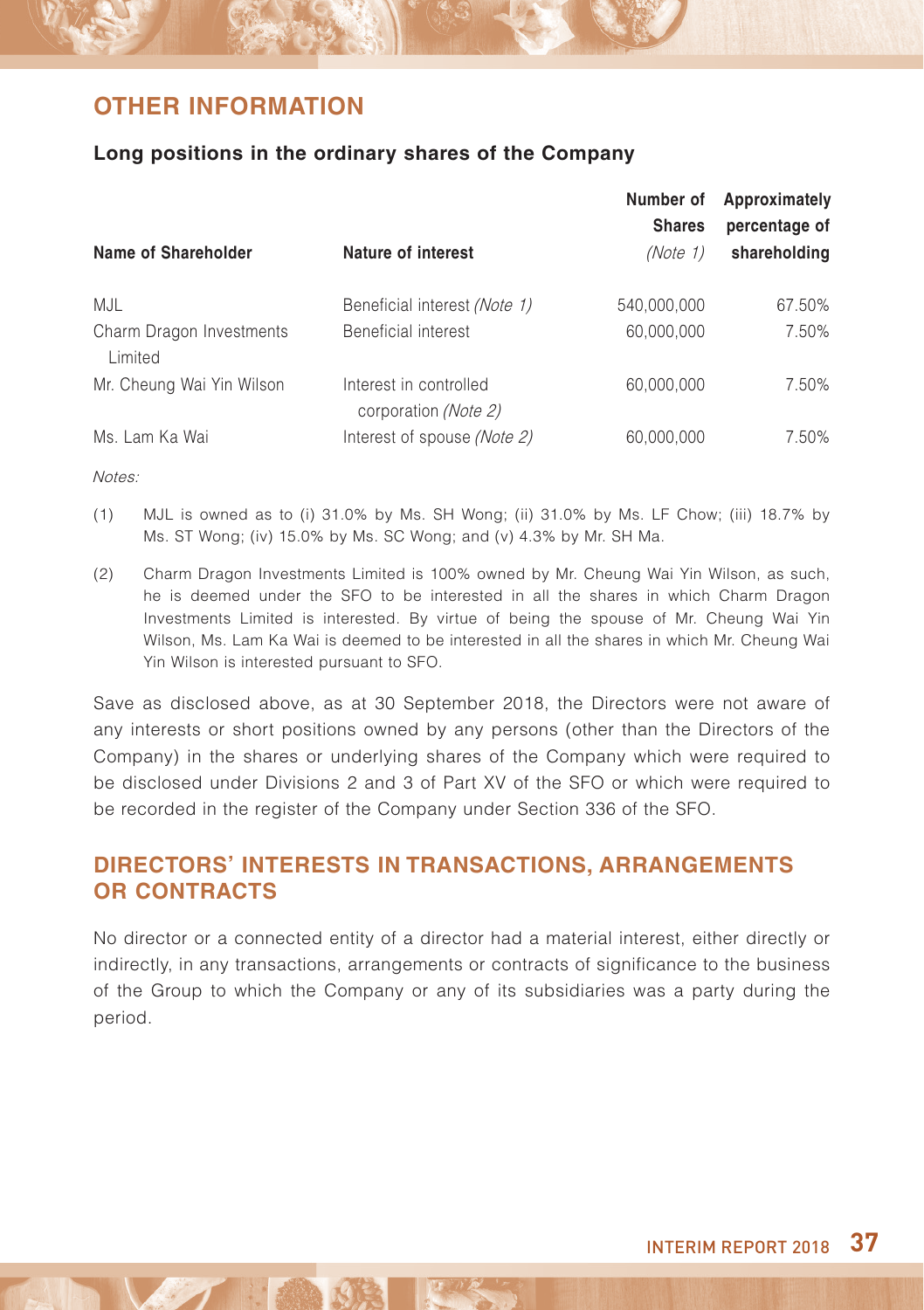### **DIRECTORS' INTEREST IN COMPETING BUSINESS**

During the six months ended 30 September 2018, none of the Directors or their respective associates had engaged in or had any interest in any business which competes or is likely to compete, either directly or indirectly, with the businesses of the Group.

### **INTERESTS OF THE COMPLIANCE ADVISER**

In accordance with Rule 6A.19 of the GEM Listing Rules, the Company has appointed Vinco Capital Limited ("**Vinco Capital**") to be the compliance adviser. As informed by Vinco Capital, neither Vinco Capital nor any of its directors or employees or associates, has or may have, any interest in the share capital of the Company or any member of the Group (including options or rights to subscribe for such securities), which is required to be notified to the Company pursuant to Rule 6A.32 of the GEM Listing Rules, except for the compliance adviser agreement entered into between the Company and Vinco Capital dated 5 February 2018.

### **DIRECTORS' SECURITIES TRANSACTIONS**

The Company adopted Rules 5.48 to 5.67 of the GEM Listing Rules as its own code of conduct regarding Directors' securities transactions on terms no less exacting than the required standard of dealings.

Having made specific enquiries to all the Directors and all the Directors had confirmed they have complied with the required standard of dealings and the code of conduct for directors' securities transactions during the six months ended 30 September 2018.

### **SHARE OPTION SCHEME**

The purpose of the Share Option Scheme is for our Group to attract, retain and motivate talented participants to strive for future developments and expansion of our Group. The Share Option Scheme shall be an incentive to encourage the participants to perform their best in achieving the goals of our Group and allow the participants to enjoy the results of our Company attained through their efforts and contributions.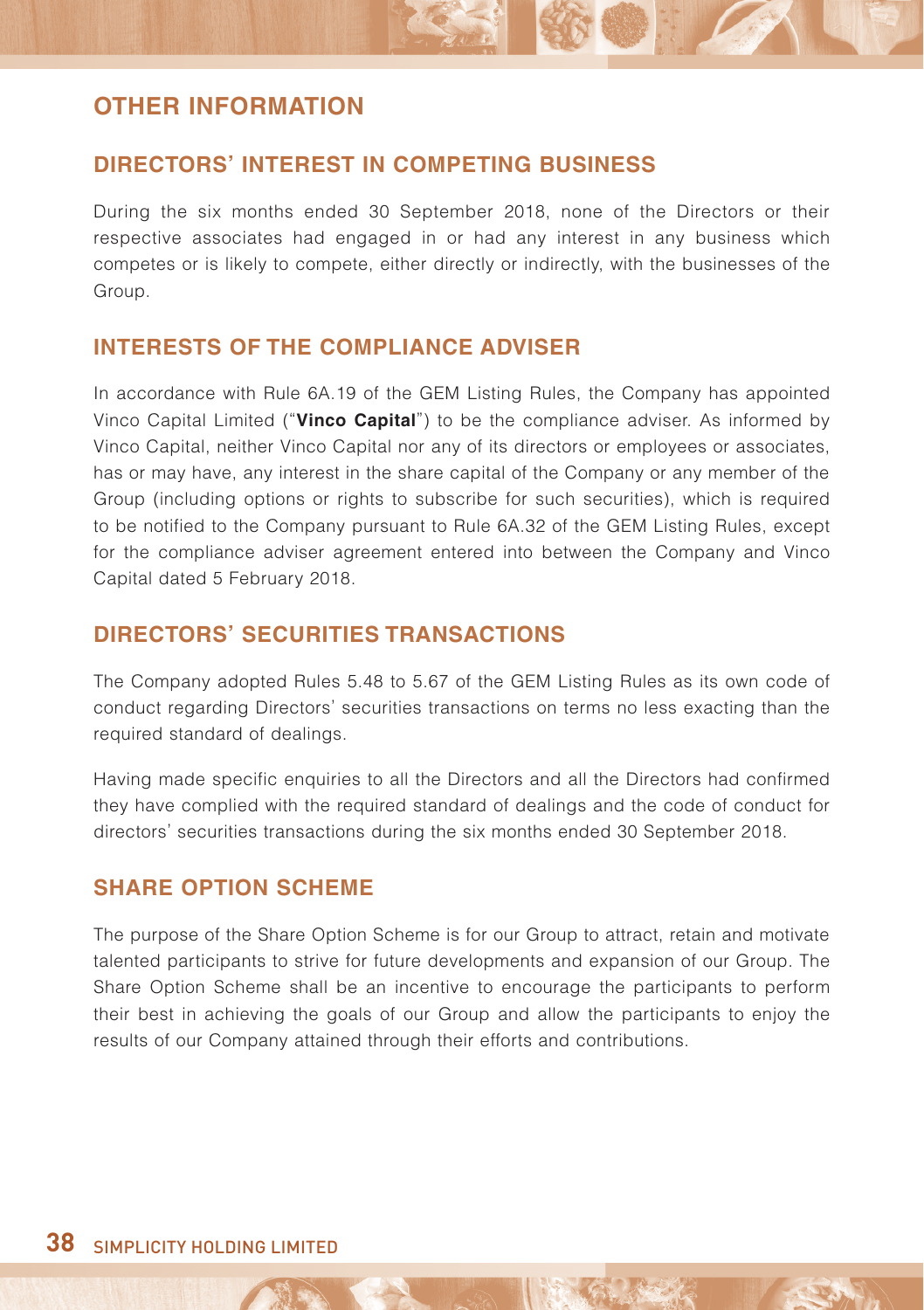Further details of the Share Option Scheme are set out in the section headed "Statutory and General Information – D. Other Information – 1. Share Option Scheme" in Appendix V of the Prospectus.

For the six months ended 30 September 2018, no share option was granted, exercised, expired or lapsed and there is no outstanding share option under the Share Option Scheme.

### **CORPORATE GOVERNANCE**

The Group is committed to achieving high standards of corporate governance by emphasizing transparency, accountability, fairness and responsibility. The Company has adopted the Corporate Governance Code (the "**Code**") as set out in Appendix 15 of the GEM Listing Rules as its own code of corporate governance. The Company has complied with all applicable code provisions under the Code during the six months ended 30 September 2018 and up to the date of this report.

### **AUDIT COMMITTEE**

The Company has established an audit committee (the "**Audit Committee**") on 29 January 2018 with written terms of reference in compliance with Rules 5.28 to 5.29 of the GEM Listing Rules. The primary duties of the Audit Committee are mainly to:

- Make recommendation to the Board on the appointment, reappointment and removal of the external auditor, and to approve the remuneration and terms of engagement of the external auditor, and any questions of resignation or dismissal of that auditor
- Review the adequacy of the Group's policies and systems regarding risk management and internal controls
- Review the financial reporting principles and practices applied by the Group in preparing its financial statements
- Before audit commencement, review external auditor's independence, objectivity, effectiveness of the audit process and the scope of the external audit, including the engagement letter